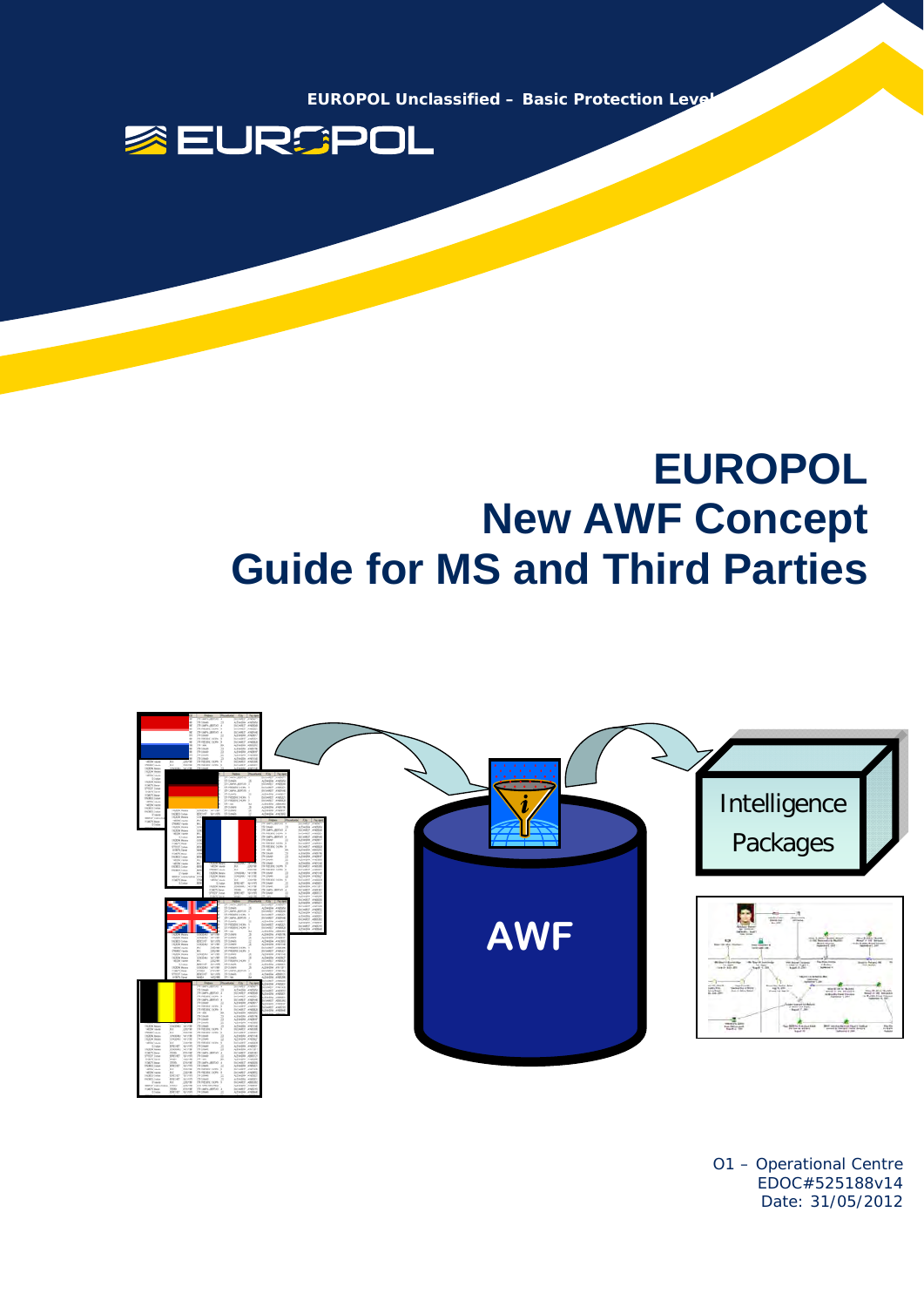| $\mathbf 1$ . |                                                          |                                                                              |  |
|---------------|----------------------------------------------------------|------------------------------------------------------------------------------|--|
| 2.            |                                                          |                                                                              |  |
| 2.1.          |                                                          |                                                                              |  |
| 2.2.          |                                                          |                                                                              |  |
|               | 2.2.1.<br>2.2.2.<br>2.2.3.<br>2.2.4.                     |                                                                              |  |
| 2.3.          |                                                          |                                                                              |  |
|               | 2.3.1.<br>2.3.2.<br>2.3.3.<br>2.3.4.                     |                                                                              |  |
| 2.4.          |                                                          |                                                                              |  |
| 2.5.          |                                                          |                                                                              |  |
| 2.6.          |                                                          |                                                                              |  |
| 3.            |                                                          |                                                                              |  |
| 4.            |                                                          |                                                                              |  |
| 4.1.          |                                                          |                                                                              |  |
| 4.2.          |                                                          |                                                                              |  |
| 4.3.          |                                                          |                                                                              |  |
|               | 4.3.1.<br>4.3.2.<br>4.3.3.                               |                                                                              |  |
| 5.            |                                                          |                                                                              |  |
| 5.1.          |                                                          |                                                                              |  |
|               | 5.1.1.<br>5.1.2.<br>5.1.3.<br>5.1.4.<br>5.1.5.<br>5.1.6. |                                                                              |  |
| 5.2.          |                                                          |                                                                              |  |
|               |                                                          | ANNEX 1: OPENING ORDER AWF: GENERIC PART AWF SOC  14                         |  |
| 1.1.          |                                                          |                                                                              |  |
| 1.2.          |                                                          |                                                                              |  |
| 1.3.          |                                                          |                                                                              |  |
| 1.4.          |                                                          |                                                                              |  |
| 1.5.          |                                                          | Participants in the analysis group at the time of the opening of the file 17 |  |
|               | 1.5.1.<br>1.5.2.<br>1.5.3.                               | Managing analysis groups via Focal Points and Target Groups 17               |  |
| 1.6.          |                                                          | Conditions under which personal data stored in the file may be               |  |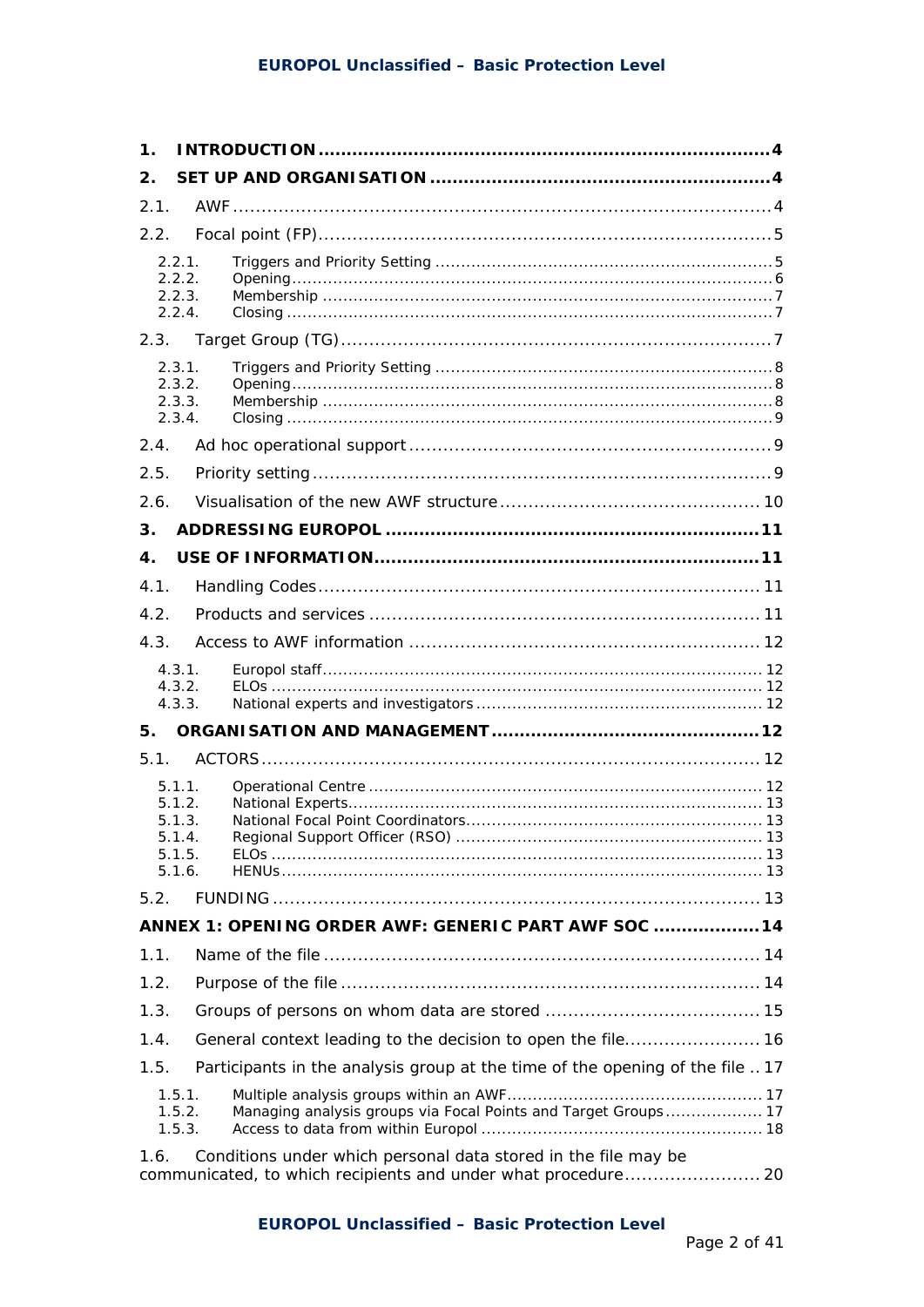## **EUROPOL Unclassified – Basic Protection Level**

| 1.6.1.<br>1.6.2.                     |                                                                                                                                          |  |
|--------------------------------------|------------------------------------------------------------------------------------------------------------------------------------------|--|
| 1.7.                                 | Time limits for examination and duration of storage of data 21                                                                           |  |
| 1.7.1.<br>1.7.2.<br>1.7.3.<br>1.7.4. | Restricted data retention in Focal Point GNST RESOURCE 21                                                                                |  |
|                                      | ANNEX 2: FOCAL POINT OPENING DOCUMENT EXAMPLE: FOCAL POINT                                                                               |  |
| 2.1.                                 |                                                                                                                                          |  |
| 2.2.                                 | Specific context leading to the opening of the Focal Point 23                                                                            |  |
| 2.3.                                 |                                                                                                                                          |  |
| 2.4.                                 | Groups of persons and nature of the data to be stored and sensitive                                                                      |  |
| 2.5.                                 |                                                                                                                                          |  |
|                                      | ANNEX 3: FOCAL POINT GNST RESOURCE - DESCRIPTION  37                                                                                     |  |
| 3.1.                                 |                                                                                                                                          |  |
| 3.2.                                 | Specific context leading to the opening of Focal Point GNST RESOURCE . 37                                                                |  |
| 3.2.1<br>3.2.2.<br>3.2.3.            | Criteria for acceptance of data into Focal Point GNST RESOURCE 38<br>Criteria for transferral of data from Focal Point GNST RESOURCE  39 |  |
|                                      | ANNEX 4: ASSOCIATION OF THIRD PARTIES WITH FOCAL POINTS 40                                                                               |  |
| 4.1.                                 |                                                                                                                                          |  |
| 4.2.                                 |                                                                                                                                          |  |
| 4.3.                                 |                                                                                                                                          |  |
| 4.4.                                 |                                                                                                                                          |  |
| 4.5.                                 | Additional safeguards for the Participants (MS) in an FP 41                                                                              |  |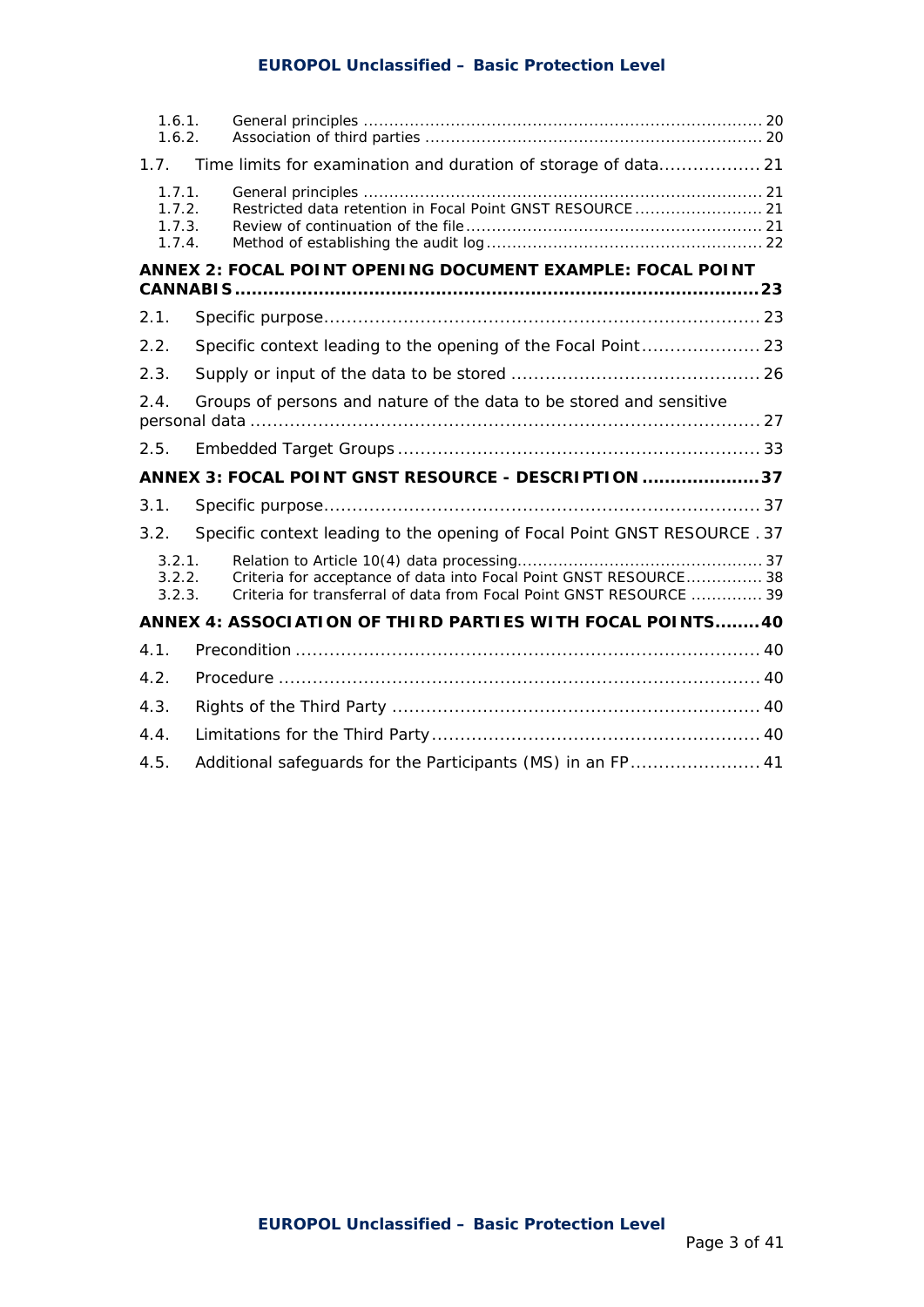## **1. Introduction**

This document aims at explaining the guiding principles of Europol's New AWF Concept (NAC) to give Europol's stakeholders a firm understanding of the new AWF concept. It is drafted in a way that it addresses not only stakeholders in Europol but also the ENU's and Member State (and Third Party) investigators in the field.

The guide has been elaborated as a result of the work by a mixed Working Group (Europol – MS), which was established following the Heads of Europol National Unit (HENUs) meeting of January 2011.

The New AWF Concept project started at the end of 2010. The aim was to reorganise the AWF system, making it a more flexible and streamlined tool to serve MS in a more tailored and efficient way. It is destined to allow Europol to cope with the increase in workload while having the steady number of analytical resources, and maintaining and/or increasing the quality and data security standards. In order to reform the previous system of AWFs Europol set up a project with the involvement of both Europol and MS' representatives. Particularly the HENUs have been involved in this process by means of working groups. The HENUs unanimously agreed on 31st August 2011 on the NAC which resulted in the merging Europol's previously existing AWFs.

## **2. Set up and organisation**

Three main concepts will determine the organisation of Europol's analytical work: the Analysis Work File (AWF), the Focal Point (FP), and the Target Group (TG).

Even though Europol's legal framework does not explicitly foresee Focal Points or Target Groups these definitions developed in consultation with the HENUs form a reasonable and legitimate implementation of the term 'analysis project' in the sense of the ECD.

Using terminology that is common in the world of law enforcement in fact facilitates the understanding of Europol's analysis projects not only by operational colleagues at Europol but also by its customers including officers in the field.

# **2.1.AWF<sup>1</sup>**

 $\overline{a}$ 

*An AWF is an information processing system on specific crime areas which is intrinsically linked to specific forms of operational support offered by Europol.* 

In fact, an AWF is the only existing legal tool at European level to simultaneously store, process and analyse factual information ('hard' data) and in particular 'intelligence' (or 'soft' data), including personal data of a sensitive nature. Such possibility had not existed before Europol took up its activities in 1999. The legal basis for the AWF can be found in the  $ECD<sup>2</sup>$  and in the Analysis Rules<sup>3</sup>.

<sup>1</sup> Source: File no. 3300-468.

 $2$  Council Decision of 6 April 2009 establishing the European Police Office (2009/371/JHA), hereafter *ECD*. 3

Council Decision of 30 November 2009 adopting the implementing rules for Europol analysis work files, hereafter *Analysis Rules*.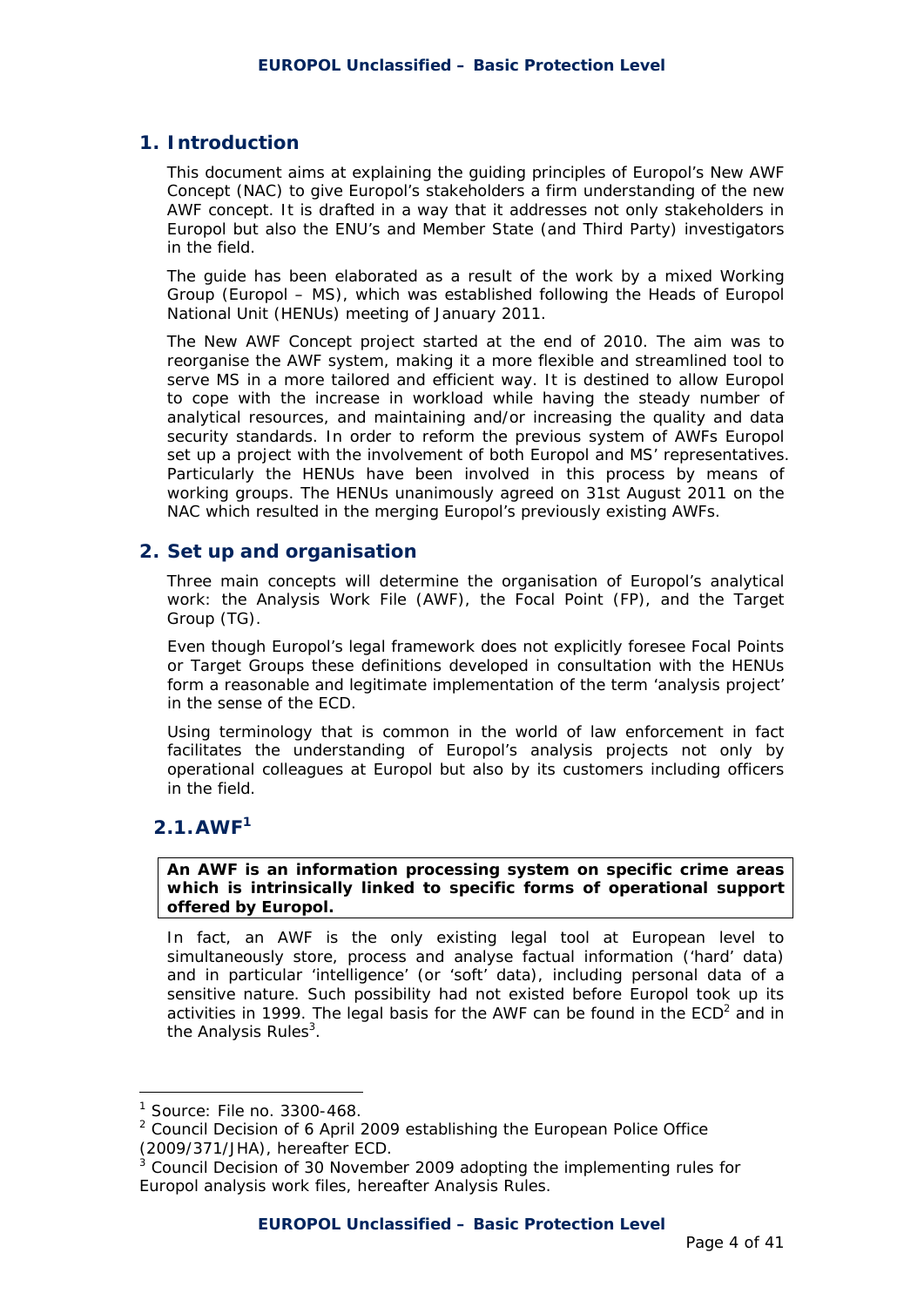The information provided to Europol is stored in a large, structured database which is the Europol Analysis System (EAS). All the information is linked (where relevant) and fit for analysis.

# **2.2.Focal point (FP)**

*A Focal Point is an area within an AWF which focuses on a certain phenomenon from a commodity based, thematic or regional angle. It allows Europol to provide analysis, prioritise resources, ensure purpose limitation and maintain focus on expertise.* 

Mechanism to open a Focal point:

- **The trigger** can be with Europol, the MS or EU bodies
- **The decision to open** lies with Europol, in consultation with the MS
- **The decision to close** lies with Europol, in consultation with the MS

An example of a FP with a **commodity based** angle would be a FP on Drugs Trafficking and Production or a FP on Euro Counterfeiting. A **thematic** based FP could be on Albanian speaking Organised Crime Groups or on VAT Fraud. Finally, a **regional** FP will focus on a certain geographical area such as for instance the Baltic Sea region.

The opening of a Focal Point is the result of **strategic or operational priority setting** which is why the duration is mid to long term (with a mandatory evaluation before it is 3 years in existence). Because of this longer duration (compared to the shorter lifespan of an operational project) and the immediate need to have the necessary expertise, the investment of resources will be higher right from the set up of the FP. A dedicated team of Europol specialists and analysts will be appointed.

Because of its **broader focus** (again compared to the specific goal of a Target Group for instance) a FP is likely to contain sub projects which are specific areas within the FP. In a FP on Cyber Crime, there might be a sub-project on "malware driven e-banking attacks" and another one on criminal networks using "e-mule" because of the specific nature of this type of crime.

For every FP, a "FP Group" will be established, composed of experts from Europol and the MS.

A FP will be the main **tool** by which Europol can perform a concerted and proactive information gathering and exchange on a certain phenomenon. This should allow Europol to provide operational analysis as well as expert and strategic support. Furthermore, the Focal Point should serve as a European **coordination mechanism** for the operational activities regarding its scope.

#### *2.2.1. Triggers and Priority Setting*

**Europol** will consider the opening of a FP when any one of a certain group of triggers occurs. Any proposal to open a FP must be supported by

- early strategic assessments
- and/or based on operational findings.

Europol will launch a test period to assess if the establishment of a FP is the best response. If a proposed FP (or one already created) is not supported by early findings or other information, another type of service may be offered.

Triggers to open a focal point: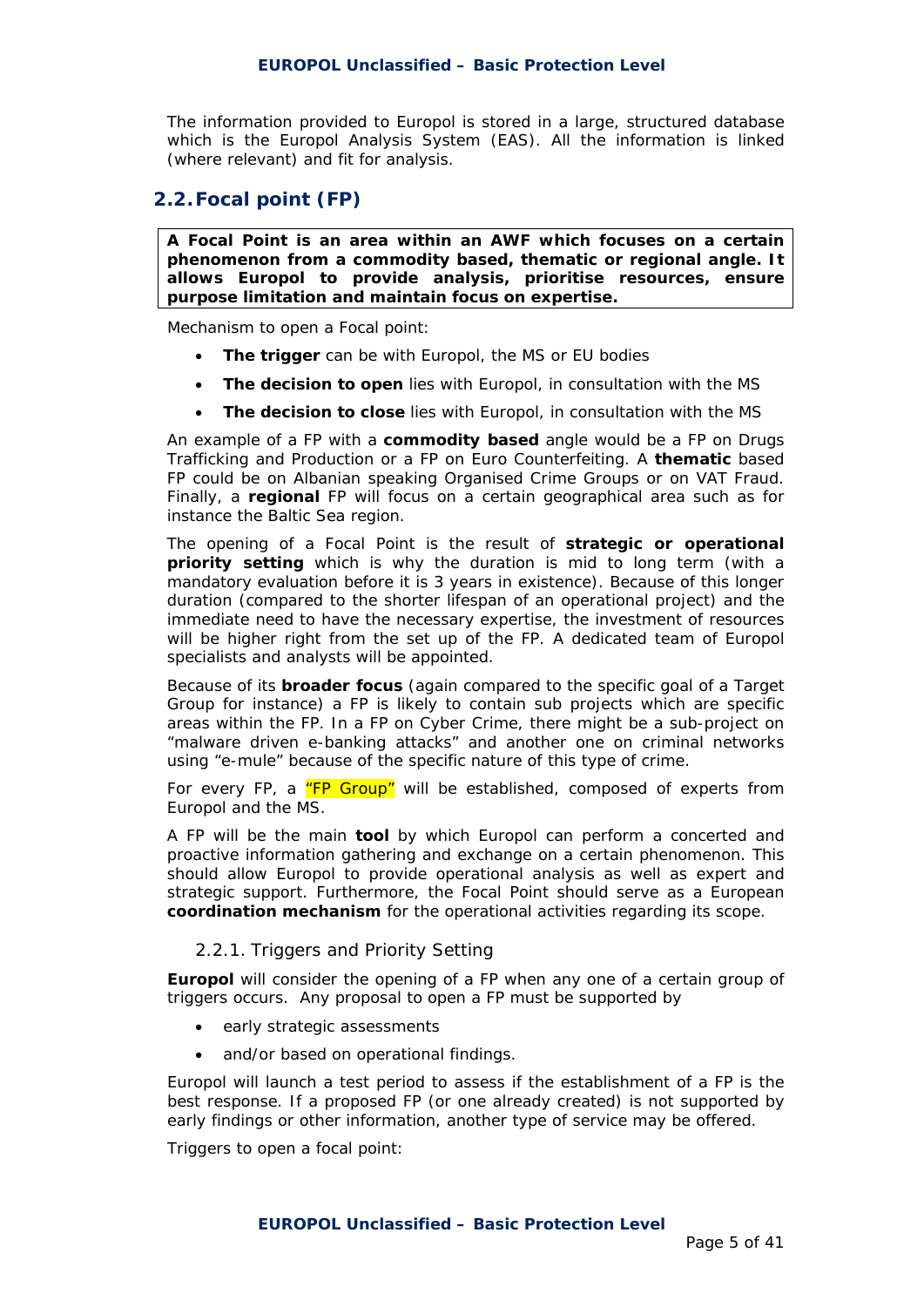- The **MS** and all the **bodies** representing them, such as COSI, Council, EU Presidency, Europol Management Board and the HENUs may propose the opening of a FP.
- Europol identifies by means of its primary strategic analysis products (e.g. the **SOCTA**) that a significant threat relating to a mandated criminal area demands the creation of a  $FP<sup>4</sup>$ . If the SOCTA would for instance identify Chinese OCG as a major threat, Europol will consider the creation of a thematic FP on Chinese Triads. Europol will ensure an internal priority setting between FPs in terms of resource allocation.
- Every two years, Europol will make an **interim threat assessment** which may lead to the amendment of priorities (opening of a new FP or closing of existing one) or the reassessment of the internal ranking leading for instance to reallocation of resources between FPs.
- Europol has also a "complementing" mechanism by which it detects **trends and patterns**. This again can lead Europol to open a new commodity or criminal group oriented FP. In such case however, since the establishment of the FP is not based on the main strategic analysis papers, there will be a test period established as described above.

#### *2.2.2. Opening*

 $\overline{a}$ 

The opening of a FP has to be easy and swift. Nevertheless, there are certain elements of formality and priority setting attached to it. These will be described in the following points.

The **decision to open a FP will be taken by Europol after having consulted the MS**. Following a proposal from Operations Department (OD), the Director of Europol formalises the opening of a FP by signing the relevant "**Annex to the AWF Opening Order**". This annex is a **legal document** which explains the purpose of the FP and lists the participating MS and associated Third Parties. If data on a specific category of persons (for instance victims) or sensitive data (for instance ethnic origin) are needed for the purpose of this FP, this will be specified in this Annex as well. Europol's Joint Supervisory Body (JSB) and the Management Board (MB) will receive a copy of all Annexes in accordance with Article 16(2) ECD. An example of such Annex is attached at the end of this document in *annex 2*.

One of the differences between opening an AWF and opening a FP is that no feasibility study will be required. In the past, feasibility studies were needed because Europol had to open an AWF before operational information could be received. Within the new AWF concept the former feasibility study is replaced by targeted information gathering. This means that whenever MS are confronted with a new crime phenomenon, they may simply send their information to Europol, knowing it will already be processed and assessed by the relevant experts at Europol.

Six months after the opening of a FP, Europol will make an assessment and discuss this with the MS in order to determine the best possible course of action.

 $4$  This is a consequence of the draft Council Conclusions on the Harmony Project  $-$ "A generic European Crime Intelligence Model – Bringing together the existing instruments and strengthening Europol's central role"- of 25 October 2010, ref 15358/10.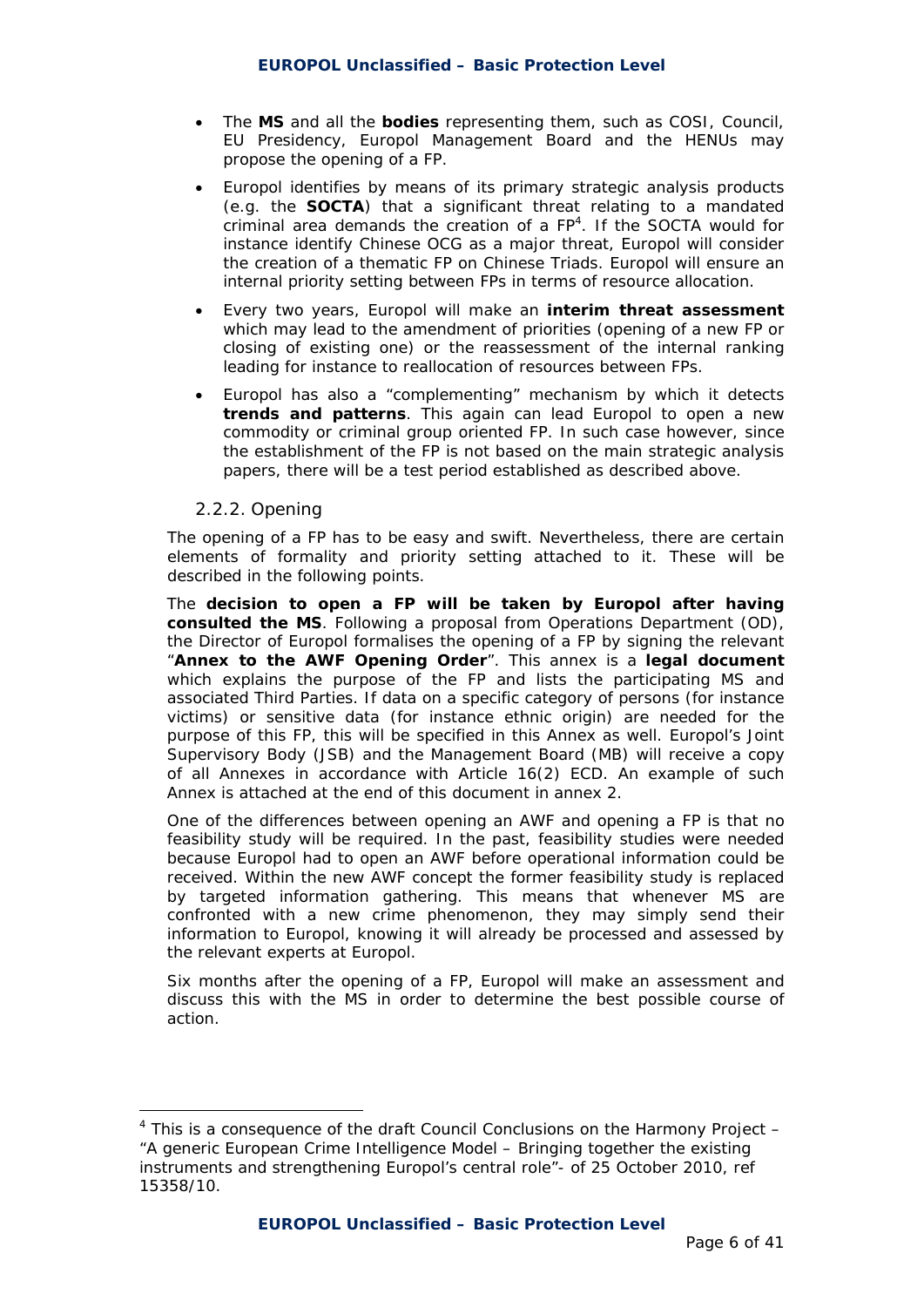#### *2.2.3. Membership*

One of the core assumptions under the new AWF concept is that there can be multiple analysis groups within one AWF.

All MS concerned by the analysis can **participate** in the different analysis groups in the new SOC and CT AWFs. All Third Parties AWF members with operational agreement can become **associated** to the activities of these analysis groups within the new AWFs after the unanimous agreement of the FP members.

By being a member of a Focal Point, a MS and TP indicate that they want to invest and share their knowledge and expertise on that particular criminal activity. By doing so, they also assign a responsible national expert or organisational entity to the Focal point.

Once a year, the Analysis Group of every Focal Point will assess the participation of its members, based on the so called WG3 statistics<sup>5</sup> figures for the past 4 quarters. The assessment must allow Focal Point members to evaluate their participation in the Focal Point and to take follow up actions if necessary.

At all times, MS and TP can regulate the dissemination of information they send to the FP by applying a Handling Code (see 6.1.)

#### *2.2.4. Closing*

The decision to close a FP lies again with **Europol in consultation with the MS**. Such decision will be based on:

- Objective has been reached;
- Insufficient business need in the MS demonstrated by a consistent lack of contributions;
- Decrease in priority, for instance as a result of the intermediate SOCTA.

Once the Focal point is closed, its data will be either deleted or kept in accordance with Europol's legal framework.

# **2.3.Target Group (TG)**

 $\overline{a}$ 

*A Target Group is an operational project with a dedicated Europol team to support an international criminal investigation or criminal intelligence operation against a specific target.* 

Mechanism to open a Target Group:

- **The trigger** can come from Europol or the MS;
- **The decision to open** lies with Europol;
- **The decision to close** lies with Europol in consultation with the MS.

By "**operational project"** is meant a finite set of operational actions. It follows the regular management of operational cases.

By "**specific target**" is meant the suspect or suspects against whom the investigation or intelligence operation has been initiated.

<sup>&</sup>lt;sup>5</sup> These statistics are provided by Europol to the HENUs on a quarterly basis. They detail the total number of contributions that every participant sent to the Focal Point as well as the average quality thereof.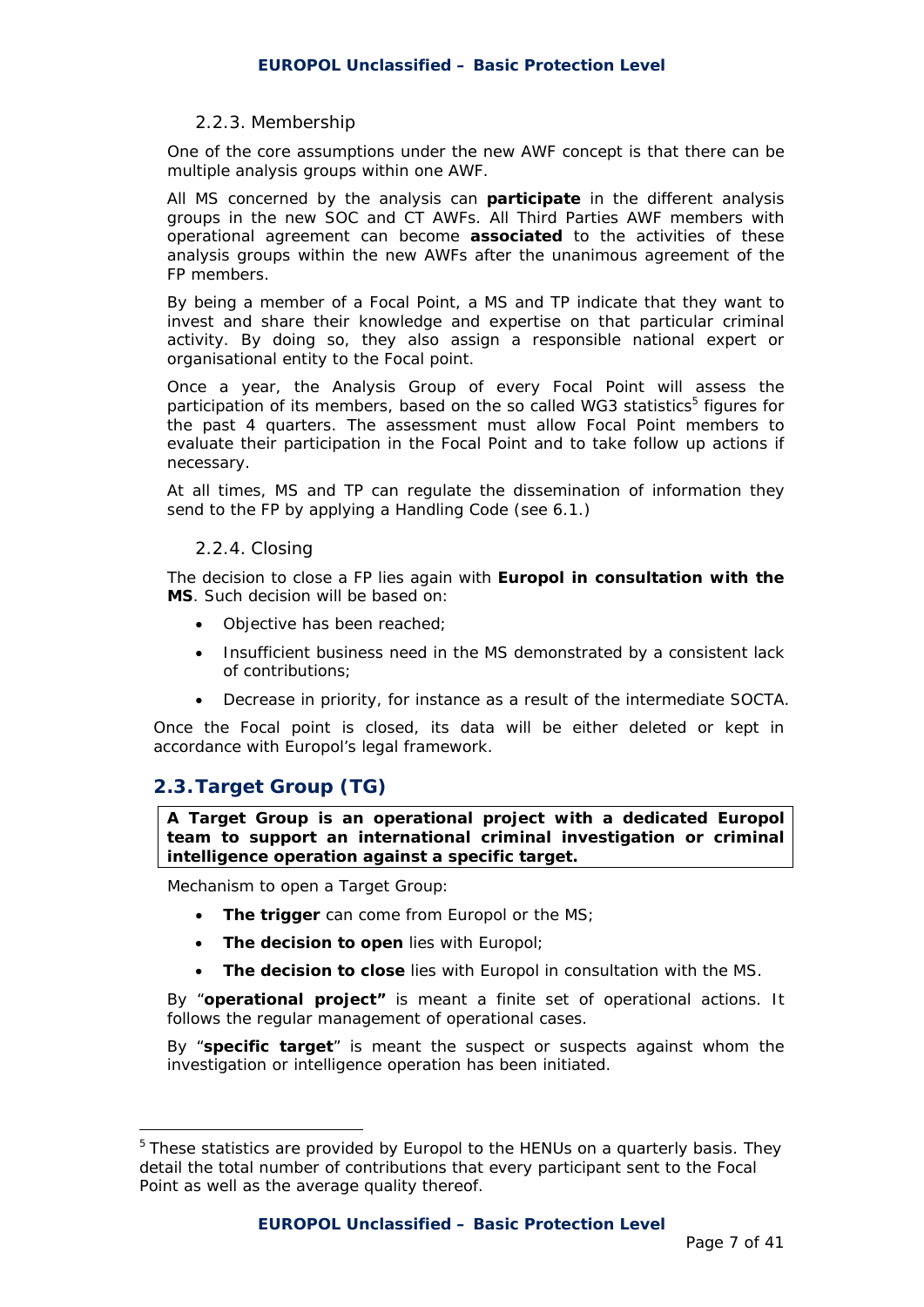By "**criminal investigation**" is meant a procedural stage within which measures are taken with a view to establishing and identifying facts, suspects and circumstances regarding one or several identified concrete criminal acts.

By "**criminal intelligence operation**" is meant a procedural stage, not yet having reached the stage of a criminal investigation, within which a law enforcement authority collects, processes and analyses information about crime or criminal activities.

The use of "**criminal**" in the proceeding paragraphs has to be understood as falling under Europol's mandate.

#### *2.3.1. Triggers and Priority Setting*

The creation of a TG is the result of the operational priority setting. It is the direct reaction to an identified operational need in the MS. Since it aims at a specific target, the scope will be narrow and the lifespan will be short, linked to the operational need in the MS.

Precisely because the TG answers an operational need, there will be TGs outside of the existing FPs. The only difference is the priority given which will lead to a higher likelihood of starting up the TG as well as on the level of resource allocation when the TG is set up inside an existing FP.

In case a specific category of persons (for instance victims) or sensitive data (for instance ethnic origin) is needed for the purpose of the TG, this will be specified in the Terms of Reference of the Target Group. The JSB will receive a copy of this document.

#### *2.3.2. Opening*

Just as with the FP, the opening of a TG has to be swift and easy. Also here, there are formalities to take into account. TGs that can not be integrated into an already existing FP will also require the formal establishment of a dedicated analysis group.

The JSB and MB have to be informed about the existence of the TGs as well as about the number of participants. The decision of OD to open a TG has to be formalised and the rules of engagement as well as the objectives and milestones have to be prescribed.

The initiating document of a TG (whether it is the terms of reference for a TG or a JIT arrangement) will be signed for Europol by the responsible Operations Department Head of Unit.

#### *2.3.3. Membership*

Because of its purpose, a TG will have a more "limited" membership, the information being available only to the participants in the TG – unless they decide otherwise. The participants are those countries that initiated the TG. Member States and Third Parties wishing to join an ongoing TG will be required to seek the unanimous approval of the existing TG members. The difference between a MS and a Third Party is twofold:

- When a MS is denied access to a TG, the appeal procedure as described in Art 14 (5) ECD shall apply. No such possibility is foreseen for Third Parties;
- Third Parties will be required to apply to become associated to the activities of the analysis group dealing with the TG. This association procedure is in line with Article 14(8) ECD and is explained in more detail in *annex 4.*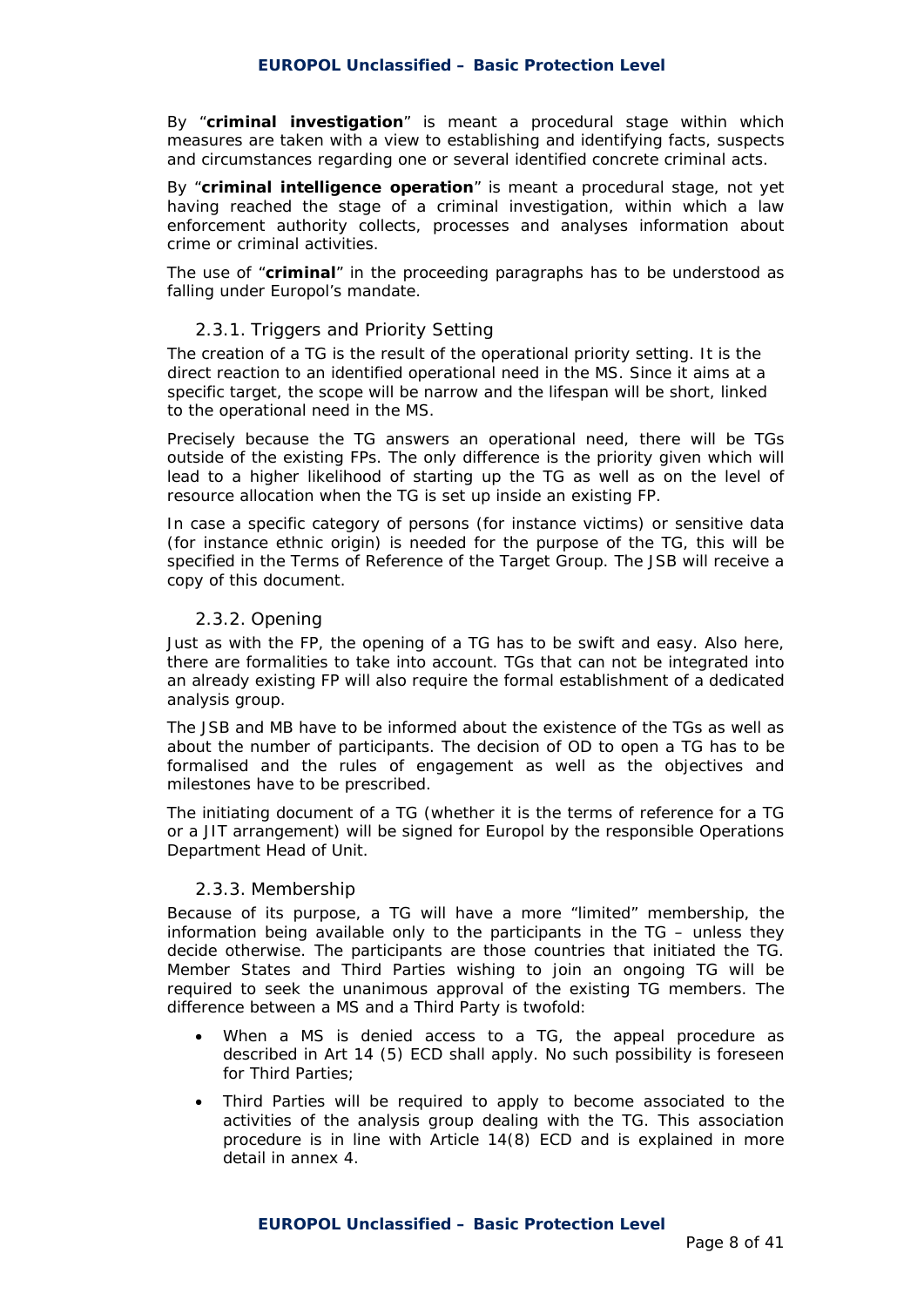The unanimous decision of the TG members aims at the participating MS only. Third Parties do not have the possibility to block a MS. They can however put restrictions on the information they provide to the TG.

Data sent to a TG will carry a **handling code** H3: TG X from the provider unless the provider chooses otherwise. This will immediately tell Europol with whom the data can be shared.

#### *2.3.4. Closing*

The decision to close a TG lies again with **Europol in consultation with the MS**. Such decision will be based on:

- Objective has been reached;
- Insufficient business need in the MS demonstrated by a consistent lack of contributions;

Upon closure of the TG, the participants can decide to make the information available to others.

## **2.4.Ad hoc operational support**

Requests that are accepted in the AWF, but not linked immediately to prioritised areas or identified operational projects will anyhow be processed in Focal Point GNST RESOURCE.

The purpose of processing operations within Focal Point GNST is restricted to simple cross-matching operations and informing Member States of the respective links detected in line with the duty to notify (Article 17 ECD). Furthermore, trends and patterns across different commodities and criminal groups can be detected.

Europol deems 18 months a proportionate data retention period in this regard. Afterwards the data in Focal Point GNST shall either be deleted or transferred to another Focal Point or Target Group for purposes of analysis of specific cases having a direct operational aim. Depending on the links identified in the meantime, the information might be transferred to the Europol Information System, following approval by the provider or otherwise will be deleted<sup>6</sup>.

# **2.5.Priority setting**

Priority setting is needed since Europol doesn't have the manpower to answer all requests. The result of this priority setting is that some requests will be denied or have an alternative support proposed. The level of support will be impacted by the prioritisation. It also has an effect on the resource allocation to the various projects. The priority setting is done autonomously by Europol.

 $\overline{a}$ 

<sup>6</sup> See Annex 3 for a detailed description.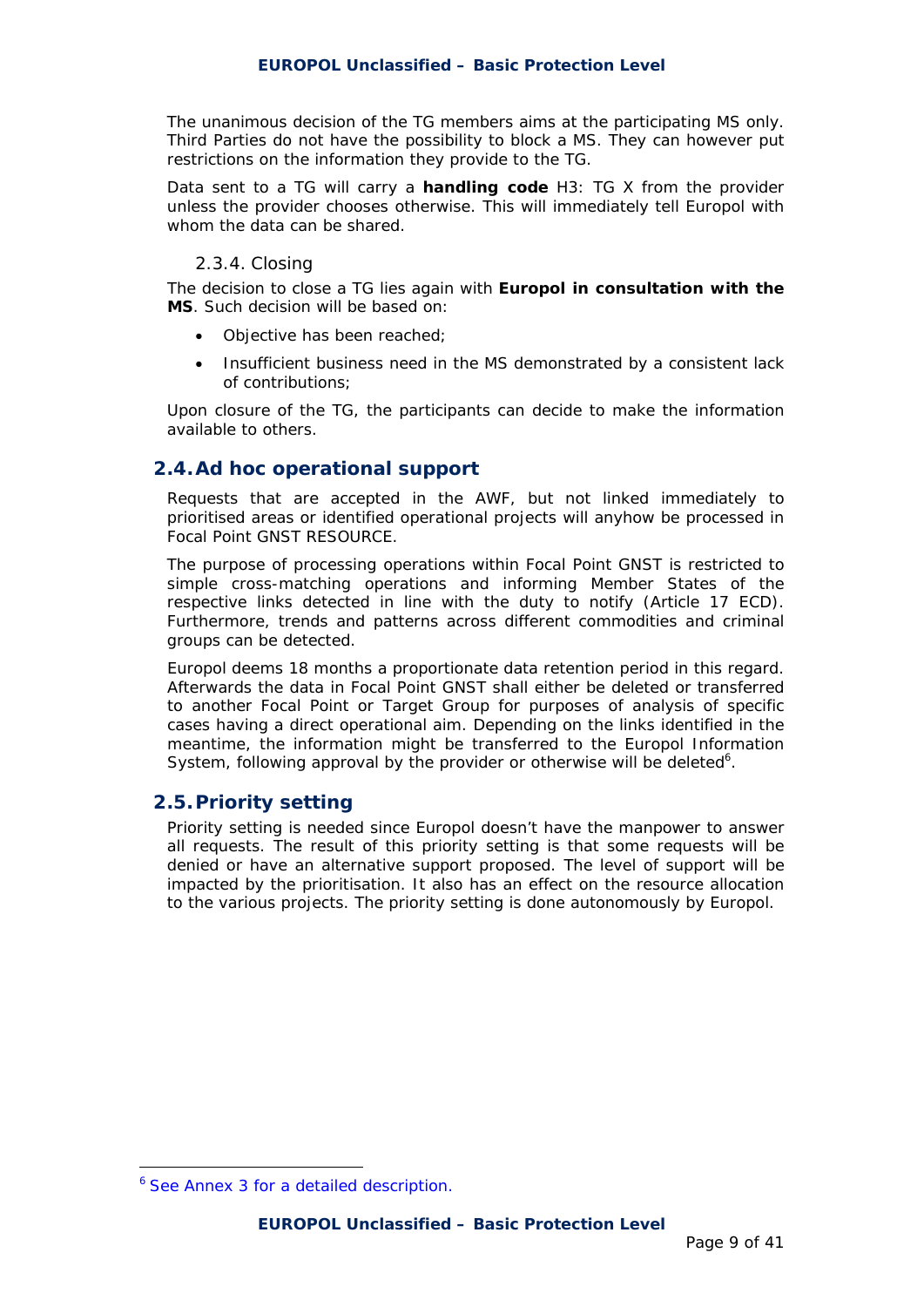# **2.6.Visualisation of the new AWF structure**



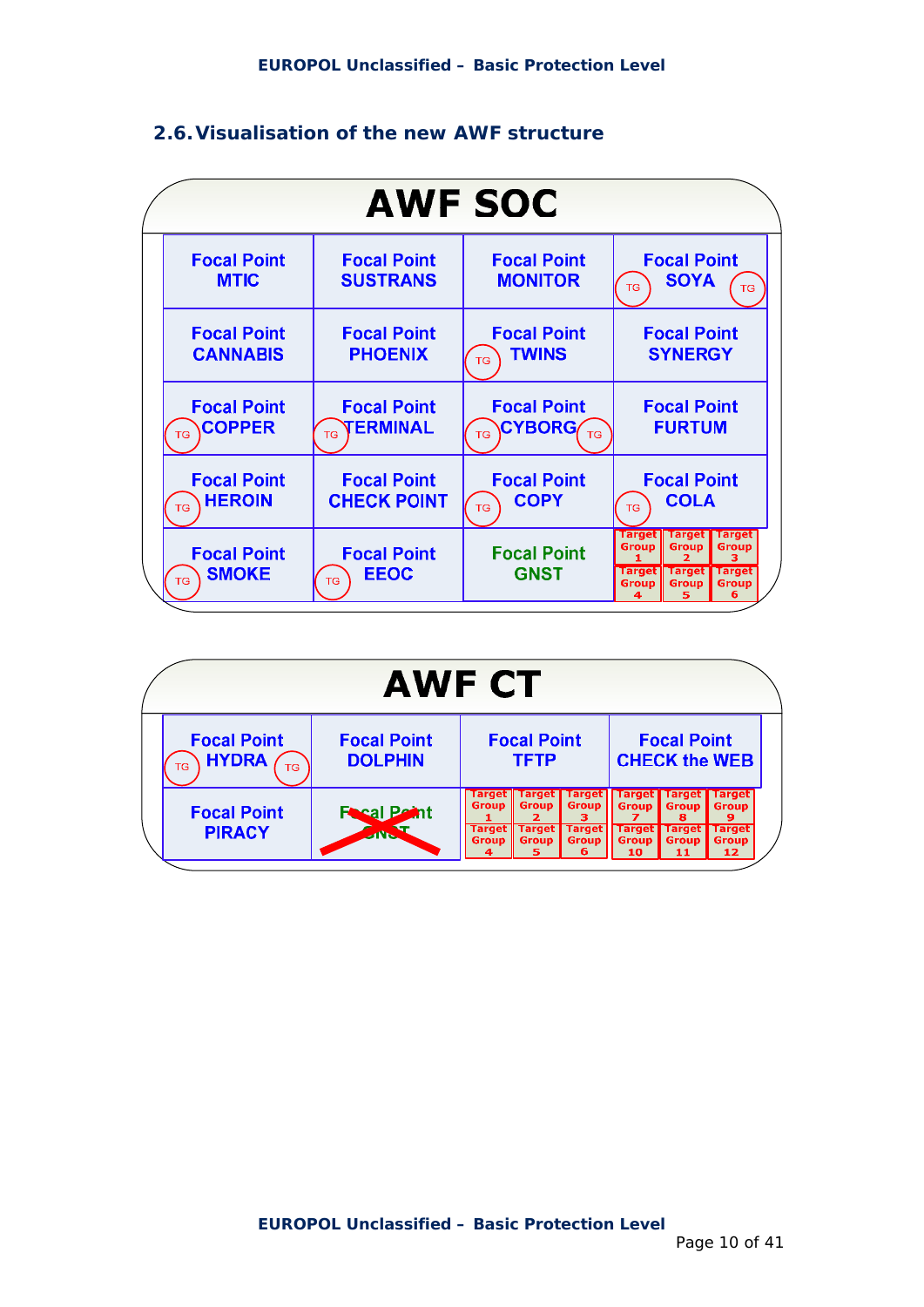# **3. Addressing Europol**

For the operational messages, the MS will have the following options to choose from:

- The message is sent to one (or both) of the two AWFs (SOC or CT) without further specification. The information will be cross checked and the Operational Centre will identify the most appropriate FP/TG to deal with it. Europol will inform the sender of the message of the outcome of the cross checks and of the FP/TG dealing with the message.
- The message is sent directly to a FP or TG. The information will be cross checked by the Operational Centre, and the respective FP/TG team will further handle the message.
- The message is sent to the Operational Centre for cross checking purposes only, with a view of assessing the relevance in terms of Europol's mandate and any FP/TG (automatic cross checking of the information during 6 months, no use of the information unless the provider agrees).<sup>7</sup>

#### **4. Use of information**

This chapter describes what happens when the information reaches Europol, including the dissemination of the information (regulated by the Handling Codes), the responses Europol can give to requests (described as service levels), as well as who has what access to the information.

## **4.1.Handling Codes**

Through applying the selected Handling Code the provider of the information indicates with whom (other MS, TP) Europol is allowed to share the information. Europol is bound to follow the Handling Code set by the information provider. Any dissemination of information shall only take place within the limitations as stipulated by the applied Handling Code. As a result, the principle of ownership by the information provider is maintained and safeguarded during the process of handling the information at Europol<sup>8</sup>.

#### **4.2.Products and services**

Europol's Catalogue of Products and Services<sup>9</sup> provides for a full overview of what can be expected from Europol. All incoming requests will be responded by Europol as quickly as possible. That is regardless of the fact of whether a FP/TG is addressed or not.

Information will always be cross checked against Europol's datasets (AWFs and EIS), and also against Interpol and the Schengen Information System, when appropriate. The format in which the information has to be sent to Europol is not of primary relevance, as the aim is to get it as quickly as possible to Europol with the least effort on the part of the investigators.

Naturally, in order to result in proper analysis, the information has to meet certain standards - e.g. sending a list of names without any context is enough for cross checking purposes, but not for analysis. For the latter, the information of the investigation itself has to be included, as well as a

 $\overline{a}$ 

 $7$  Art. 10(4) of the ECD refers.

 $8$  The use of handling codes is explained in detail in a separate document (EDOC#602182).

<sup>9</sup> EDOC# 451846v6.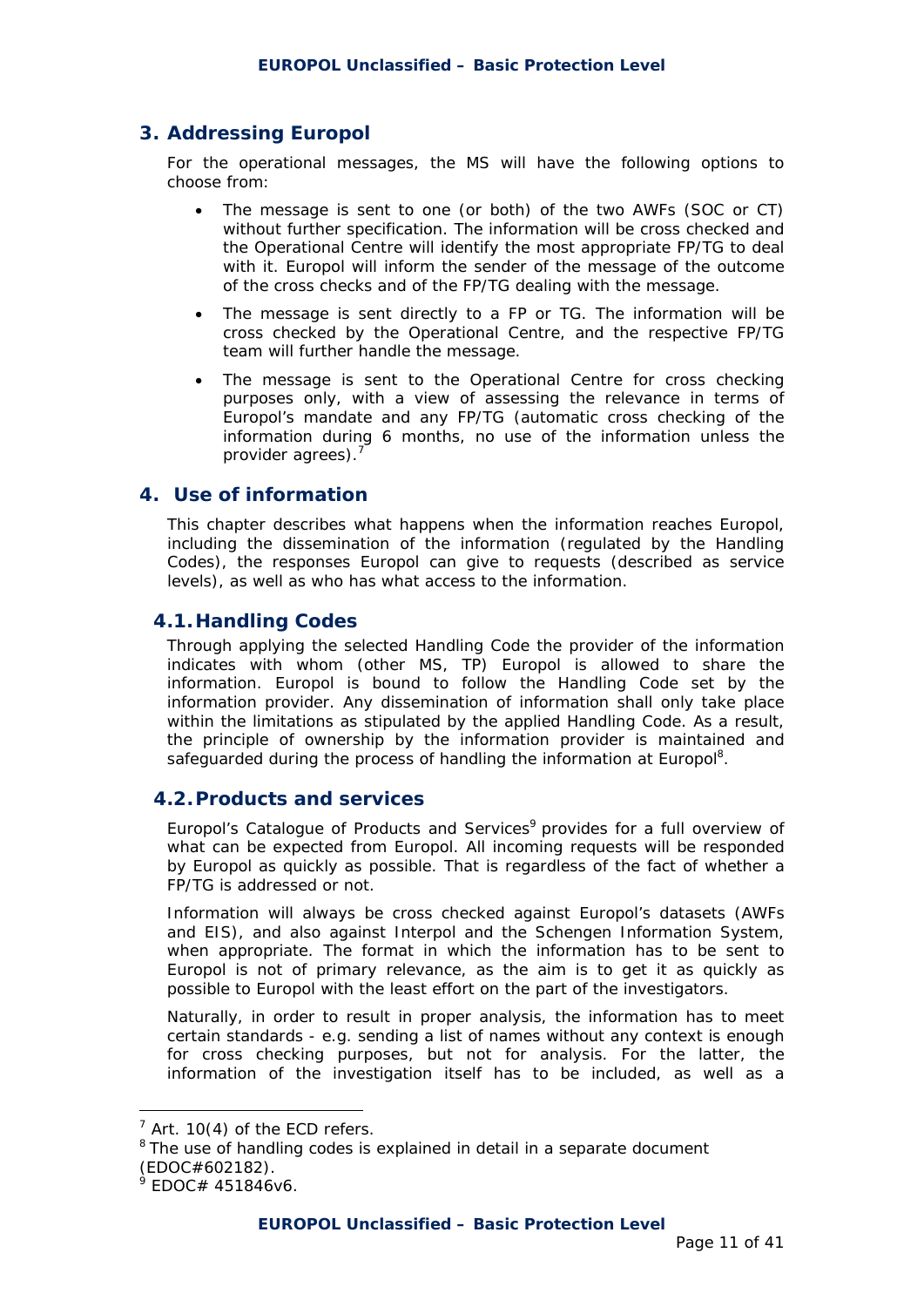maximum of contextual information (reasons for suspicion, addresses, telephone number, contacts and associates, etc).

Every FP has a data collection plan, explaining in detail what kind and format of information has to be delivered in order to benefit from the proper Europol product and service.

## **4.3.Access to AWF information**

#### *4.3.1. Europol staff*

Only duly authorised officials have access to the information in the AWF. They have direct access to content regardless of any restriction put on the information. This broad access to information is balanced by an extended audit procedure as described in chapter 8 of the Opening Orders of AWFs SOC and  $CT^{10}$ .

#### *4.3.2. ELOs*

MS liaison officers can consult the Index function (System) $<sup>11</sup>$ , in order to find</sup> out if Europol AWFs hold any information on a certain entity. In case of a hit, the MS liaison officer will be contacted by a Europol staff member, with a view to assist the investigator in gaining access to the relevant information, handling codes permitting.

#### *4.3.3. National experts and investigators*

In accordance with the Europol legal framework  $12$ , national experts (see chapter 7) can have read access to the data held in the AWF, as decided by the Europol Management Board<sup>13</sup>, and following the unanimous decision of the respective Analysis Group.

The dissemination of Europol's products within each country is decided by the Member State concerned. Just as the ELOs, the national experts and investigators have indirect access to the AWF information. Via SIENA they will receive the results of the cross checking and analysis which concern them. The national experts will also receive all Europol's products falling within their competence. It is important to keep in mind that any investigator, within its competences and according to national procedures, can benefit from Europol's products.

## **5. ORGANISATION AND MANAGEMENT**

#### **5.1. ACTORS**

#### *5.1.1. Operational Centre*

The Operational Centre is the unit at Europol responsible for the overall management of the AWFs. This unit has access to all the information at Europol and is reachable 24/7. As a result, at any given moment, requests from MS or Third Parties can be answered.

 $\overline{a}$ 

<sup>&</sup>lt;sup>10</sup> See Annex 1 to this document

 $11$  It is foreseen that the ENU will have access to the Index function (System).

<sup>&</sup>lt;sup>12</sup> Art 14 Analysis Rules.

<sup>13</sup> File No: 2450-51r4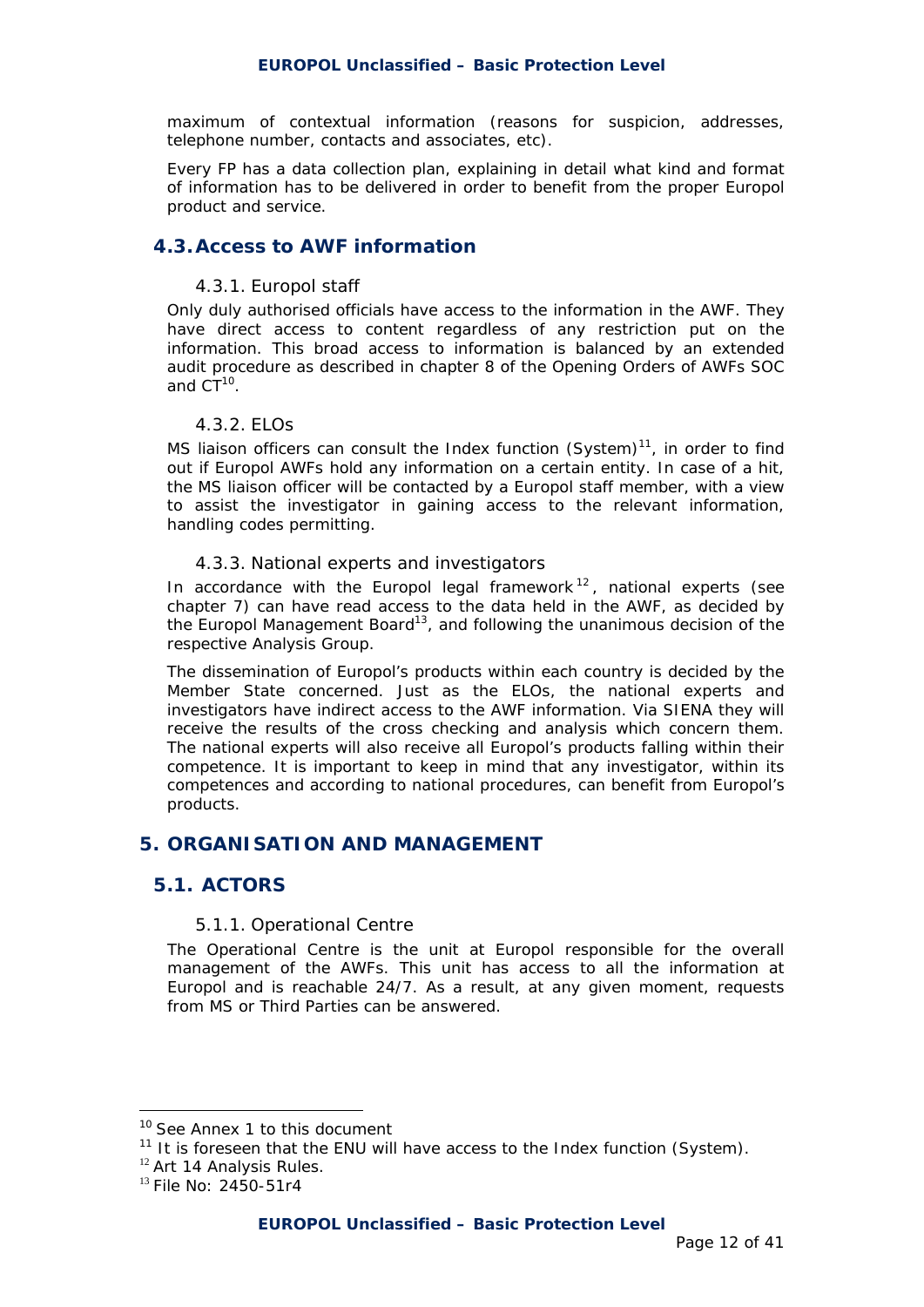#### *5.1.2. National Experts*

Every MS or TP that participates in a FP nominates national experts or organisational entities that are expert in the crime field addressed by the FP, in order to ensure that relevant national information reaches the FP.

Every FP will invite at least once a year the nominated experts or organisational entities to meet at Europol. The purpose of the meeting is to discuss the developments of the FP and to share and increase knowledge and expertise.

#### *5.1.3. National Focal Point Coordinators*

Every partner of Europol should have a National FP Coordinator. The role of this person is to oversee the cooperation with Europol. He or she has to make sure that all the national experts have the same understanding of what can be expected from Europol. This person should advise the HENU on areas of improvement but also inform Europol of any shortcomings identified.

#### *5.1.4. Regional Support Officer (RSO)*

The RSO is a Europol official who acts as general contact point for countries within a certain region. This person will promote Europol actively throughout the region. He or she will focus on those things which are specific for a certain region.

#### *5.1.5. ELOs*

Europol's Liaison Officers represent the interests of their country at Europol. One of their primary roles is to advise both Europol and their colleagues in the MS in the exchange of information. This may be advice on which FP to address as well as advice on bilateral exchange with the other MS and with Europol.

#### *5.1.6. HENUs*

The Heads of Europol's National Units form the most important advisory body to Europol in terms of operational matters. They are the first point of contact for Europol when it comes to starting up a new FP or closing one.

#### **5.2.FUNDING**

 $\overline{a}$ 

Europol provides financial support for operational meetings. The details are explained in the Guideline for financial support for meetings of the Operations Department <sup>14</sup> . Europol can finance directly or reimburse travel and accommodation costs of experts from EU Member states or from third Countries that attend meetings/conferences at Europol.

<sup>&</sup>lt;sup>14</sup> File 2610-159rev1 Guideline financial support for meetings of the Operations Department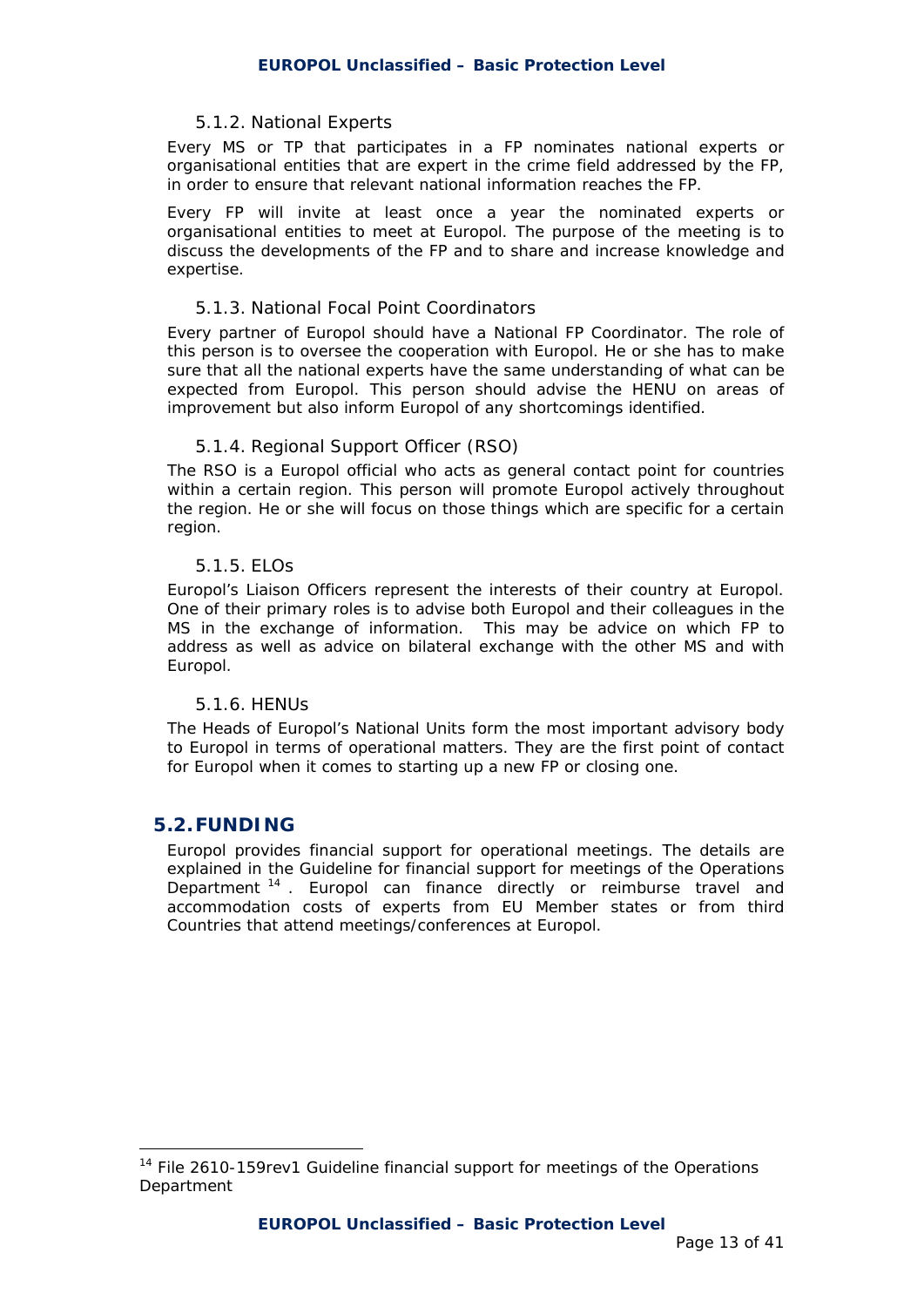# **Annex 1: Opening Order AWF: generic part AWF SOC**

#### **1.1. Name of the file**

The name of the file is: SOC – Serious and Organised Crime.

## **1.2. Purpose of the file**

The purpose of the file is to support competent authorities of the Member States as well as third party experts associated to the activities of the respective analysis groups in preventing and combating organised crime and other forms of serious crime as listed in the Annex to the Europol Council Decision (ECD).<sup>15</sup> This purpose is further elaborated by definition of Focal Points and Target Groups as outlined in the **Annexes** to this opening order. Focal Point and Target Group descriptions are legally speaking a specification of the purpose of the file in the sense of Article 16(1)(b) ECD.

In accordance with Article 16(2) ECD the Management Board and the Joint Supervisory Body will immediately be informed by the Director of any subsequent change in the particulars referred to in paragraph 16(1) ECD and shall receive the dossier. This includes the opening or closure of a Focal Point or Target Group as well as any other modification of the purpose of the file for instance by means of changing the scope of an existing Focal Point or Target Group.

Article 16(2) ECD also applies to any subsequent change in the particulars referred to in paragraph 16(1) ECD as defined in the following chapters of this opening order.

 $\overline{a}$ 15 See Articles 3 and 4 ECD.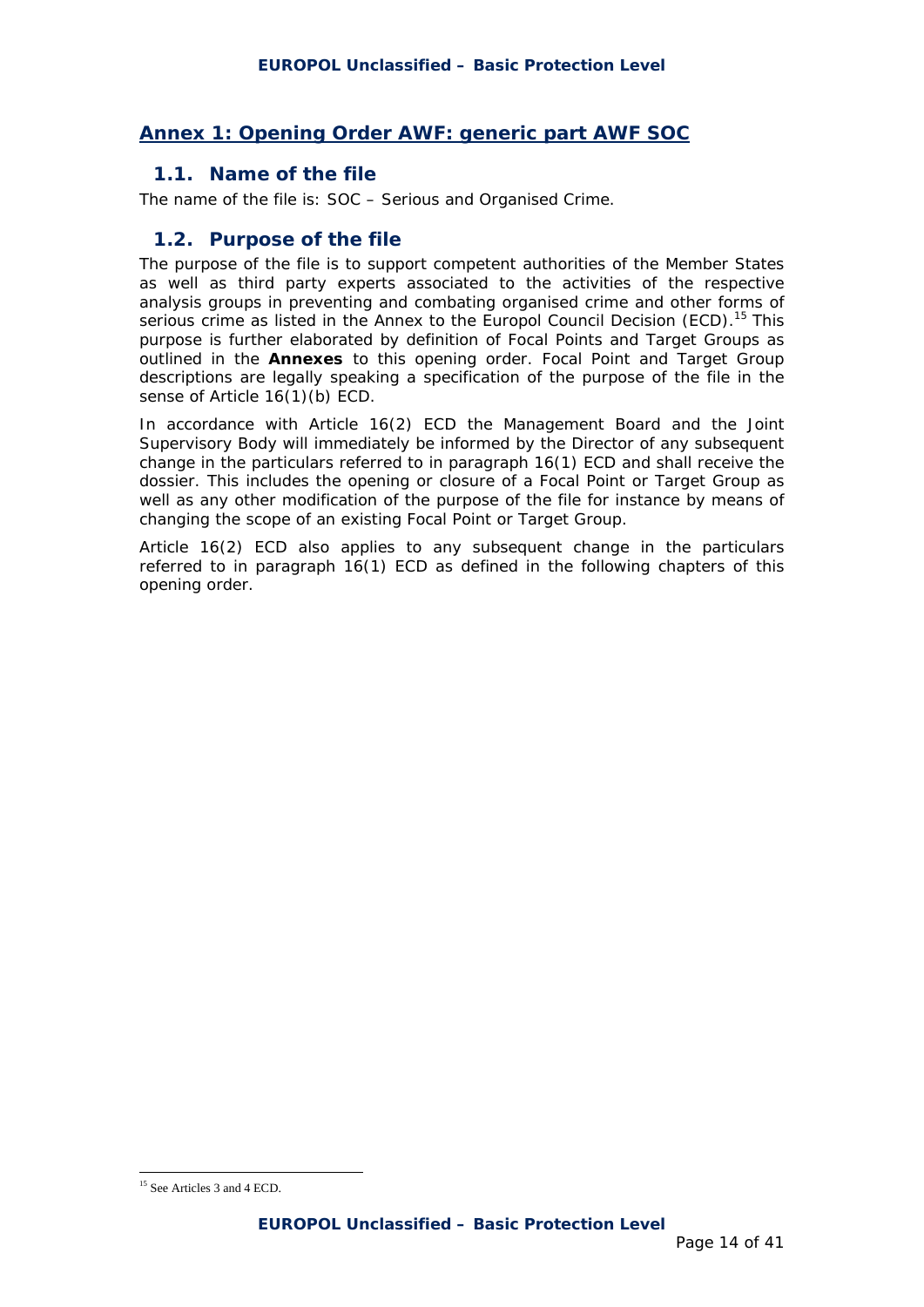#### **1.3. Groups of persons on whom data are stored**

The File shall include data on:

| a) | Persons, who, in accordance with the national law of the Member State concerned, are suspected of having committed or having taken part in a<br>criminal offence in respect of which Europol is competent or who have been convicted of such an offence. (In the document/annexes further<br>referred as "suspects and convicted persons") |
|----|--------------------------------------------------------------------------------------------------------------------------------------------------------------------------------------------------------------------------------------------------------------------------------------------------------------------------------------------|
| b) | Persons regarding whom there are factual indications or reasonable grounds under the national law of the Member State concerned to believe that<br>they will commit criminal offences in respect of which Europol is competent. (In the document/annexes further referred as "potential criminals")                                        |
| C) | Persons who might be called upon to testify in investigations in connection with the offences under consideration or in subsequent criminal<br>proceedings. (In the document/annexes further referred as "witnesses")                                                                                                                      |
| d) | Persons who have been the victims of one of the offences under consideration or with regards to whom certain facts give reason to believe that<br>they could be the victims of such an offence. (In the document/annexes further referred as "victims")                                                                                    |
| e) | Contacts and associates of the persons mentioned under points a) and b). (In the document/annexes further referred as "contacts and<br>associates")                                                                                                                                                                                        |
| f) | Persons who can provide information on the criminal offences under consideration. (In the document/annexes further referred as "informants")                                                                                                                                                                                               |
| g) | With their permission: officers of the competent authorities of the Member States who are involved in the prevention of or investigation into the<br>offences Europol is competent. (In the document/annexes further referred as "law enforcement officers")                                                                               |

The inclusion of the groups of persons as mentioned in the table above will only be stored in the file if indicated in the annex of each Focal point.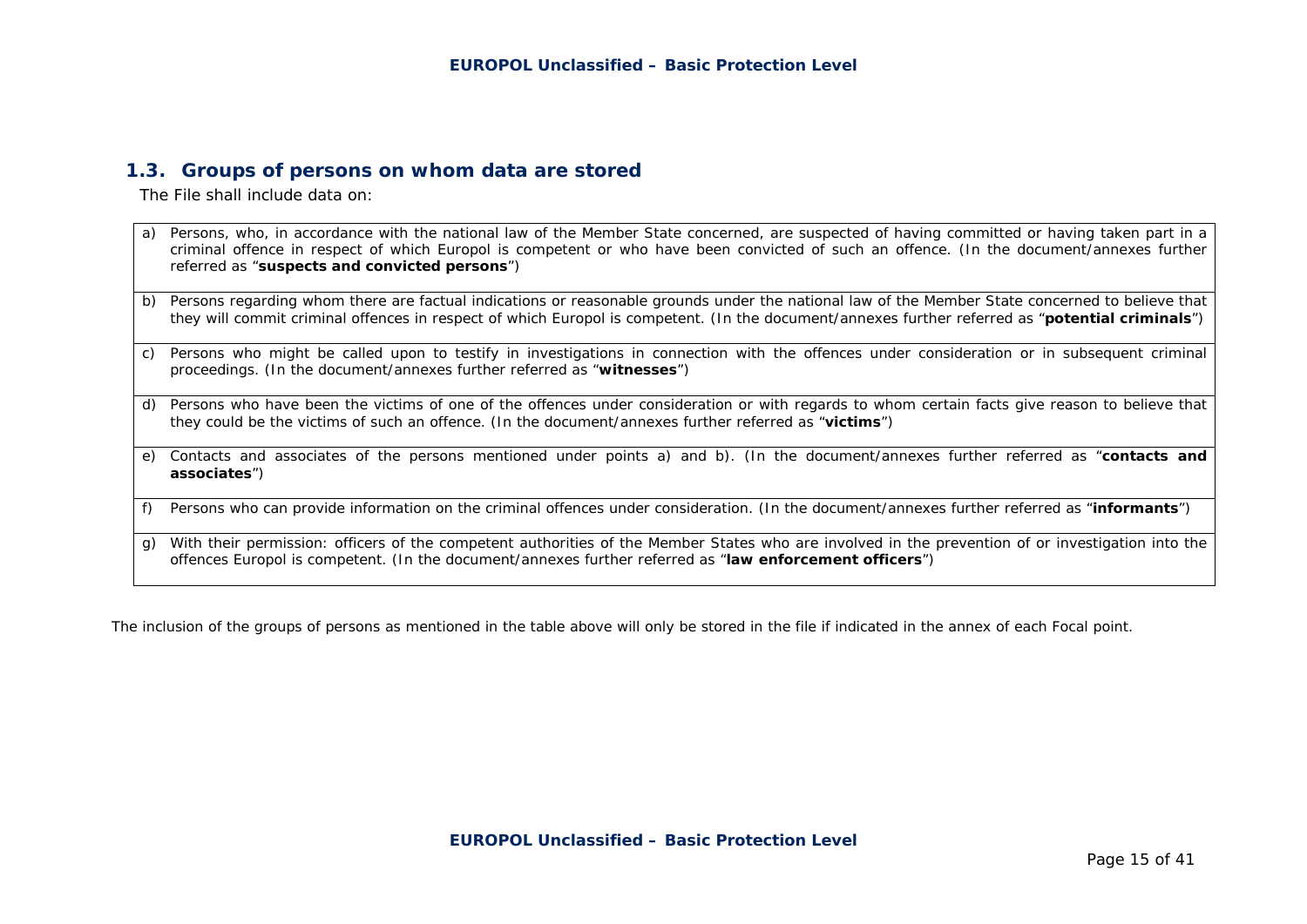# **1.4. General context leading to the decision to open the file**

Criminal groups are increasingly multi-commodity and poly-criminal. According to the OCTA 2011 the best resourced groups have gathered diverse portfolios of criminal business interests, improving their resilience at a time of economic austerity and strengthening their capability to identify and exploit new illicit markets. An increasingly collaborative atmosphere has also intensified the practice of barter, in which illicit commodities are exchanged rather than purchased with cash. This, and a marked tendency for groups to engage in activities such as currency counterfeiting and property crime in order to fund others such as drug trafficking, has made organised crime activities less visible to authorities targeting selected areas of crime separately.

A whole number of task descriptions in the ECD deal with crime analysis. The most prominent ones are to be found in Article 5(1) ECD. Article 5(1)(a) ECD refers to collection, storage, analysis and exchange of information and intelligence. According to Article 5(1)(e) Europol is tasked to provide intelligence and analytical support to Member States in connection with major international events. Article 5(1)(f) ECD deals with the preparation of threat assessments, strategic analyses and general situation reports relating to Europol's objective, including organised crime threat assessments.

Articles 5 and 14 ECD grant Europol some leeway on how to fulfil these tasks in an efficient and effective manner while maintaining its high data protection and security standards.

The traditional vertical thinking approach has proven effective but incomplete and has encouraged a selective type of crime analysis which needs to be complemented by a more generative lateral thinking approach.<sup>16</sup>

The applied AWF concept enables Europol's analysts and specialists to see beyond one's own nose in order to overcome commodity or criminal group driven container thinking and compartmentalisation. As a consequence the detection of trends and patterns across different commodities and criminal groups is significantly facilitated by enabling the combination of contextual information beyond entity level of already structured intelligence. Links between investigations and common modi operandi can easier be identified as well as cross-matches immediately checked for their relevance. Crime-related information clearly falling within Europol's mandate and of relevance, in particular, to its principal task defined in Article 5(a) ECD can be processed in a dedicated Focal Point dealing with analysis of a **g**eneral **n**ature and **s**trategic **t**ype for the purpose of responsible, meaningful and transparent **resource** allocation (GNST RESOURCE). This applies even if provided data are not necessarily within the current focus of law enforcement throughout Europe due to differently set priorities (see respective Annex for further details).

The applied AWF concept takes due account of the importance of intelligence analysis that can draw on all relevant sources of information. The biggest impediment to all-source analysis – to a greater likelihood of connecting the dots – is the human or systemic resistance to sharing information.<sup>17</sup>

The applied AWF concept provides enhanced analysis capabilities enabling the organisation to tackle the complexity of serious and organised crime as well as terrorism in a more efficient manner without sacrificing data protection and security standards.

<sup>&</sup>lt;sup>16</sup> Also see Edward de Bono, Lateral thinking, p. 7 ff.

<sup>&</sup>lt;sup>17</sup> Also see 9/11 Commission Report, Final Report of the National Commission on Terrorist Attacks upon the United States, p. 416.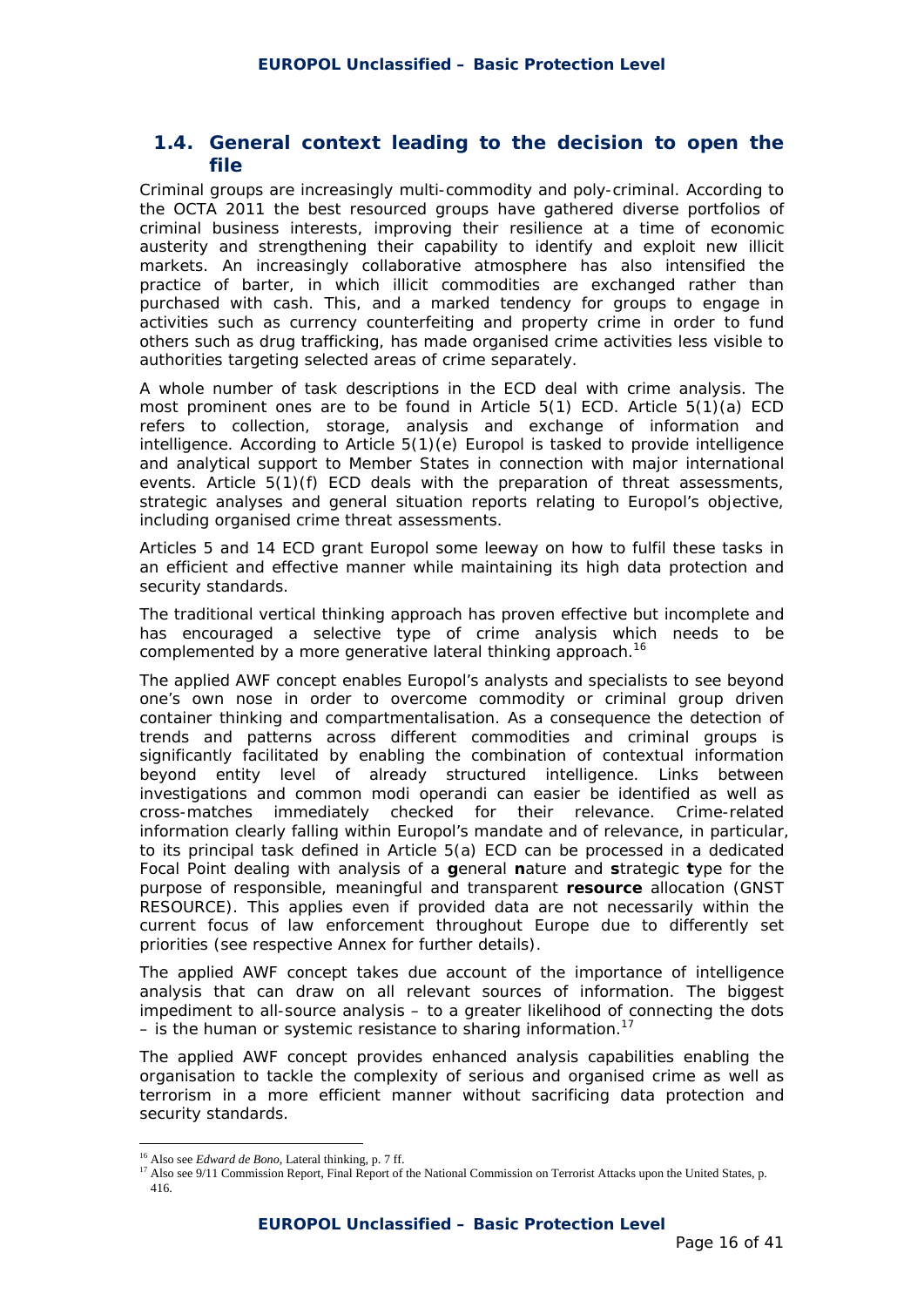# **1.5. Participants in the analysis group at the time of the opening of the file**

#### *1.5.1. Multiple analysis groups within an AWF*

One of the core assumptions under the applied AWF concept is that there can be various types of analysis in multiple analysis groups within one AWF.

The ECD is brief when it comes to a legal definition of what constitutes crime analysis. According to Article 14(2) ECD analysis work files shall be opened for the purposes of analysis defined as the assembly, processing or use of data with the aim of assisting criminal investigations.

Article 14(4) ECD draws a distinction between different kinds of analysis. On the one hand information can be processed for analysis of a general nature and strategic type. On the other hand analysis can bear on specific cases not (or at least not necessarily) concerning all Member States and having a direct operational aim (also see Annex 1 to this opening order).

Both types of analysis are interconnected in the sense that strategic analysis focuses on being able to creatively think one's way through issues at macro level, yet constantly retain pragmatic links to the inevitable tactical and operational impact and outcomes. Certainly any strategic intelligence product that does not answer the question "What can we do about it at a practical level?" is incomplete.18 Consequently, under the applied concept it is assumed that both types of analysis can form specific 'analysis projects' within the same file.

According to Article 14(2) ECD each analysis project shall entail the establishment of an analysis group closely associating analysts and other Europol staff designated by the Director and liaison officers and/or experts from the Member States supplying the information or concerned by the analysis. Even though Article 14(2) last sentence and Article 16(1)(f) ECD refer to one analysis group per file this does not prevent the establishment of more than one analysis group per AWF. This is under the condition that the very standards of Article 14(2) ECD regulating the establishment of analysis groups are complied with. The aim is to maintain Europol's high data protection standards which benefit from a formalised approach towards the analysis of different natures and types within the same file. This means that under the applied AWF concept there can be multiple analysis groups within one AWF.

*1.5.2. Managing analysis groups via Focal Points and Target Groups*  In practical terms the different analysis groups within AWF SOC will each be responsible for a specific Focal Point and/or Target Group.

A Focal Point is an area within an AWF which focuses on a certain phenomenon from a commodity based, thematic or regional angle.<sup>19</sup> It allows Europol to provide analysis, prioritise resources, ensure purpose limitation and maintain focus on expertise.

A Target Group is an operational project with a dedicated Europol team to support an international criminal investigation or criminal intelligence operation against a specific target.

The distinction between Focal Points and Target Groups primarily lies with different types of analysis conducted and with different service levels Europol

1

<sup>18</sup> *Don McDowell*, Strategic Intelligence, p. 7, also see *Jerry Ratcliffe*, Intelligence-Led Policing, p. 100, 155, 163; *Samantha Gwin* e.a. (ed.), Exploring Crime Analysis, p. 1 f.

<sup>19</sup> This includes a dedicated Focal Point dealing with analysis of a **g**eneral **n**ature and **s**trategic **t**ype for the purpose of responsible, meaningful and transparent **resource** allocation (GNST RESOURCE), see Annex for further details.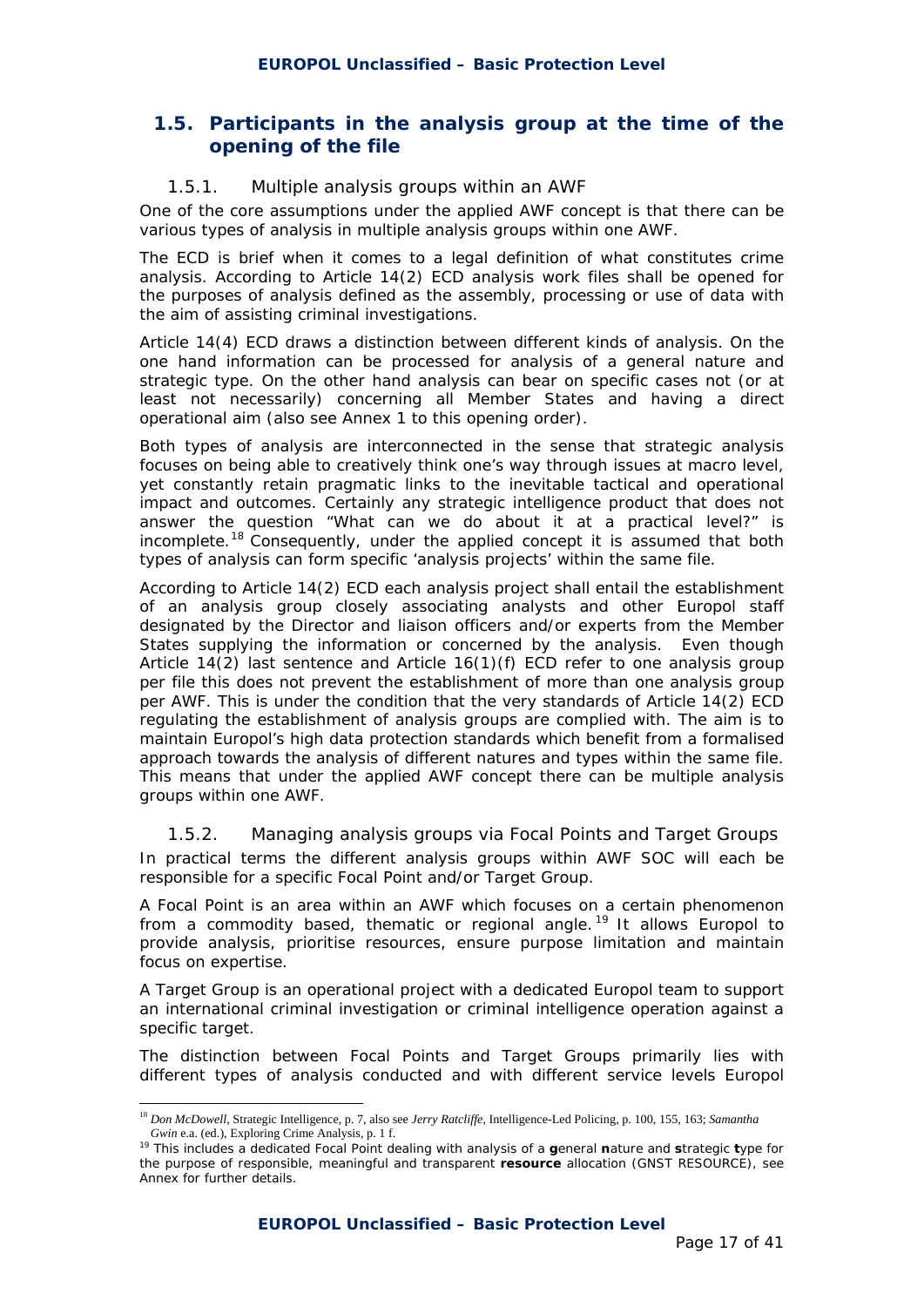allocates to the respective scenarios in order to prioritise tasks and mindfully invest available resources<sup>20</sup>:

| Level                    | Actors                  | time<br>Response | matches<br>Cross | Operationa<br>analysis | Strategic<br>sis<br>analys | Φ<br>ŧ<br>Support on<br>spot | headquarters<br>Operational<br>support fro<br>Europo |
|--------------------------|-------------------------|------------------|------------------|------------------------|----------------------------|------------------------------|------------------------------------------------------|
| Medium<br>level<br>reply | Focal<br>Point<br>Team  | Medium           | X                | X                      | X                          |                              | X                                                    |
| High<br>level<br>reply   | Target<br>Group<br>Team | Short            | X                | X                      |                            | X                            | X                                                    |

Even though Europol's legal framework does not explicitly foresee 'Focal Points' or 'Target Groups' the above provided definitions form a legitimate implementation of the term 'analysis project' in the sense of the ECD. The definitions were developed in consultation with the HENUs based on guidance received from the JSB regarding sub-entities within AWFs which are also accepted under the former AWF concept.

Moreover, using terminology that is common in the world of law enforcement facilitates the understanding of Europol's analysis projects not only by operational colleagues at Europol but also by customers including officers in the field.

From a data protection perspective it is important to note that all data processed within an AWF is part of either a Focal Point or a Target Group subject to a specific purpose description. Each Focal Point has its own analysis group.

Target Groups that can not be integrated into an already existing Focal Point also require the formal establishment of a dedicated analysis group. This is primarily of relevance when it comes to the association of third parties to the activities of such analysis groups (see chapter 6.2).

Target Groups within a Focal Point do not necessarily comprise all members of this Focal Point but potentially only a selection of those which are directly affected by the underlying criminal investigation.

In order to ensure full transparency towards the competent data protection authority the composition of each Focal Point and Target Group including those within existing Focal Points will be communicated to the JSB via this opening order (see chapter 2).

#### *1.5.3. Access to data from within Europol*

1

The applied concept entails that analysts will in principle have access to all information processed in the AWF. The same applies to specialists who have readonly access.

 $^{20}$  Prioritisation is vital as only few organisations have the capacity to investigate more than 5-10% of the organised crime groups they are aware of, see *Ratcliffe*, Intelligence-Led Policing, p. 119; also see *David L. Carter*, Law Enforcement Intelligence: A Guide for State, Local, and Tribal Law Enforcement Agencies, p. 59.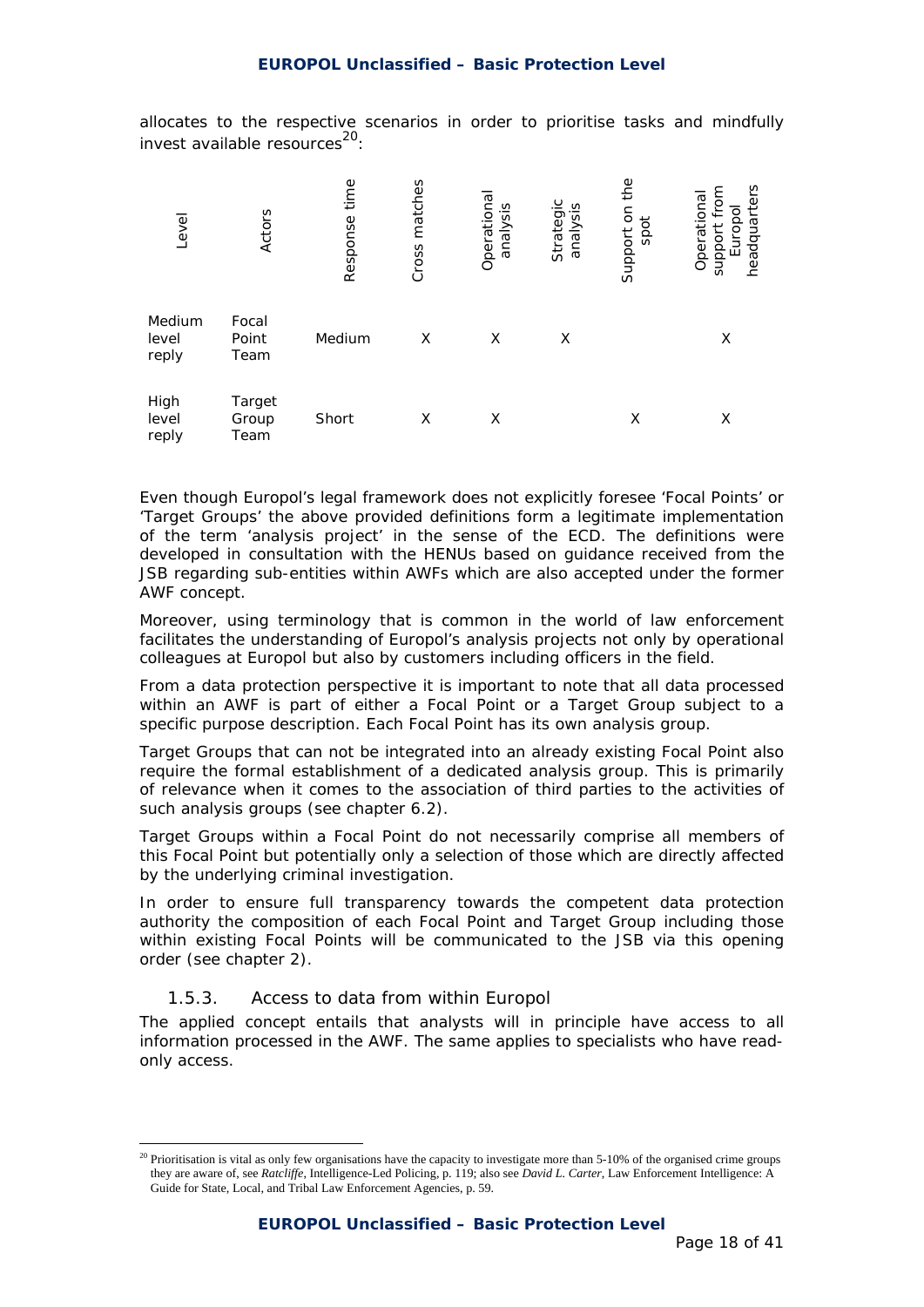However, purpose limitation plays a decisive role within the AWF and remains enforceable despite the fact that the single analyst will have the ability to see beyond the Focal Point/Target Group to which he/she is allocated to.

The purpose limitation principle states that collected data may only be 'processed' for specific, explicit and legitimate purposes. The legal definition of 'data processing' is broad and includes the elements of 'consultation' of data as well as any further 'usage'.<sup>21</sup>

A distinction is drawn between different forms of processing operations depending on their potential impact on data subjects.

'Consultation' of data beyond the allocated Focal Point/Target Group aims at improving the detection of increasingly multi-commodity and poly-criminal serious and organised crime.

The criterion of serving an 'explicit and legitimate purpose' is fulfilled in cases of 'motivated consultations'. A triggering event for such a 'motivated consultation' of data beyond the allocated Focal Point/Target Group could be a cross-match with data already processed in another Focal Point/Target Group. Another trigger could be an investigative lead, i.e. factual indications or reasonable grounds for believing that a certain manual query could result in additional criminal intelligence fostering the purpose of the own Focal Point/Target Group. Against this background access beyond the own Focal Point/Target Group is not unconditional but limited to 'motivated consultations' in the above sense.

The above is an 'explicit and legitimate purpose' in the sense of the purpose limitation principle as far as 'consultation' of data beyond the allocated Focal Point/Target Group is concerned. Further 'usage' of data requires a more specific purpose description as defined per Focal Point and Target Group (see Annexes I).

As a consequence whenever analysis activity goes beyond pure consultation of data, in particular, when it comes to drafting analysis reports, a clear link to the specific purpose of a Focal Point or Target Group must be drawn and processing operations be limited to the respective data categories.

Europol will implement appropriate auditing capabilities in order to ensure full traceability of such user behaviour as further specified in chapter 8 below.

Before any analysis result containing data from other Focal Points or Target Groups can be distributed, the data owner has to provide consent in accordance with the data owner principle. This takes due account of the fact that the different analysis groups within an AWF might consist of different members.

Duly authorised members of the Operational Centre shall have access to data processed in AWF SOC as well as AWF CT (File no.: 3300-636) in order to fulfil their co-ordination role. The same applies to duly authorised officials for quality control purposes and the DPO for data protection auditing purposes.

1

<sup>&</sup>lt;sup>21</sup> Processing of personal data includes the collection, recording, organisation, storage, adaptation or alteration, retrieval, consultation, use, disclosure by transmission, dissemination or otherwise making available, alignment or combination, blocking, erasure or destruction of personal data.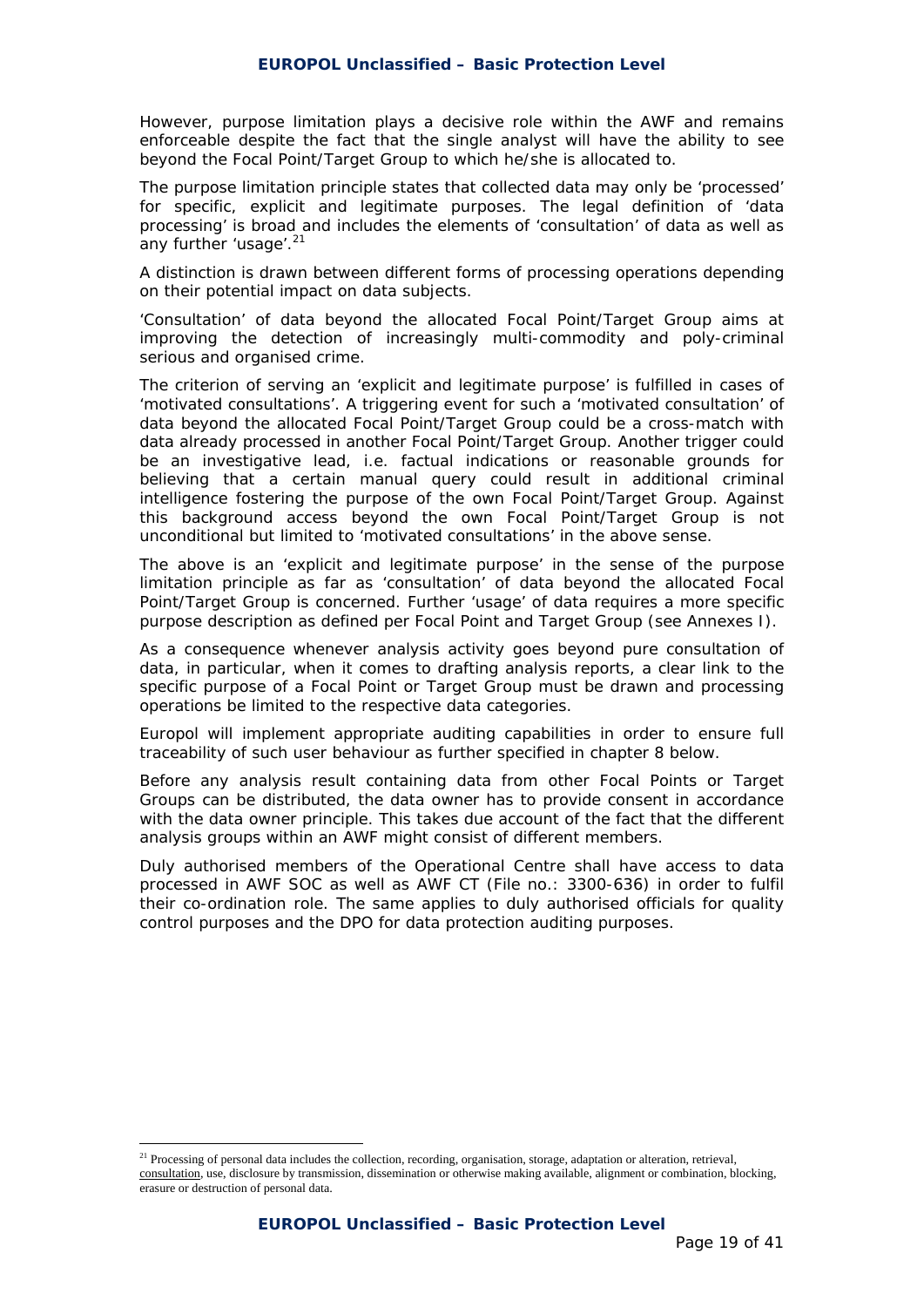# **1.6. Conditions under which personal data stored in the file may be communicated, to which recipients and under what procedure**

#### *1.6.1. General principles*

Data stored may only be retrieved from the file by participants in the respective Focal Point/Target Group. After retrieval, such data may be communicated freely to all members of the analysis group. However, where the data are marked with a Europol Security level, such communications shall be subject to the applicable articles of the Confidentiality Regulations and the Security Manual.

Any dissemination or operational use of analysis data shall be decided upon in consultation with the participants in the analysis. A Member State joining an analysis in progress may not, in particular, disseminate or use the data without the prior agreement of the Member States initially involved.

Personal data retrieved from the file may be transmitted or utilised only by the competent authorities of the Member States in order to prevent and combat crimes falling within the competence of Europol and to combat other serious forms of crime

In communicating data retrieved from the file, all members of the analysis groups shall observe any particular restrictions on the usage of data imposed by the communicating Member State or third party. In particular, sensitive personal data may be transmitted only by agreement with the Member State which supplied the data.

Personal data retrieved from the file may only be transmitted by Europol to third States or bodies in accordance with the relevant provisions of the Council Decision and the rules governing Europol's relations with partners, as well as in accordance with an agreement between Europol and those third States or bodies, where applicable.

For any dissemination in accordance with this chapter, a report will be drawn up which will specify as a minimum the date and purpose of the dissemination, the data concerned, and the intended recipient(s).

#### *1.6.2. Association of third parties*

The association of third parties shall be in compliance with Article 14(8) ECD which provides the basis for Europol to invite experts from the entities referred to in Articles 22(1) and 23(1) ECD to be associated with the activities of an analysis group. The prerequisites are that an operational cooperation agreement is in force, the association is in the interest of Member States, the third party is directly concerned by the analysis work and participants to the analysis group unanimously consent on the association.

Under the applied concept third parties are not associated to the AWF as a whole but to analysis groups within the file. Third parties hence require the conclusion of an association arrangement in order to be associated with the activities of a Focal Point. Target Groups within that Focal Point will already be covered by the same association arrangement.

As regards Target Groups outside the scope of an existing Focal Point third parties again require the conclusion of an arrangement in order to be associated with the activities of the analysis group exclusively dealing with this particular Target Group.

Under the applied AWF concept subject to due observance of handling codes third parties will still only be entitled to receive analysis results concerning them. Art. 14(2) ECD stipulates participants of the analysis group may retrieve data from the file. Therefore only participants (and not associated third parties) have the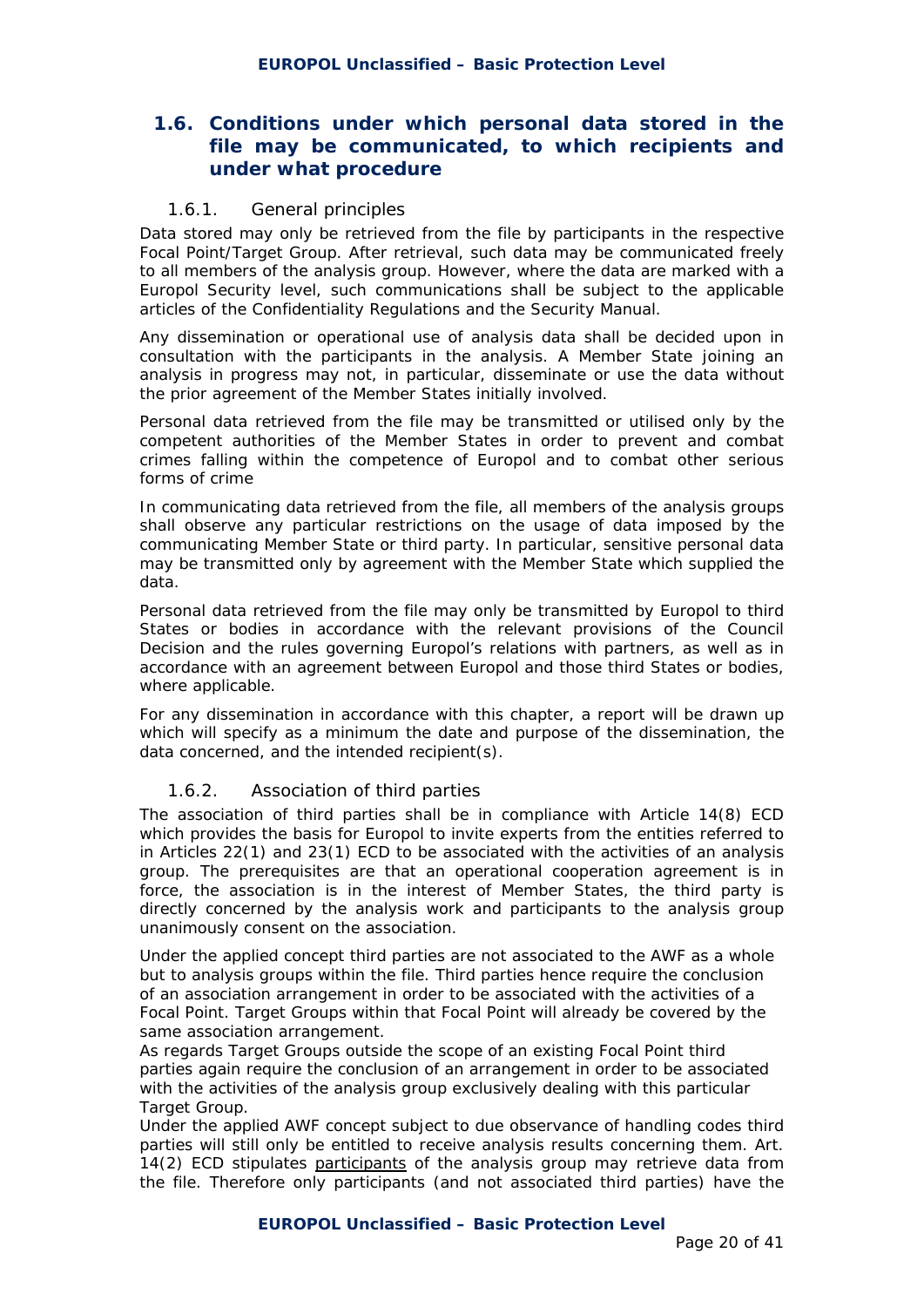right to retrieve data. The extent to which such retrieval may take place and any conditions and restrictions that apply are subject to unanimous consent of the analysis group in accordance with Article 14(2) AWF Rules.

The above takes account of Art. 3(3)(c) MB Decision implementing Art. 14(8) ECD which stipulates association arrangements shall ensure that associated third party's experts will be entitled to receive (only) analysis results which concern the third party they represent.

## **1.7. Time limits for examination and duration of storage of data**

#### *1.7.1. General principles*

The time limits for examination of all data entered into the file shall be in accordance with Article 20 of the Europol Council Decision and Article 7 of the rules applicable to Europol Analysis Files. All data will be reviewed if circumstances arise which suggest that the data have to be deleted or corrected. The review will be documented.

## *1.7.2. Restricted data retention in Focal Point GNST RESOURCE*

Analysis of a **g**eneral **n**ature and **s**trategic **t**ype for the purpose of responsible, meaningful and transparent **resource** allocation (GNST RESOURCE) does not require retaining data as long as is the case for fully-fledged analysis bearing on specific cases and having a direct operational aim. A simple cross-matching operation will be performed upon receipt of data which might already reveal a certain cluster in combination with other recent contributions.

However, also where this initial cross-matching operation does not trigger immediate results, the data should be kept for a specified term in order to allow analysts to detect trends and patterns of crimes clearly falling within Europol's mandate which might otherwise not be uncovered.

Europol deems 18 months a necessary and proportionate data retention period with a view to the particular analytical purpose of Focal Point GNST RESOURCE. From an information management perspective this ties in with the fact that Europol delivers its main strategic analytical products such as OCTA and TE-SAT on an annual basis and the future Serious and Organised Crime Threat Assessment (SOCTA) every four years.

The justification of the proposed 18 months retention period is as follows: It is necessary to observe longer periods of time in order to detect trends and patterns. In concrete terms, the 18 months term will provide analysts with the opportunity to collate sufficient data during 12 months, so that in the course of the following 6 months they are in a position to detect trends and patterns.

Upon expiry of 18 months data in Focal Point GNST RESOURCE shall either be deleted or transferred to another Focal Point or Target Group for purposes of analysis of specific cases having a direct operational aim.

#### *1.7.3. Review of continuation of the file*

The Council Act of 27 November 2003 amending the Europol Convention, the socalled Danish protocol, obliged Europol to review the need for the continuation of analysis work files (AWFs) before the expiry of a three-year period. The Danish protocol entered into force on 18 April 2007 and the respective legal review obligation was maintained under Article 16(3) ECD.

The continuation of the AWF will be reviewed in accordance with Article 16(3) ECD, i.e. before the expiry of a three-year period as of its opening. The results will be communicated to the MB and the JSB. In line with established practice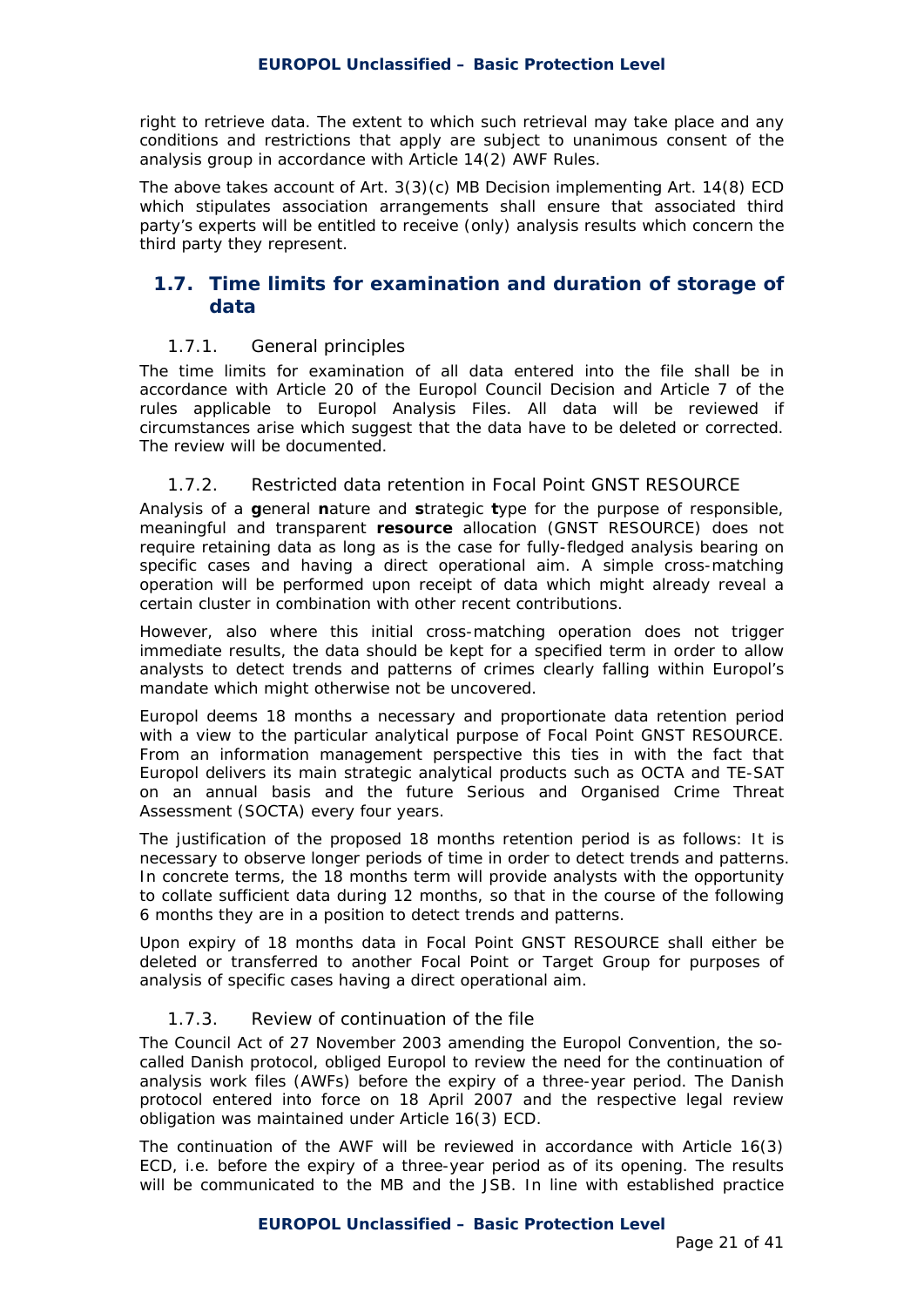information provided to the Management Board and the Joint Supervisory Body in the context of amendments of the opening order also entails elements justifying the strict need for continuation of the file in accordance with Article 16(3) ECD.

In the context of the review of the continuation of the file there is a legal requirement to take due account of each Focal Point and each Target Group existing in the file. The reason for this is that the specifications of the purpose of the file by means of Focal Points and Target Groups will influence the decision whether a continuation "(...) is strictly necessary for the purpose of the file (in all its specifications)".

Even if the review comes to the conclusion that AWF SOC needs to be continued the closure of a Focal Point or Target Group would be legally required as a decision maiore ad minus whenever this sub-entity is no longer strictly necessary for the purpose of the file.

Data of closed Focal Points or Target Groups shall either be deleted or transferred to another Focal Point or Target Group. Transferral of data to another Focal Point or Target Group may, however, only take place as far as this is necessary for the purpose of the other Focal Point or Target Group. Again, the Management Board and the Joint Supervisory Body will be informed accordingly as the specification of the purpose of the file is concerned.

The transparency function of Article 7(4) AWF Rules is not affected by the applied AWF concept. This provision stipulates personal data may not be retained for a period which is longer than that referred to in Article 20(1) ECD. Where as a consequence of the continuation of the file data concerning witnesses, victims, contacts and associates or informants are stored for a period exceeding five years the JSB will be informed accordingly.

An overview on the current state of play of the review in accordance with Article 16(3) ECD is provided as Annex II to this opening order.

#### *1.7.4. Method of establishing the audit log*

For all retrievals and attempted retrievals of personal data from this Analysis Work File, it will be possible to draw up reports containing as a minimum:

- a unique reference number related to the retrieval or the attempted retrieval
- which of the components of the AWF, namely the Focal Point or Target Group, was accessed or consulted,
- the identification of the user.
- the date and time of the retrieval or consultation, including attempted retrievals,
- the identity of the person or persons concerning whom data were queried or accessed and displayed or the identification of the record retrieved.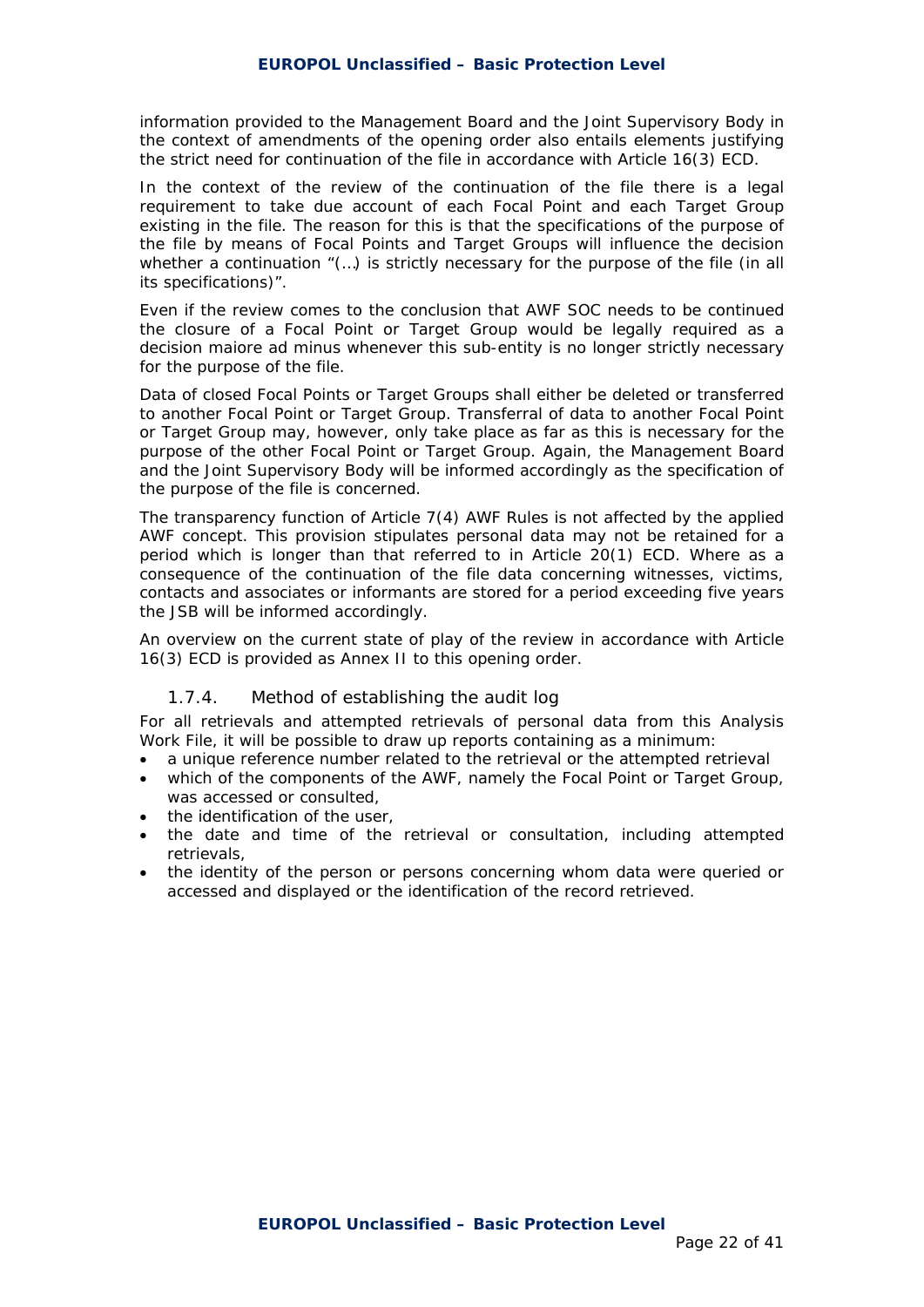# **Annex 2: Focal Point Opening document example: Focal Point Cannabis**

# **2.1. Specific purpose**

The purpose of this Focal Point is to support competent authorities of the Member States, as mentioned in Article 3 of the Europol Council Decision, and Third States and organisations which are associated to the Focal Point, in preventing and combating the forms of criminality within Europol's mandate associated with the illicit activities of criminal organisations involved in unlawful cannabis trafficking and production as well as other related criminal activities uncovered in the course of investigations into these groups, which includes e.g. money laundering activities.

## **2.2. Specific context leading to the opening of the Focal Point**

In December 2004, the European Council endorsed the European Union Strategy on Drugs (2005-2012), which set a new framework, objectives and priorities for two consecutive four-year Action Plans. The strategy inter-alia still aims at taking action against drug production, cross border trafficking of drugs and diversion of precursors, through effective co-operation embedded in a joint approach. In the area of supply reduction the European Union Action Plan on Drugs 2009-2012 refers to a measurable improvement in the effectiveness of law enforcement in the field of drugs at European Union level. Inter-alia Europol is requested to fully exercise the respective role for which it was created, in the interest of efficiency, EU compatibility of national initiatives, intra-EU coordination, and economies of scale. To enhance the effective law enforcement cooperation in the EU to counter drug production and trafficking, Member States and Europol are requested to improve the quality of intelligence data provided via Europol National Units to Europol and its related projects including Analysis Work Files (AWF). The emphasis should be on serious organised crime and cooperation from those Member States most highly impacting upon the wider EU drugs markets.

In most Member States countries, the combating of drugs trafficking (in general) is a priority for law enforcement authorities. In some Member States, specific projects are already in place to tackle illicit production and/or trafficking of cannabis.

Following a Member State proposal the HENUs advised Europol in June 2008 to initiate a feasibility study on cannabis. The outcomes of the feasibility study and related expert meetings held in February and April 2009 were presented in the HENUs meetings in January, March and May 2009. Based on the findings of the feasibility study and the expert meetings, the HENUs advised to open a Cannabis project at Europol supported by an Analysis Work File on Cannabis.

The European Union is a major consumer market for cannabis. Huge quantities of cannabis are trafficked to the European Union via Africa and much of it is then distributed globally. Cannabis is the most prevalent drug in terms of production, trafficking and consumption at the global level. It is found in various forms, such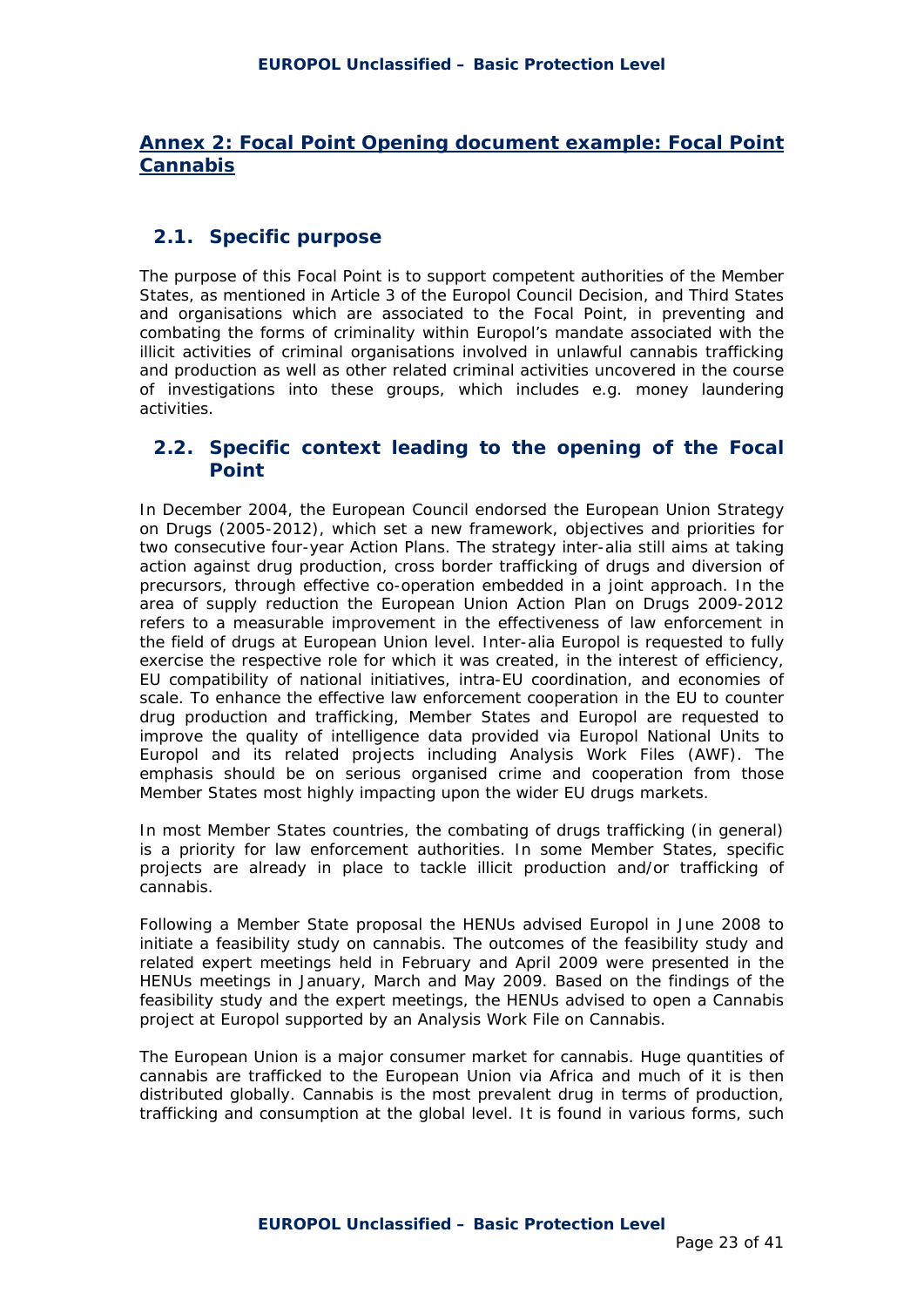as herbal cannabis $^{22}$ , cannabis resin and cannabis oil. Cannabis is produced all over the world. Cannabis is trafficked worldwide, using various modes of transport and routes. The effects on human health remain a worrying situation. Organised crime groups involved in cannabis trafficking (including wholesale distribution), and production (including indoor cultivation), gain enormous proceeds estimated to run into billions of Euros. Indoor cultivation is very sophisticated and highly specialised techniques and equipment is being used. The high quality cannabis and the equipment and production processes (know-how) are being exported from the European Union to many parts in the world.

Cannabis grows wild in many parts of the world and is fairly easy to cultivate. It does not require expert skills, sophisticated equipment or scarce materials. Thus, cannabis can be produced all over the world. When the climate is mild enough, cannabis can be cultivated outdoors. With the modern technology it can also be cultivated indoors.

Global UNODC (2009) estimates (though with a high level of uncertainty in estimating cultivation) of cannabis resin production range from 2,200 to 9,900 tons, spread over 60-70 countries. Morocco remains the main source country for cannabis resin, supplying Europe and North Africa. In addition, other countries e.g. Afghanistan are becoming more important. Production of cannabis resin nowadays is very limited within the European Union.

Estimates on cannabis herb production range from 13,300 to 66,100 tons, spread over 120 countries. Most herbal cannabis is produced in America and Africa, followed by Asia and Europe. Albania is a major source country of herbal cannabis in South-East Europe.

Within the European Union, the production of herbal cannabis takes place both outdoor and indoor. Outdoor plantations can easily be hidden in large corn fields or forests, e.g. Indoor cultivation can be found in any location, both in residential and in industrial areas, even on boats. Domestic cultivation of cannabis, often on a large scale and in a professional way, is spreading throughout Europe. Also, the average potency of the hydroponically produced cannabis increases. Within the European Union the number of cannabis nurseries is increasing and their scale and sophistication is noteworthy. The role of the grow shops as facilitators for indoor cannabis cultivation equipment is important. Not only do they provide the necessary materials and practical advice to set up a nursery, sometimes finance the entire set up in exchange for the first or a few harvests. In addition they buy back the harvest and by this they supply the complete chain of the illegal production "industry". By doing this, they contribute to the proliferation of this illegal industry. Furthermore, the distribution of materials and expertise is spread Europe wide. These observations are similar to those seen in the field of illicit synthetic drug production. Some of the equipment encountered can be used for both production processes and some criminals are active in both fields. Equipment and production methods found in cultivation sites can therefore be used for comparison to identify links between cultivation sites and provide for information to identify organised crime groups. Also alliances between organisations, exchange of end products or combined trafficking are not uncommon.

Member States have witnessed a significant raise in the number of indoor cannabis nurseries and in trafficking of herbal cannabis within the EU in recent years, even though Member States increased the efforts put in the fight against cannabis cultivation.

1

 $22$  In many countries, herbal cannabis and cannabis resin are known as marijuana and hashish (or just hash) respectively. Street terms for cannabis/cannabis resin include bhang, charas, pot, dope, ganja, hemp, weed, nederwiet, blow, gras and many others (source EMCDDA).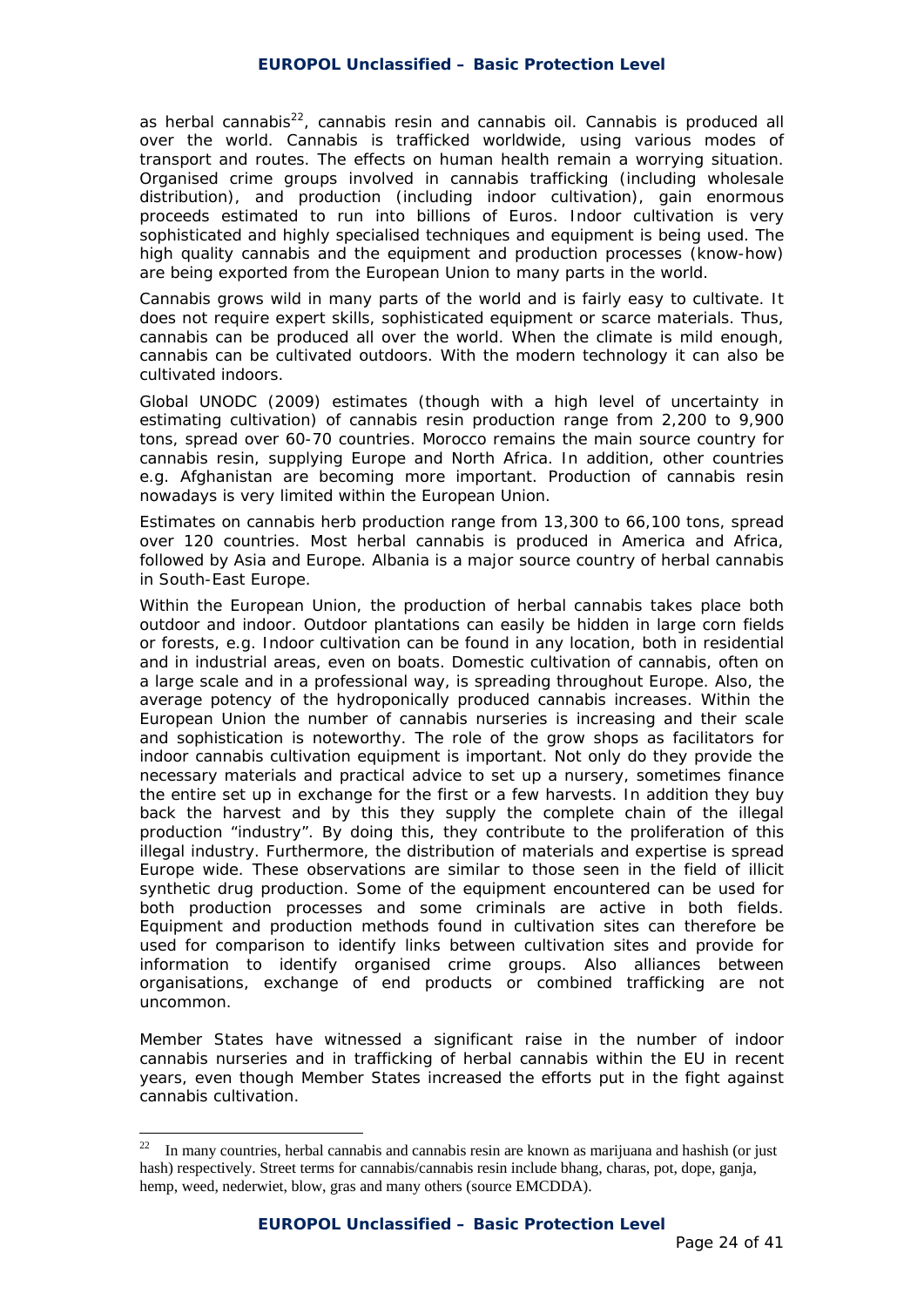An expansion of indoor cannabis cultivation is also reported, often involving South East Asians, partially linked with exploitation of victims of human trafficking.

The use of security measures such as booby traps, camera observation and mobile alarm-systems indicates the benefits at stake. These measures are primarily taken as deterrent towards other criminal organisations, to avoid theft of the harvest. In Member States specialised rip-groups have raided plantations after harvesting, sometimes in an extremely violent way.

The cannabis market is the largest illicit drug market so far. Drug seizures regularly reveal mixed loads where cannabis is sometimes trafficked together with cocaine, heroin and/or synthetic drugs.

Cannabis resin originating mostly from Africa, e.g. Morocco usually enters the European continent via the Iberian Peninsula and is often transported within the European Union for further distribution mainly by land. Some large cannabis resin seizures take place in harbours revealing concealments in sea freight consignments arriving directly from northern Africa.

Organised Crime groups from source countries involved in cannabis wholesale trafficking do have residencies in different EU countries e.g. Belgium, France, Germany, Greece, Italy, The Netherlands, Portugal, Spain and the United Kingdom. These groups and OC groups in the secondary distribution are often involved in poly drug trafficking and cooperate in a horizontal way. However, violence between Organised Crime groups involved in cannabis trafficking is increasing and causing several deaths.

Often, cannabis slabs contain logos, handwritten remarks or imprints, which can be compared with each other to support identification of responsible organised crime groups.

Cannabis resin produced in Afghanistan and Pakistan is an increasing threat and should be considered appropriately.

One of the pulling factors for cannabis trafficking is the presence of coffee shops. The current debate on these coffee shops in particular limitation of their number may diminish its attractiveness. Furthermore, the proliferation of indoor cultivation of cannabis herb within the European Union may partially substitute imported resin and thus lead to a decrease in resin trafficking towards the European Union. In this respect it is noteworthy to mention quality and price differences which are appealing for Organised Crime.

Trafficking in cannabis herb within the European Union is mostly intra-regional. However, ethnic Albanian criminal groups play a significant role in supplying South East Europe with herbal cannabis. In addition, Europe also imports significant amounts of cannabis from other regions, mainly in sea freight (containers) from Africa, the Americas and Asia.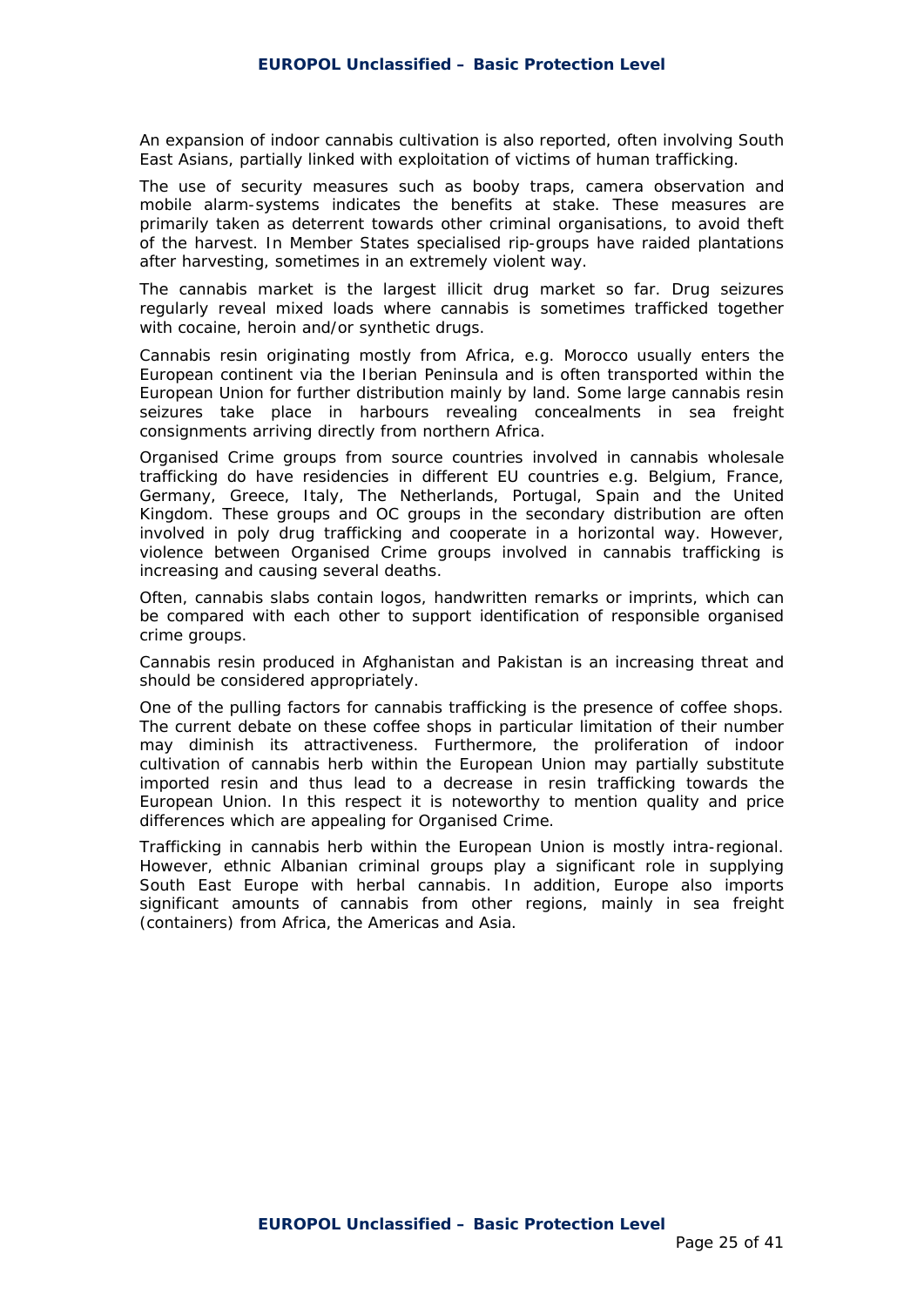# **2.3. Supply or input of the data to be stored**

Member States, participating in the Focal point as well as Third Parties associated to it are listed in the tables below. This table will be kept up to date by the Focal Point Team Manager and will be used as the basis for reporting any amendments of the Joint Supervisory Body (JSB).

|                    | <b>Participating MS</b>                       | Date of joining     |
|--------------------|-----------------------------------------------|---------------------|
|                    | Austria                                       |                     |
| X                  | Belgium                                       | 08/01/2010          |
| X                  | <b>Bulgaria</b>                               | 04/01/2010          |
| x                  | Cyprus                                        | 13/01/2010          |
| $\pmb{\times}$     | Czech Republic                                | 08/01/2010          |
| $\pmb{\times}$     | Denmark                                       | 13/01/2010          |
|                    | Estonia                                       |                     |
| x                  | France                                        | 07/01/2010          |
| X                  | Finland                                       | 08/01/2010          |
| x                  | Germany                                       | 08/01/2010          |
| $\pmb{\times}$     | Greece                                        | 13/01/2010          |
| x                  | Hungary                                       | 08/01/2010          |
| $\pmb{\mathsf{X}}$ | Ireland                                       | 12/01/2010          |
| X                  | Italy                                         | 18/12/2009          |
| $\pmb{\mathsf{X}}$ | Latvia                                        | 12/01/2010          |
|                    | Lithuania                                     |                     |
|                    | Luxembourg                                    |                     |
|                    | Malta                                         |                     |
| x                  | The Netherlands                               | 08/01/2010          |
| X                  | Poland                                        | 20/10/2010          |
| x                  | Portugal                                      | 08/01/2010          |
| X                  | Romania                                       | 14/01/2010          |
| $\mathsf{x}$       | Slovak Republic                               | 07/01/2010          |
|                    | Slovenia                                      |                     |
| x                  | Spain                                         | 28/12/2009          |
| $\pmb{\times}$     | Sweden                                        | 07/01/2010          |
| $\pmb{\mathsf{X}}$ | United Kingdom                                | 08/12/2009          |
|                    |                                               |                     |
|                    | <b>Associated Third State or organisation</b> | Date of association |
|                    | Australia                                     |                     |
|                    | Canada                                        |                     |
|                    | Croatia                                       |                     |
| x                  | Eurojust                                      | 06/07/2011          |
|                    | Iceland                                       |                     |
|                    | Interpol                                      |                     |
|                    | Monaco                                        |                     |
| x                  | Norway                                        | 01/11/2011          |
|                    | Switzerland                                   |                     |
|                    | <b>USA</b>                                    |                     |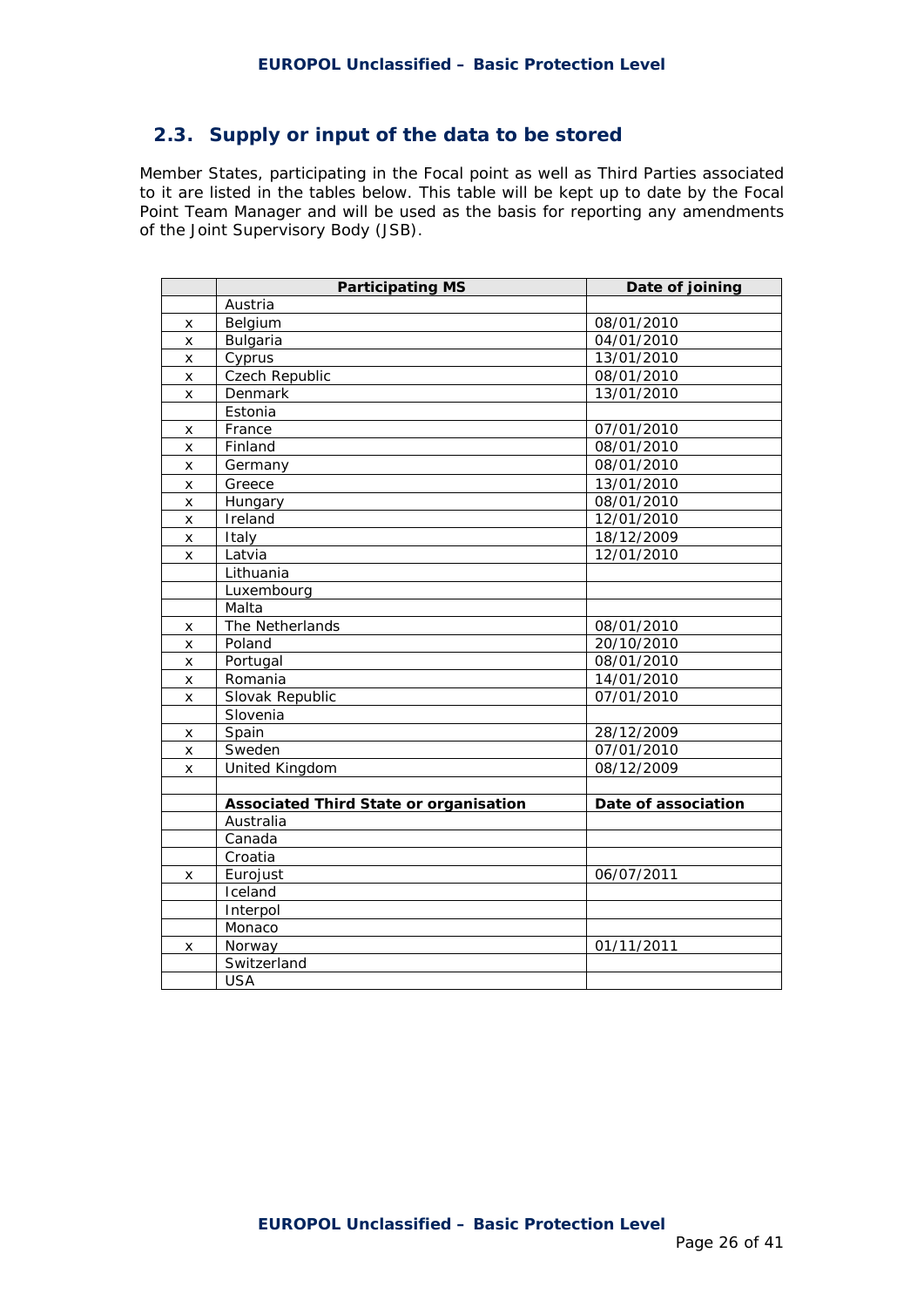# **2.4. Groups of persons and nature of the data to be stored and sensitive personal data**

When the data in this table concerns witnesses, victims, informants and law enforcement officers, it will be stored as necessary, provided there is reason to assume that they are required for the analysis of such person's role as witnesses, victim and informants.

| General                      | <b>Specific</b>                                                      | Suspects and<br>convicted<br>persons | Potential<br>criminal | and<br>associates<br>Contacts | Witnesses | Victims            | Informants | enforcement<br>officer<br><b>Law</b> |
|------------------------------|----------------------------------------------------------------------|--------------------------------------|-----------------------|-------------------------------|-----------|--------------------|------------|--------------------------------------|
| Personal details:            | Present and former surnames                                          | X                                    | X                     | X                             |           | $\mathsf{x}$       |            |                                      |
|                              | Present and former forenames                                         | $\pmb{\times}$                       | $\pmb{\times}$        | $\mathsf{x}$                  |           | $\mathsf{x}$       |            |                                      |
|                              | Maiden name                                                          | X                                    | $\pmb{\times}$        | X                             |           | X                  |            |                                      |
|                              | Father's name (where necessary for the purpose of<br>identification) | X                                    | X                     | X                             |           | X                  |            |                                      |
|                              | Mother's name (where necessary for the purpose of<br>identification) | X                                    | X                     | X                             |           | X                  |            |                                      |
|                              | Sex                                                                  | $\pmb{\times}$                       | $\pmb{\times}$        | X                             |           | X                  |            |                                      |
|                              | Date of birth                                                        | X                                    | $\pmb{\times}$        | X                             |           | $\pmb{\mathsf{X}}$ |            |                                      |
|                              | Place of birth                                                       | $\pmb{\times}$                       | X                     | X                             |           | $\mathsf{x}$       |            |                                      |
|                              | Nationality                                                          | $\pmb{\times}$                       | $\pmb{\times}$        | X                             |           | $\pmb{\mathsf{X}}$ |            |                                      |
|                              | Marital status                                                       | X                                    | X                     | X                             |           | $\pmb{\mathsf{X}}$ |            |                                      |
|                              | Alias                                                                | $\boldsymbol{\mathsf{x}}$            | $\pmb{\times}$        | X                             |           | $\pmb{\mathsf{X}}$ |            |                                      |
|                              | Nickname                                                             | X                                    | X                     | X                             |           | X                  |            |                                      |
|                              | Assumed or false name                                                | X                                    | X                     | X                             |           | X                  |            |                                      |
|                              | Present and former residence and/or domicile                         | X                                    | X                     | X                             |           | X                  |            |                                      |
| Physical appearance:         | Physical description                                                 | X                                    | X                     | X                             |           | X                  |            |                                      |
|                              | Distinguishing features (marks/scars/ tattoos etc.)                  | X                                    | X                     | X                             |           | X                  |            |                                      |
| <b>Identification means:</b> | Identity documents                                                   | $\pmb{\times}$                       | X                     | X                             |           | $\pmb{\mathsf{X}}$ |            |                                      |
|                              | National identity card/passport numbers                              | $\pmb{\times}$                       | X                     | X                             |           | $\mathsf{x}$       |            |                                      |
|                              | National identification numbers, if applicable                       | X                                    | X                     | X                             |           | X                  |            |                                      |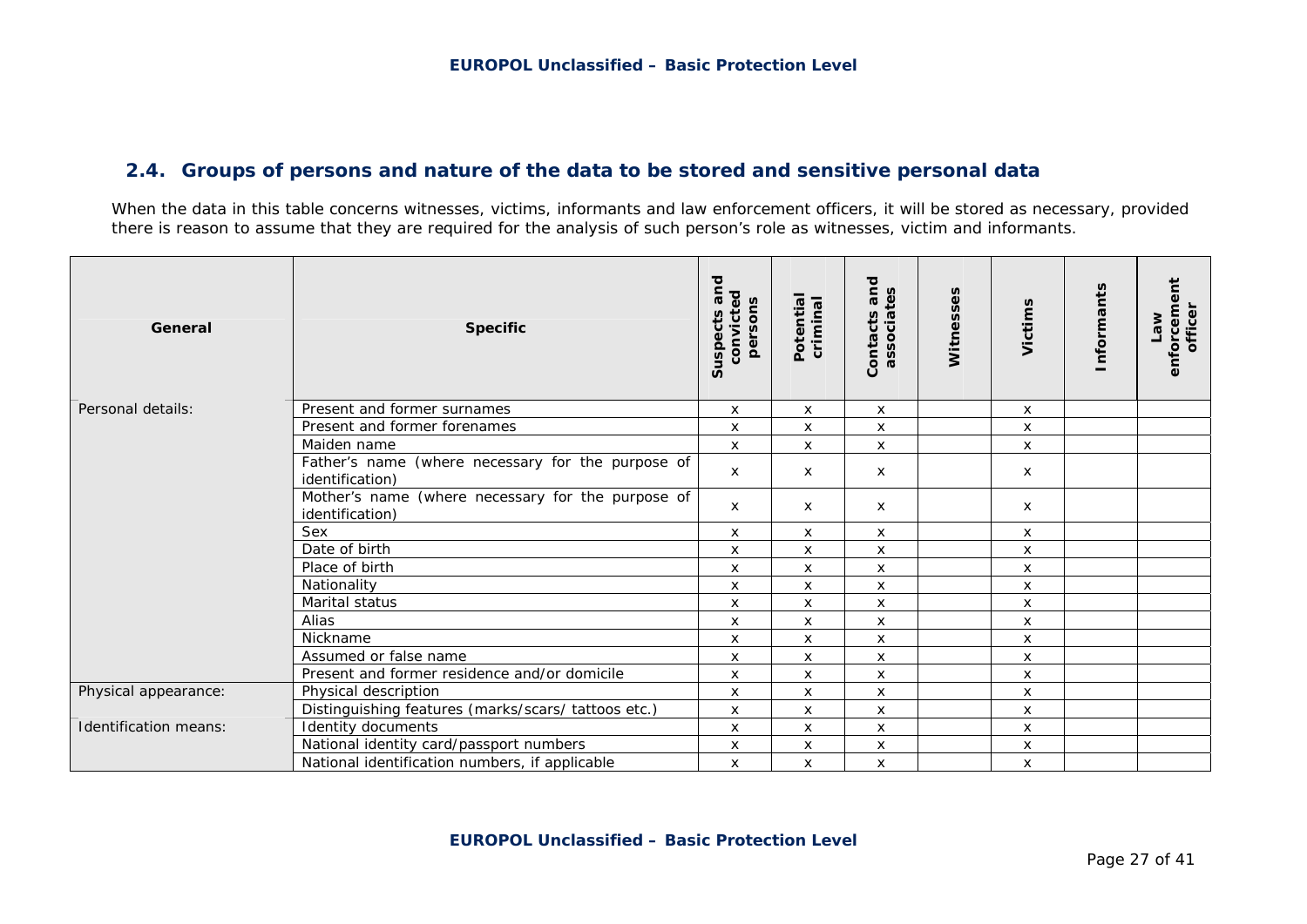| General                                | <b>Specific</b>                                                                                                                                                                                                                                       | Suspects and<br>convicted<br>persons | Potential<br>criminal     | Contacts and<br>associates | Witnesses | Victims | Informants | enforcement<br>officer<br>Mel |
|----------------------------------------|-------------------------------------------------------------------------------------------------------------------------------------------------------------------------------------------------------------------------------------------------------|--------------------------------------|---------------------------|----------------------------|-----------|---------|------------|-------------------------------|
|                                        | Visual images and other information on appearance                                                                                                                                                                                                     | $\boldsymbol{\mathsf{x}}$            | X                         |                            |           |         |            |                               |
|                                        | Forensic identification information such as fingerprints,<br>DNA evaluation results (to the extent necessary for<br>identification purposes and without information<br>characterising personality), voice profile, blood group,<br>dental information | $\mathsf{x}$                         | X                         | X                          |           |         |            |                               |
| Occupation and skills:                 | Present employment and occupation                                                                                                                                                                                                                     | $\boldsymbol{\mathsf{x}}$            | X                         | X                          |           |         |            |                               |
|                                        | Former employment and occupation                                                                                                                                                                                                                      | $\pmb{\times}$                       | X                         | X                          |           |         |            |                               |
|                                        | Education (school/university/professional)                                                                                                                                                                                                            | $\mathsf{x}$                         | $\pmb{\mathsf{X}}$        | X                          |           |         |            |                               |
|                                        | Qualifications                                                                                                                                                                                                                                        | $\boldsymbol{\mathsf{x}}$            | $\boldsymbol{\mathsf{X}}$ | X                          |           |         |            |                               |
|                                        | Skills and other fields of knowledge (language/other)                                                                                                                                                                                                 | $\pmb{\times}$                       | $\mathsf{x}$              | X                          |           |         |            |                               |
| Economic and financial<br>information: | Financial data (bank accounts and codes, credit cards<br>$etc.$ )                                                                                                                                                                                     | $\mathsf{x}$                         | $\boldsymbol{\mathsf{x}}$ | X                          |           |         |            |                               |
|                                        | Cash assets                                                                                                                                                                                                                                           | $\mathsf{x}$                         | $\mathsf{x}$              | $\mathsf{x}$               |           |         |            |                               |
|                                        | Share holdings/other assets                                                                                                                                                                                                                           | $\pmb{\times}$                       | $\mathsf{x}$              | X                          |           |         |            |                               |
|                                        | Property data                                                                                                                                                                                                                                         | $\pmb{\times}$                       | $\pmb{\mathsf{X}}$        | $\mathsf{x}$               |           |         |            |                               |
|                                        | Links with companies                                                                                                                                                                                                                                  | $\pmb{\times}$                       | $\boldsymbol{\mathsf{x}}$ | X                          |           |         |            |                               |
|                                        | Bank and credit contacts                                                                                                                                                                                                                              | $\boldsymbol{\mathsf{x}}$            | x                         | X                          |           |         |            |                               |
|                                        | Tax position                                                                                                                                                                                                                                          | $\boldsymbol{\mathsf{x}}$            | $\mathsf{x}$              | X                          |           |         |            |                               |
|                                        | Other information revealing a person's management of<br>their financial affairs                                                                                                                                                                       | $\mathsf{x}$                         | X                         | $\times$                   |           |         |            |                               |
| Behavioural data:                      | Lifestyle (such as living above means) and routine                                                                                                                                                                                                    | $\boldsymbol{\mathsf{x}}$            | X                         | X                          |           |         |            |                               |
|                                        | Movements                                                                                                                                                                                                                                             | $\boldsymbol{\mathsf{x}}$            | X                         | X                          |           |         |            |                               |
|                                        | Places frequented                                                                                                                                                                                                                                     | $\pmb{\times}$                       | X                         | X                          |           |         |            |                               |
|                                        | Weapons and other dangerous instruments                                                                                                                                                                                                               | $\pmb{\times}$                       | X                         | $\times$                   |           |         |            |                               |
|                                        | Danger rating                                                                                                                                                                                                                                         | $\boldsymbol{\mathsf{x}}$            | X                         | X                          |           |         |            |                               |
|                                        | Specific risks such as escape probability, use of double<br>agents, connections with law enforcement personnel                                                                                                                                        | $\mathsf{x}$                         | $\mathsf{x}$              | X                          |           |         |            |                               |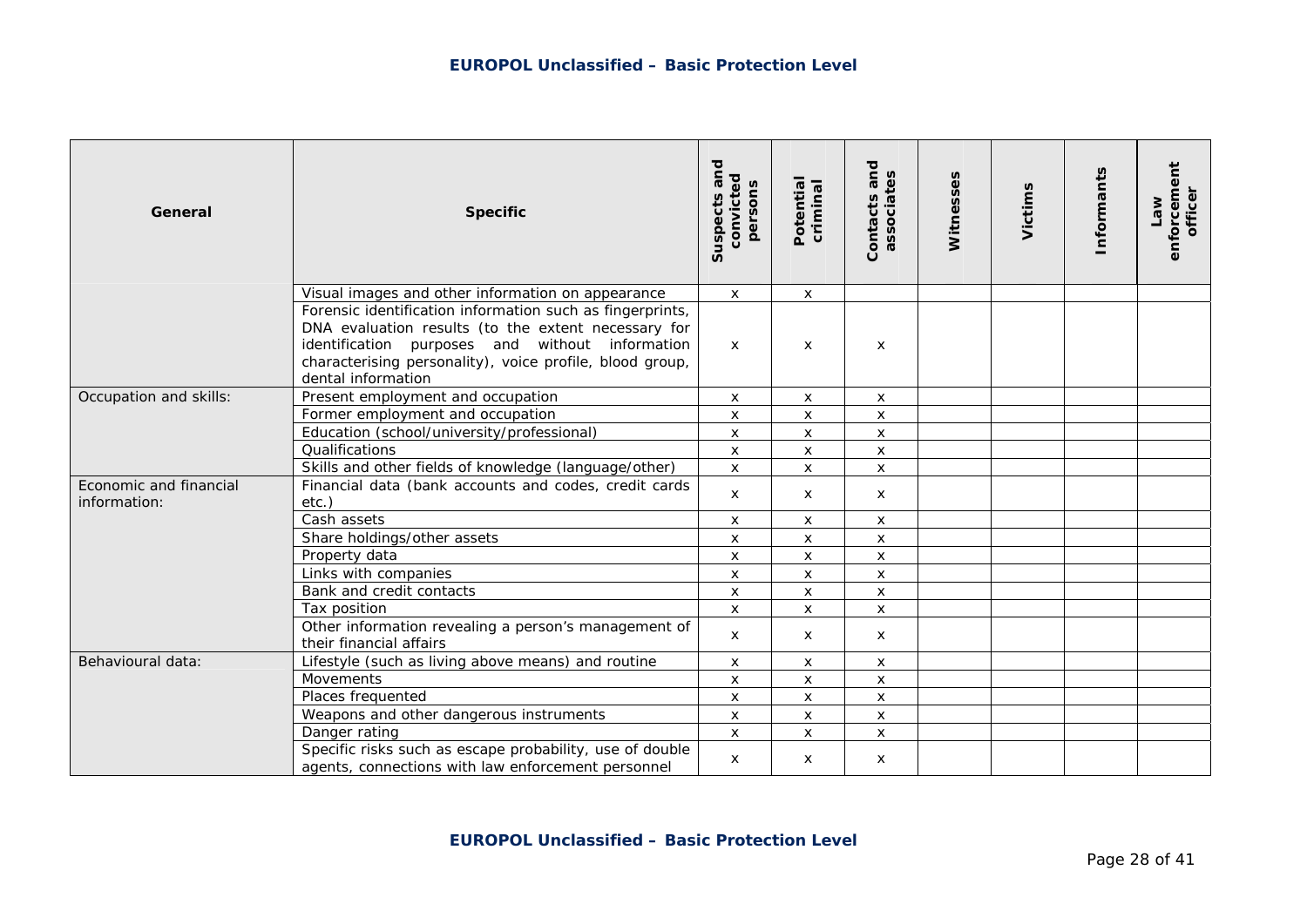| General                                                                            | <b>Specific</b>                                                                       | Suspects and<br>convicted<br>persons | Potential<br>criminal     | and<br>S<br>associate<br>Contacts | Witnesses | Victims | Informants | enforcement<br>officer<br><b>Law</b> |
|------------------------------------------------------------------------------------|---------------------------------------------------------------------------------------|--------------------------------------|---------------------------|-----------------------------------|-----------|---------|------------|--------------------------------------|
|                                                                                    | Criminal-related traits and profiles                                                  | $\boldsymbol{\mathsf{x}}$            | $\boldsymbol{\mathsf{x}}$ | X                                 |           |         |            |                                      |
|                                                                                    | Drug abuse                                                                            | X                                    | $\boldsymbol{\mathsf{x}}$ | $\pmb{\times}$                    |           |         |            |                                      |
| Contacts and associates,<br>including type and nature of<br>contact of association |                                                                                       | $\pmb{\times}$                       | X                         | X                                 |           |         |            |                                      |
| Means of communication                                                             | Telephone (static/mobile)                                                             | $\boldsymbol{\mathsf{x}}$            | X                         | X                                 |           |         |            |                                      |
| used:                                                                              | Fax                                                                                   | $\pmb{\times}$                       | $\pmb{\mathsf{X}}$        | X                                 |           |         |            |                                      |
|                                                                                    | Pager                                                                                 | X                                    | X                         | X                                 |           |         |            |                                      |
|                                                                                    | Electronic mail                                                                       | $\pmb{\times}$                       | $\pmb{\mathsf{X}}$        | X                                 |           |         |            |                                      |
|                                                                                    | Postal addresses                                                                      | $\pmb{\times}$                       | $\mathsf{x}$              | $\pmb{\times}$                    |           |         |            |                                      |
|                                                                                    | Internet connection(s)                                                                | X                                    | $\mathsf{x}$              | X                                 |           |         |            |                                      |
|                                                                                    | Other:                                                                                |                                      |                           |                                   |           |         |            |                                      |
| Means of transport used,                                                           | Vehicles                                                                              | X                                    | $\boldsymbol{\mathsf{x}}$ | X                                 |           |         |            |                                      |
| including information                                                              | <b>Boats</b>                                                                          | $\pmb{\times}$                       | $\mathsf{x}$              | $\mathsf{x}$                      |           |         |            |                                      |
| identifying these means of                                                         | Aircraft                                                                              | $\pmb{\times}$                       | $\mathsf{x}$              | X                                 |           |         |            |                                      |
| transport (registration<br>numbers):                                               | Other:                                                                                |                                      |                           |                                   |           |         |            |                                      |
| Information relating to the                                                        | Previous convictions                                                                  | $\pmb{\times}$                       | $\pmb{\times}$            | X                                 |           |         |            |                                      |
| criminal activities Europol is                                                     | Suspected involvement in criminal activities                                          | $\pmb{\times}$                       | $\boldsymbol{\mathsf{x}}$ | X                                 |           |         |            |                                      |
| competent:                                                                         | Modi operandi                                                                         | $\pmb{\times}$                       | $\pmb{\times}$            | $\mathsf{x}$                      |           |         |            |                                      |
|                                                                                    | Means which were or may be used to prepare and/or<br>commit crimes                    | $\boldsymbol{\mathsf{x}}$            | X                         | x                                 |           |         |            |                                      |
|                                                                                    | Membership of criminal groups/organisations and<br>position in the group/organisation | $\mathsf{x}$                         | x                         | x                                 |           |         |            |                                      |
|                                                                                    | Situation and function in the criminal organisation                                   | X                                    | X                         | X                                 |           |         |            |                                      |
|                                                                                    | Geographical range of criminal activities                                             | $\pmb{\times}$                       | $\pmb{\times}$            | X                                 |           |         |            |                                      |
|                                                                                    | Material gathered in the course of an investigation,                                  | $\boldsymbol{\mathsf{x}}$            | X                         | $\pmb{\times}$                    |           |         |            |                                      |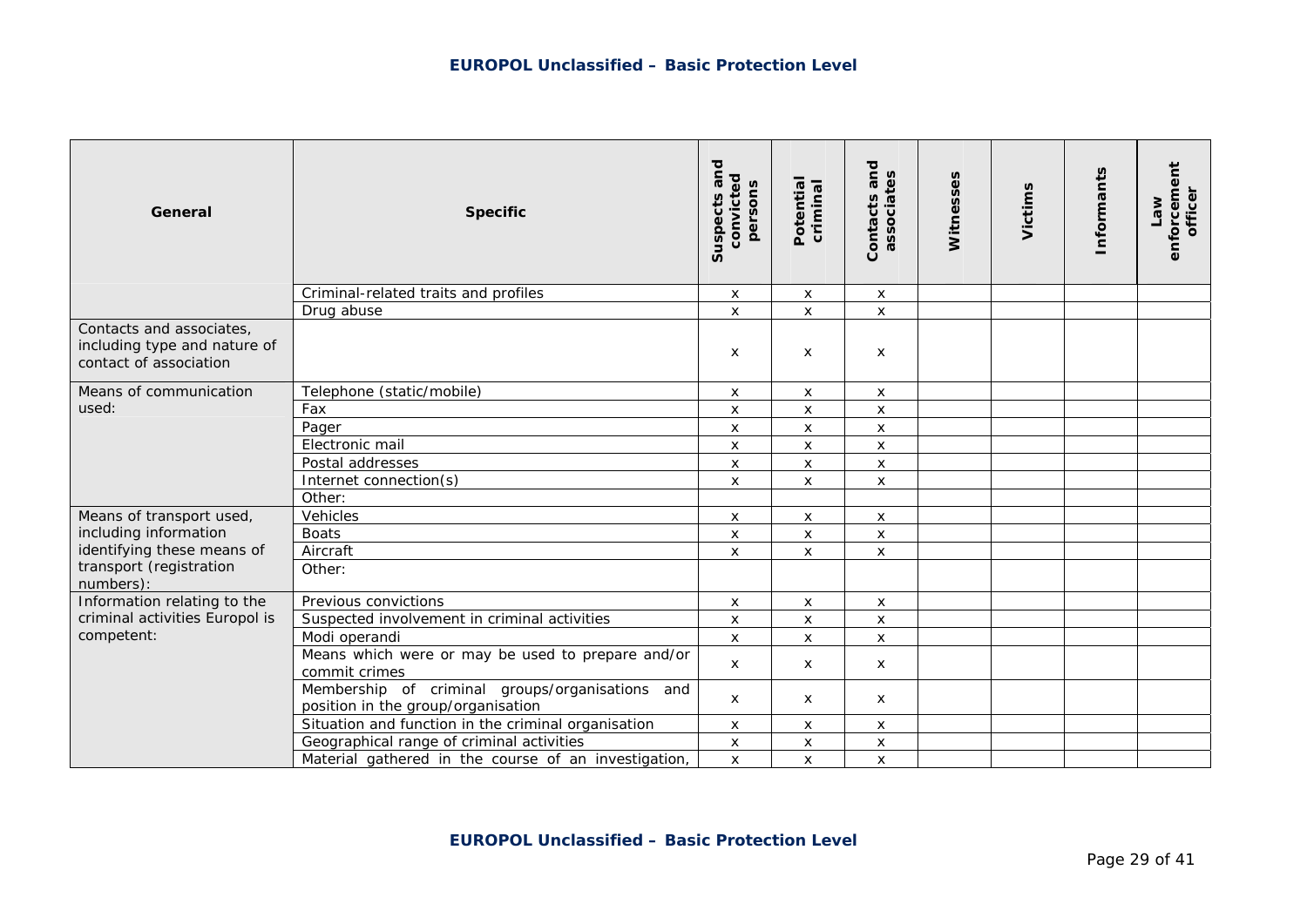| General                                                                                                                                                                                                         | <b>Specific</b>                         | Suspects and<br>convicted<br>persons | Potential<br>criminal     | and<br>Contacts and<br>associates | Witnesses | Victims | <b>Informants</b> | enforcement<br>officer<br>Me |
|-----------------------------------------------------------------------------------------------------------------------------------------------------------------------------------------------------------------|-----------------------------------------|--------------------------------------|---------------------------|-----------------------------------|-----------|---------|-------------------|------------------------------|
|                                                                                                                                                                                                                 | such as video and photographic images   |                                      |                           |                                   |           |         |                   |                              |
| References to other                                                                                                                                                                                             | Europol                                 | X                                    | $\boldsymbol{\mathsf{x}}$ | $\mathsf{x}$                      |           |         |                   |                              |
| databases in which                                                                                                                                                                                              | Police/customs agencies                 | $\boldsymbol{\mathsf{x}}$            | X                         | $\boldsymbol{\mathsf{x}}$         |           |         |                   |                              |
| information on the person is                                                                                                                                                                                    | Other enforcement agencies              | $\boldsymbol{\mathsf{x}}$            | $\pmb{\times}$            | $\mathsf{x}$                      |           |         |                   |                              |
| stored:                                                                                                                                                                                                         | International organisations             | X                                    | X                         | $\mathsf{x}$                      |           |         |                   |                              |
|                                                                                                                                                                                                                 | Public bodies                           | X                                    | X                         | X                                 |           |         |                   |                              |
|                                                                                                                                                                                                                 | Private bodies                          | X                                    | X                         | $\mathsf{x}$                      |           |         |                   |                              |
| Legal persons associated                                                                                                                                                                                        | Designation of the legal person         | X                                    | X                         | $\mathsf{x}$                      |           |         |                   |                              |
| with the economic and                                                                                                                                                                                           | Location                                | $\boldsymbol{\mathsf{x}}$            | X                         | $\boldsymbol{\mathsf{x}}$         |           |         |                   |                              |
| financial information and the                                                                                                                                                                                   | Date and place of establishment         | X                                    | X                         | $\mathsf{x}$                      |           |         |                   |                              |
| criminal activities mentioned                                                                                                                                                                                   | Administrative registration number      | $\pmb{\mathsf{X}}$                   | $\pmb{\times}$            | $\boldsymbol{\mathsf{x}}$         |           |         |                   |                              |
| above:                                                                                                                                                                                                          | Legal form                              | X                                    | X                         | $\mathsf{x}$                      |           |         |                   |                              |
|                                                                                                                                                                                                                 | Capital                                 | X                                    | X                         | $\mathsf{x}$                      |           |         |                   |                              |
|                                                                                                                                                                                                                 | Area of activity                        | X                                    | X                         | X                                 |           |         |                   |                              |
|                                                                                                                                                                                                                 | National and international subsidiaries | X                                    | X                         | $\boldsymbol{\mathsf{x}}$         |           |         |                   |                              |
|                                                                                                                                                                                                                 | <b>Directors</b>                        | $\pmb{\times}$                       | $\mathsf{x}$              | $\mathsf{x}$                      |           |         |                   |                              |
|                                                                                                                                                                                                                 | Links with banks                        | $\boldsymbol{\mathsf{x}}$            | X                         | $\boldsymbol{\mathsf{x}}$         |           |         |                   |                              |
| Crime-related information<br>provided by or through such<br>persons, including<br>information on their<br>relationship with other<br>persons, where necessary, to<br>identify suspects and<br>convicted persons |                                         |                                      |                           |                                   |           |         |                   |                              |
| Weather anonymity is to be<br>guaranteed                                                                                                                                                                        |                                         |                                      |                           |                                   |           |         |                   |                              |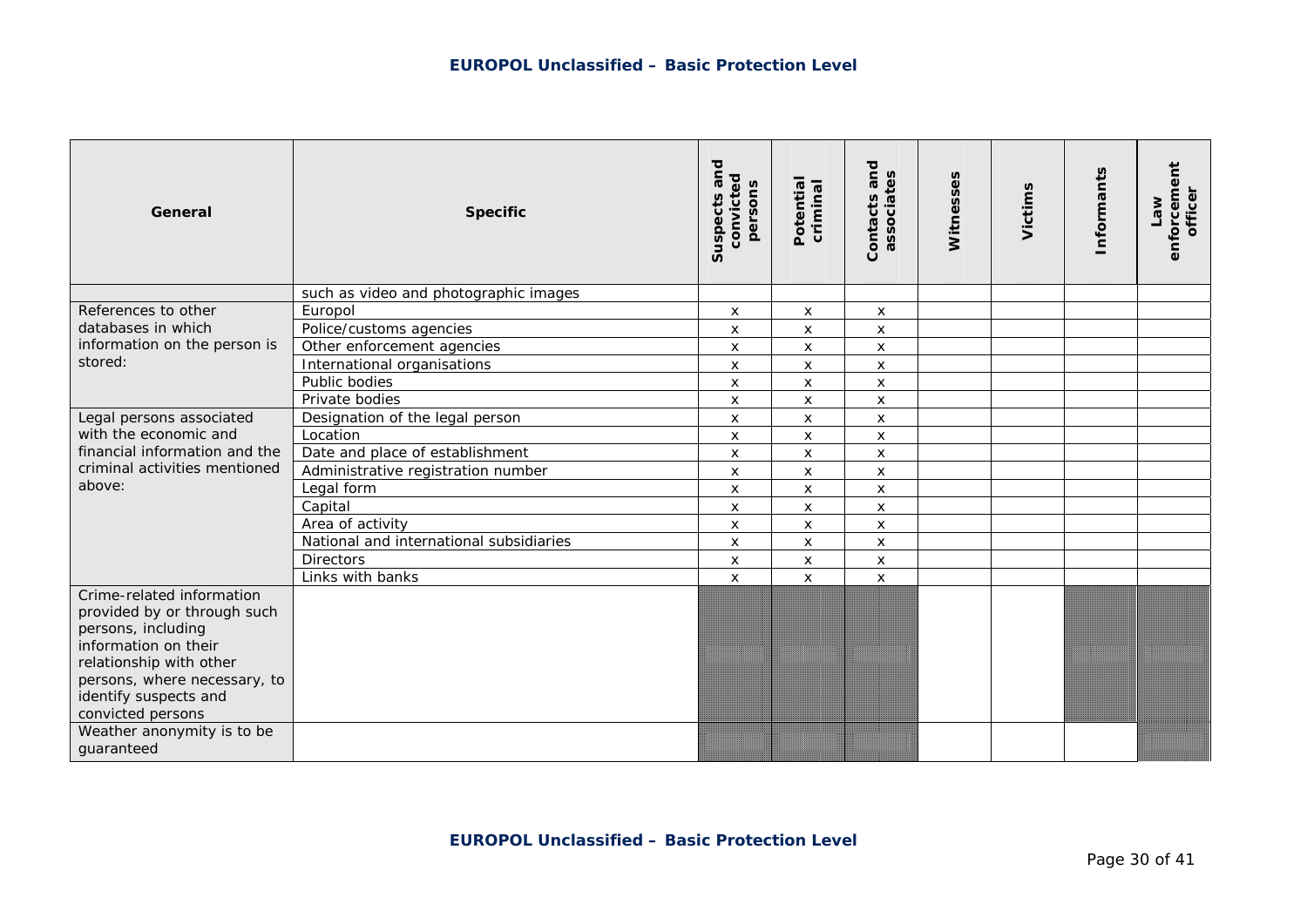| General                                               | <b>Specific</b> | and<br>convicted<br>persons<br>Suspects | Potentia<br>criminal | and<br>associates<br>Contacts | Witnesses | Victims | Informants | enforcement<br>officer<br><b>Me<sub>1</sub></b> |
|-------------------------------------------------------|-----------------|-----------------------------------------|----------------------|-------------------------------|-----------|---------|------------|-------------------------------------------------|
| Weather protection is to<br>guaranteed and by whom    |                 |                                         |                      |                               |           |         |            |                                                 |
| Weather participation in<br>court hearing is possible |                 |                                         |                      |                               |           |         |            |                                                 |
| Victim identification data                            |                 |                                         |                      |                               |           |         |            |                                                 |
| Reason for victimisation                              |                 |                                         |                      |                               |           |         |            |                                                 |
| Damage                                                | Physical        |                                         |                      |                               |           |         |            |                                                 |
|                                                       | Financial       |                                         |                      |                               |           |         |            |                                                 |
|                                                       | Psychological   |                                         |                      |                               |           |         |            |                                                 |
|                                                       | Other:          |                                         |                      |                               |           |         |            |                                                 |
| Coded personal details                                |                 |                                         |                      |                               |           |         |            |                                                 |
| Type of information supplied                          |                 |                                         |                      |                               |           |         |            |                                                 |
| New identity                                          |                 |                                         |                      |                               |           |         |            |                                                 |
| Negative experiences                                  |                 |                                         |                      |                               |           |         |            |                                                 |
| Rewards (financial/favours)                           |                 |                                         |                      |                               |           |         |            |                                                 |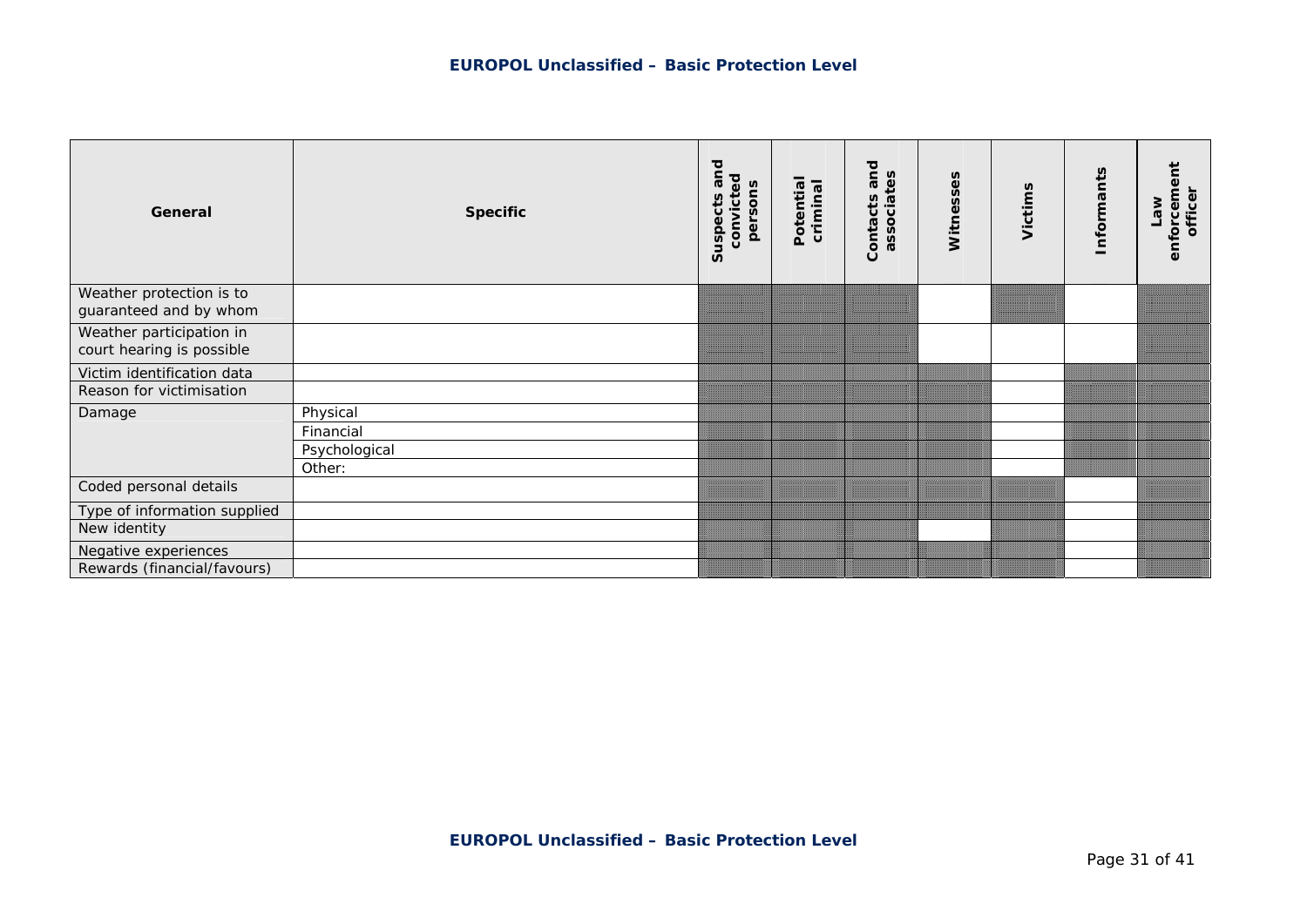If sensitive categories of data as listed in the table below relate to suspects, convicted and potential criminals these may be included where they are **strictly necessary** for the purpose of the Focal Point. Where these sensitive categories relate to witnesses, victims, contacts and associates, informants and law enforcement officers, in addition to being strictly necessary, **specific grounds for inclusion** of such data must be adduced. Such data shall be deleted when they are no longer necessary for the purposes for which they were stored.

| data<br>Sensitive<br>$\mathbf{d}$<br>category | and<br>convicted<br>persons<br>Suspects | Potential<br>criminal | and<br>associates<br>Contacts | Witnesses | Victims | nformants | enforcement<br>officer<br><b>We<sub>1</sub></b> | <b>Strictly necessary because:</b>                                                                                                                                                                                                                                                                                                                                                                | specific grounds for<br>inclusion: |
|-----------------------------------------------|-----------------------------------------|-----------------------|-------------------------------|-----------|---------|-----------|-------------------------------------------------|---------------------------------------------------------------------------------------------------------------------------------------------------------------------------------------------------------------------------------------------------------------------------------------------------------------------------------------------------------------------------------------------------|------------------------------------|
| Racial or ethnic<br>origin                    | X                                       | X                     | X                             |           | x       |           |                                                 | Presence of ethnically distinct<br>Organised Crime Groups and<br>victim groups. Commercial<br>cannabis cultivation in many<br>Member States is strongly<br>associated with South East Asian<br>groups (e.g. Vietnamese/Chinese).<br>In relation to cannabis resin<br>trafficking, ethnically distinct OCG<br>also play a considerable role, e.g.<br>Moroccan, Pakistani, Afghan,<br>Kurds/Turkish |                                    |
| Political opinions                            |                                         |                       |                               |           |         |           |                                                 |                                                                                                                                                                                                                                                                                                                                                                                                   |                                    |
| Religious or<br>philosophical<br>beliefs      |                                         |                       |                               |           |         |           |                                                 |                                                                                                                                                                                                                                                                                                                                                                                                   |                                    |
| Trade union<br>membership                     |                                         |                       |                               |           |         |           |                                                 |                                                                                                                                                                                                                                                                                                                                                                                                   |                                    |
| Health or sex life                            |                                         |                       |                               |           |         |           |                                                 |                                                                                                                                                                                                                                                                                                                                                                                                   |                                    |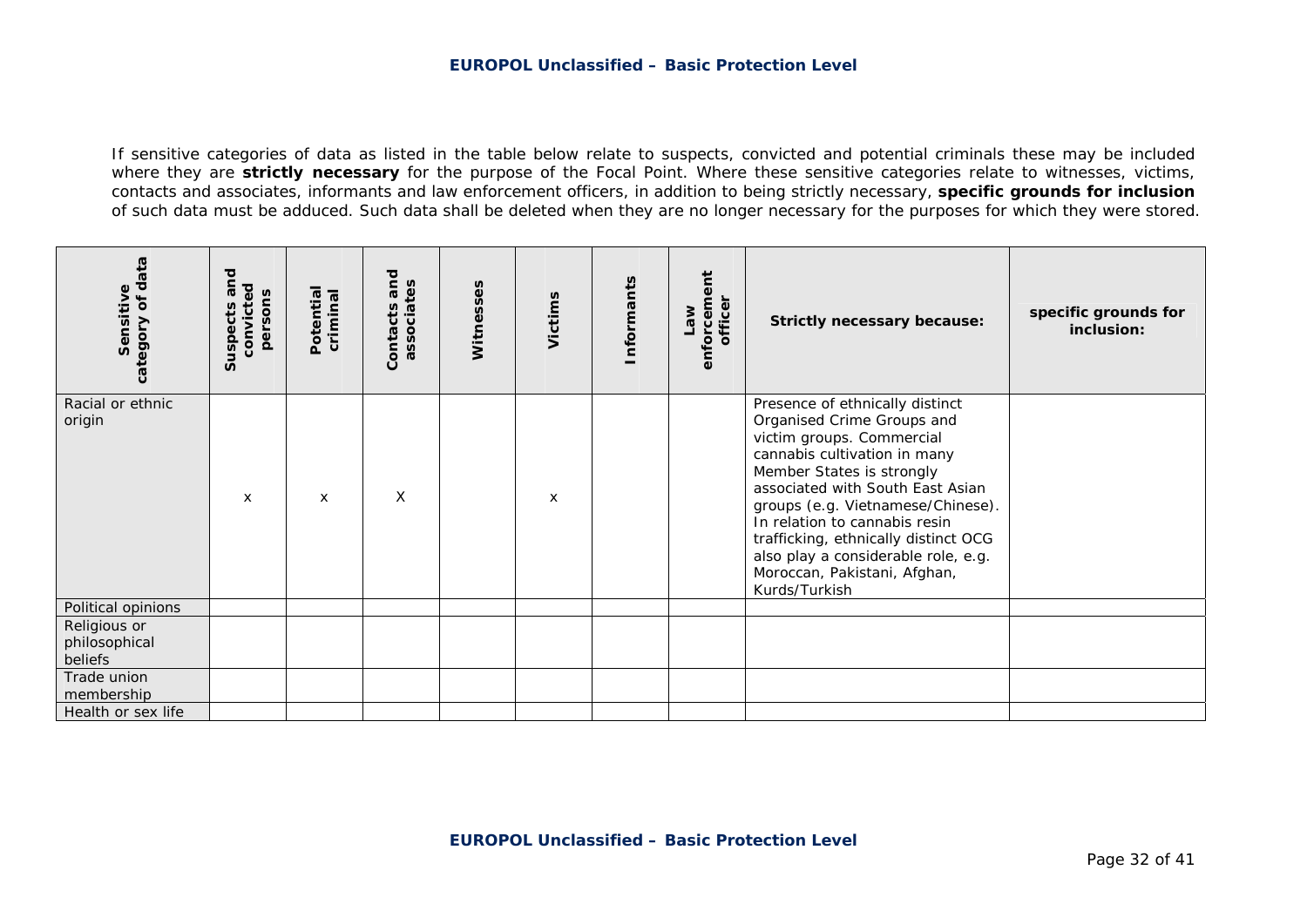# **2.5. Embedded Target Groups**

The Focal Point supports the below described embedded Target Group(s). The groups of persons and the nature of the data to be stored including sensitive personal data are as defined in this Annex.

Target Groups within a Focal Point do not necessarily comprise all members of this Focal Point but potentially only a selection of those which are directly affected by the underlying criminal investigation as specified below.

| Nr | <b>Target Group</b>                                  | <b>Description</b>                                                |                           | AWF Members and associated Third Parties, |  |                 |
|----|------------------------------------------------------|-------------------------------------------------------------------|---------------------------|-------------------------------------------|--|-----------------|
|    |                                                      |                                                                   |                           | participating in this Target Group        |  |                 |
| 1  | Target Group (TG)                                    | The purpose of this TG is to support the competent                |                           | Austria                                   |  |                 |
|    | Cannabis wholesale                                   | authorities of the Member States as mentioned in                  |                           | Belgium                                   |  |                 |
|    | trafficking                                          | Article 3 of the Europol Council Decision, in preventing          | X                         | Bulgaria                                  |  |                 |
|    |                                                      | and combating the forms of criminality within Europol's           | X                         | Cyprus                                    |  |                 |
|    | competence associated with the illicit activities of | X                                                                 | Czech Republic            |                                           |  |                 |
|    |                                                      | criminal organisations involved in unlawful wholesale             |                           | Denmark                                   |  |                 |
|    |                                                      | cannabis trafficking as well as other related criminal            |                           | Estonia                                   |  |                 |
|    |                                                      | activities uncovered in the course of investigations into         | $\times$                  | France                                    |  |                 |
|    |                                                      | these groups, which includes e.g. money laundering<br>activities. | X                         | Finland                                   |  |                 |
|    |                                                      |                                                                   |                           | Germany                                   |  |                 |
|    |                                                      |                                                                   | X                         | Greece                                    |  |                 |
|    |                                                      |                                                                   |                           | Hungary                                   |  |                 |
|    |                                                      |                                                                   |                           | Ireland                                   |  |                 |
|    |                                                      |                                                                   | $\boldsymbol{\mathsf{X}}$ | Italy                                     |  |                 |
|    |                                                      |                                                                   | X                         | Latvia                                    |  |                 |
|    |                                                      |                                                                   |                           | Lithuania                                 |  |                 |
|    |                                                      |                                                                   |                           | Luxembourg                                |  |                 |
|    |                                                      |                                                                   |                           | Malta                                     |  |                 |
|    |                                                      |                                                                   |                           | The Netherlands                           |  |                 |
|    |                                                      |                                                                   |                           | Poland                                    |  |                 |
|    |                                                      |                                                                   | $\times$                  | Portugal                                  |  |                 |
|    |                                                      |                                                                   | $\times$                  | Romania                                   |  |                 |
|    |                                                      |                                                                   |                           |                                           |  | Slovak Republic |
|    |                                                      |                                                                   |                           | Slovenia                                  |  |                 |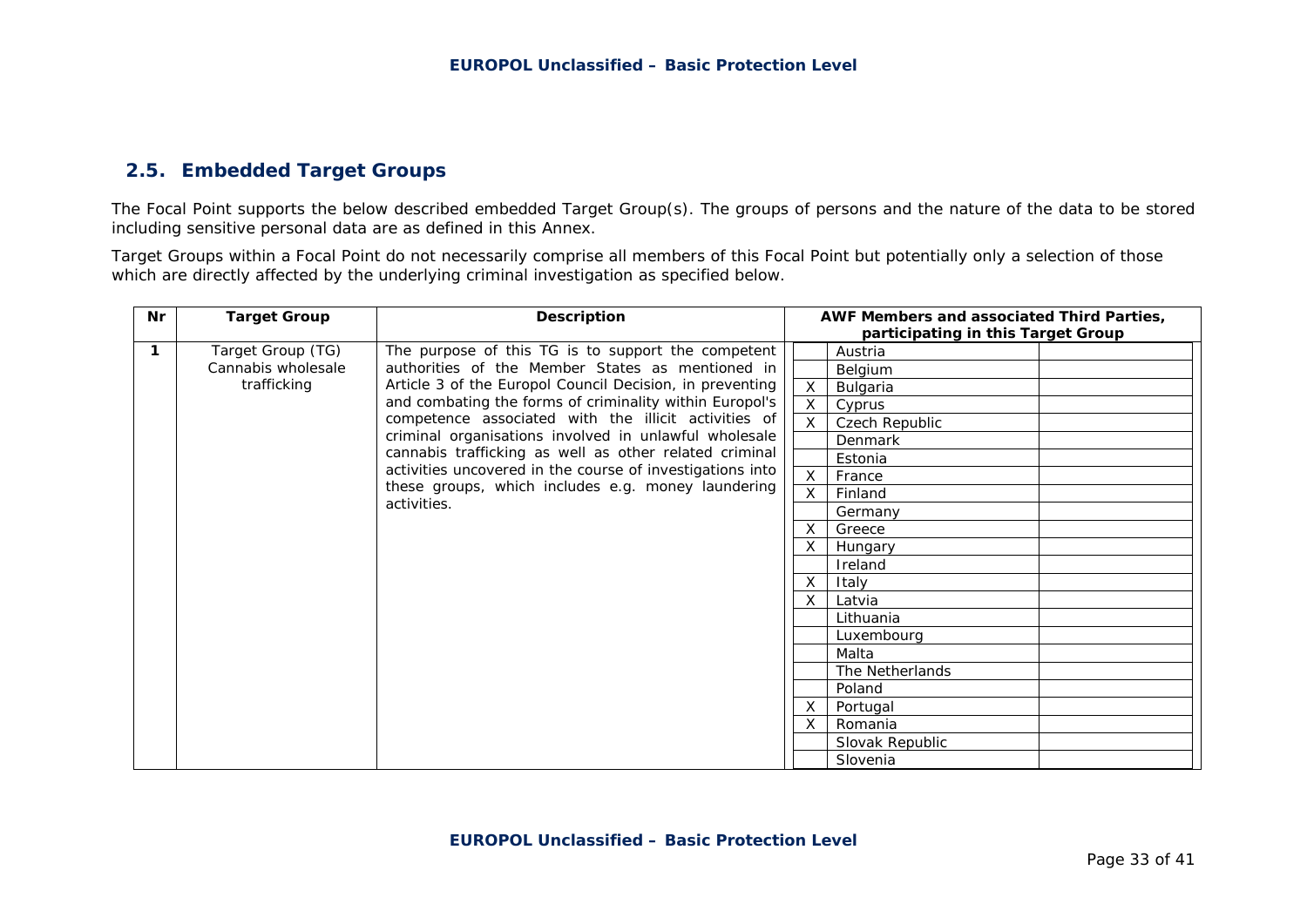|                |                          |                                                                   | X                         | TGain           |  |
|----------------|--------------------------|-------------------------------------------------------------------|---------------------------|-----------------|--|
|                |                          |                                                                   | X                         | Sweden          |  |
|                |                          |                                                                   | $\boldsymbol{\mathsf{X}}$ | United Kingdom  |  |
| $\overline{2}$ | <b>Target Group</b>      | The purpose of this TG is to support the competent                |                           | Austria         |  |
|                | Cannabis                 | authorities of the Member States as mentioned in                  |                           | Belgium         |  |
|                | cultivation/production   | Article 3 of the Europol Council Decision, in preventing          | $\pmb{\times}$            | Bulgaria        |  |
|                |                          | and combating the forms of criminality within Europol's           |                           | Cyprus          |  |
|                |                          | competence associated with the illicit activities of              | $\sf X$                   | Czech Republic  |  |
|                |                          | criminal organisations involved in unlawful cannabis              |                           | Denmark         |  |
|                |                          | cultivation/production as well as other related criminal          |                           | Estonia         |  |
|                |                          | activities uncovered in the course of investigations into         | $\sf X$                   | France          |  |
|                |                          | these groups, which includes e.g. money laundering<br>activities. |                           | Finland         |  |
|                |                          |                                                                   | $\times$                  | Germany         |  |
|                |                          |                                                                   | $\sf X$                   | Greece          |  |
|                |                          |                                                                   | X                         | Hungary         |  |
|                |                          |                                                                   |                           | Ireland         |  |
|                |                          |                                                                   | $\times$                  | Italy           |  |
|                |                          |                                                                   | $\times$                  | Latvia          |  |
|                |                          |                                                                   |                           | Lithuania       |  |
|                |                          |                                                                   |                           | Luxembourg      |  |
|                |                          |                                                                   |                           | Malta           |  |
|                |                          |                                                                   | $\boldsymbol{\mathsf{X}}$ | The Netherlands |  |
|                |                          |                                                                   |                           | Poland          |  |
|                |                          |                                                                   | X                         | Portugal        |  |
|                |                          |                                                                   | X                         | Romania         |  |
|                |                          |                                                                   | X                         | Slovak Republic |  |
|                |                          |                                                                   |                           | Slovenia        |  |
|                |                          |                                                                   | $\times$                  | TGain           |  |
|                |                          |                                                                   |                           | Sweden          |  |
|                |                          |                                                                   | $\mathsf{X}$              | United Kingdom  |  |
| 3              | <b>Target Group</b>      | The purpose of this TG is to support the competent                |                           | Austria         |  |
|                | "South East Asian OC     | authorities of the Member States as mentioned in                  |                           | Belgium         |  |
|                | involved<br>groups<br>in | Article 3 of the Europol Council Decision, in preventing          | $\overline{X}$            | Bulgaria        |  |
|                | cannabis production"     | and combating the forms of criminality within Europol's           |                           | Cyprus          |  |
|                |                          | competence associated with the illicit activities of              | $\overline{X}$            | Czech Republic  |  |
|                |                          | criminal organisations involved in unlawful cannabis              |                           | Denmark         |  |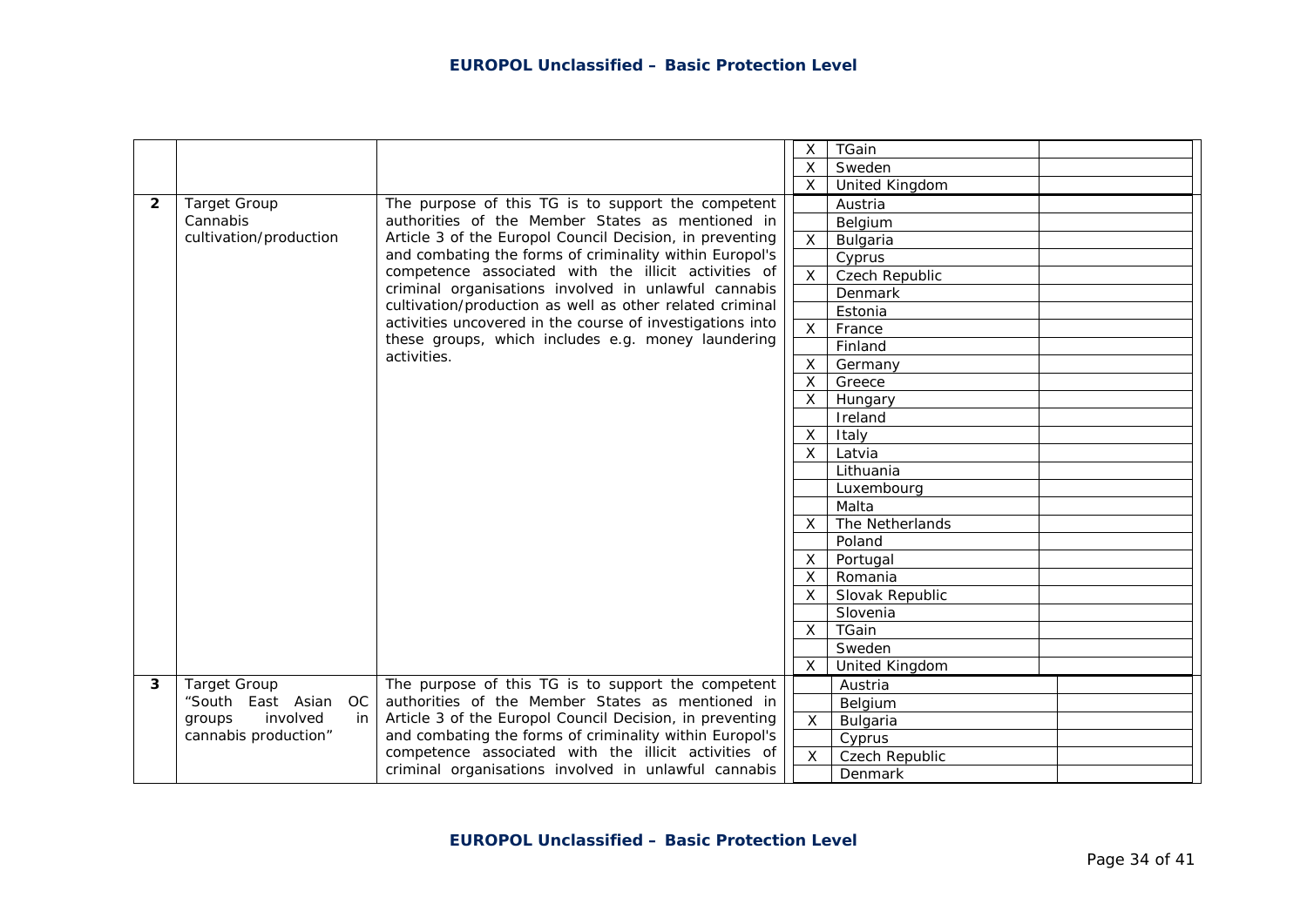| cultivation/production as well as other related criminal  |              | Estonia         |  |
|-----------------------------------------------------------|--------------|-----------------|--|
| activities uncovered in the course of investigations into | $\mathsf{X}$ | France          |  |
| these groups, which may include e.g. money                |              | Finland         |  |
| laundering, labour exploitation, illegal immigration      |              | Germany         |  |
|                                                           | X            | Greece          |  |
|                                                           | X.           | Hungary         |  |
|                                                           |              | Ireland         |  |
|                                                           | X            | Italy           |  |
|                                                           |              | Latvia          |  |
|                                                           |              | Lithuania       |  |
|                                                           |              | Luxembourg      |  |
|                                                           |              | Malta           |  |
|                                                           | X            | The Netherlands |  |
|                                                           |              | Poland          |  |
|                                                           | $\mathsf{X}$ | Portugal        |  |
|                                                           |              | Romania         |  |
|                                                           | $\mathsf{X}$ | Slovak Republic |  |
|                                                           |              | Slovenia        |  |
|                                                           | X            | TGain           |  |
|                                                           |              | Sweden          |  |
|                                                           | $X -$        | United Kingdom  |  |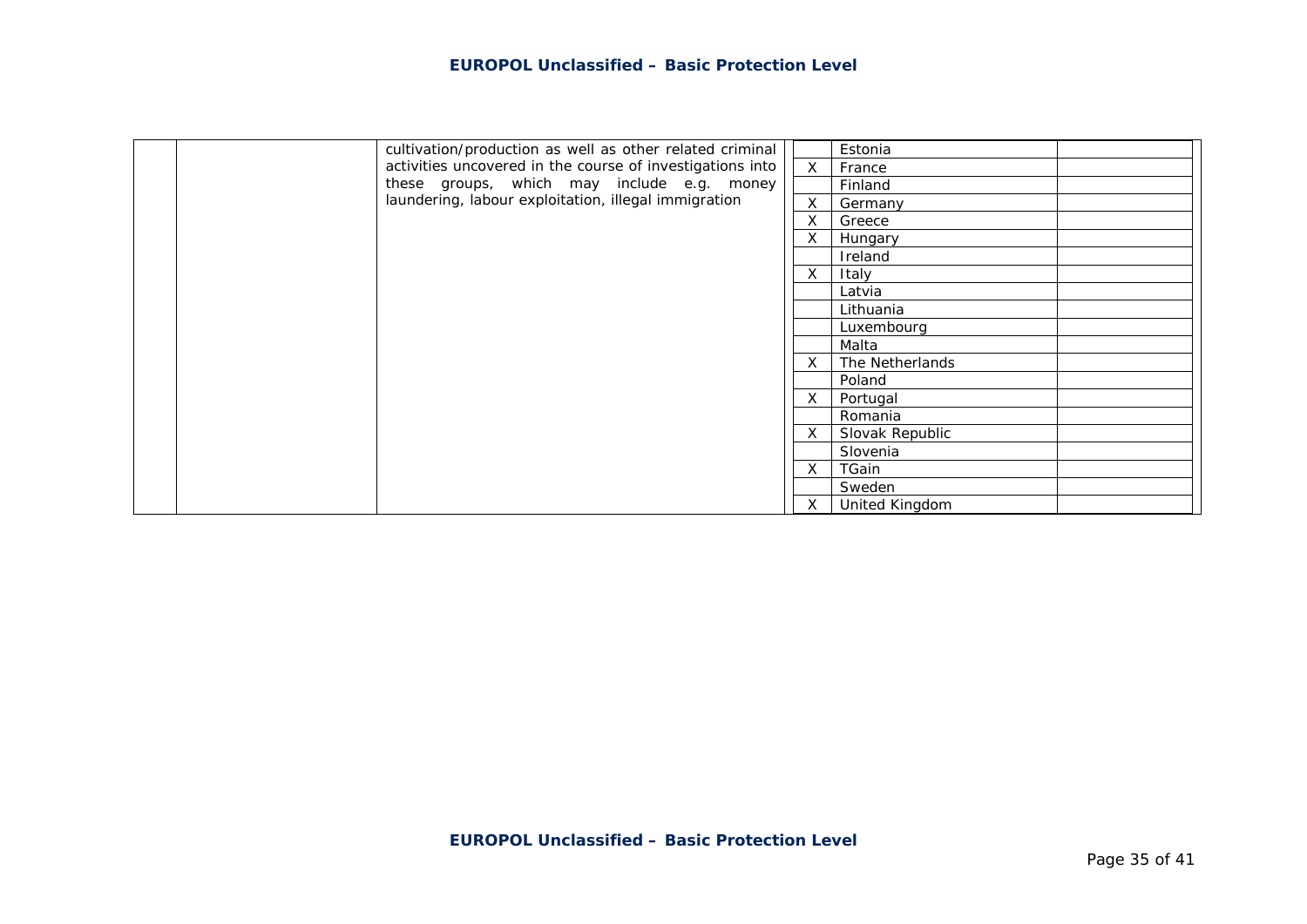| 4 | <b>Target Group</b>     | The purpose of this TG is to support the competent        |                | Austria         |  |
|---|-------------------------|-----------------------------------------------------------|----------------|-----------------|--|
|   | European OC<br>groups   | authorities of the Member States as mentioned in          |                | Belgium         |  |
|   | involved in<br>cannabis | Article 3 of the Europol Council Decision, in preventing  | X              | Bulgaria        |  |
|   | production"             | and combating the forms of criminality within Europol's   |                | Cyprus          |  |
|   |                         | competence associated with the illicit activities of      | X              | Czech Republic  |  |
|   |                         | criminal organisations involved in unlawful cannabis      |                | Denmark         |  |
|   |                         | cultivation/production as well as other related criminal  |                | Estonia         |  |
|   |                         | activities uncovered in the course of investigations into | $\mathsf{X}^-$ | France          |  |
|   |                         | these groups, which includes e.g. money laundering        |                | Finland         |  |
|   |                         | activities.                                               | $\mathsf{X}$   | Germany         |  |
|   |                         |                                                           | $\times$       | Greece          |  |
|   |                         |                                                           |                | Hungary         |  |
|   |                         |                                                           |                | Ireland         |  |
|   |                         |                                                           | X              | Italy           |  |
|   |                         |                                                           | X.             | Latvia          |  |
|   |                         |                                                           |                | Lithuania       |  |
|   |                         |                                                           |                | Luxembourg      |  |
|   |                         |                                                           |                | Malta           |  |
|   |                         |                                                           | $\mathsf{X}$   | The Netherlands |  |
|   |                         |                                                           |                | Poland          |  |
|   |                         |                                                           | $X -$          | Portugal        |  |
|   |                         |                                                           |                | Romania         |  |
|   |                         |                                                           | $\times$       | Slovak Republic |  |
|   |                         |                                                           |                | Slovenia        |  |
|   |                         |                                                           | X              | TGain           |  |
|   |                         |                                                           |                | Sweden          |  |
|   |                         |                                                           |                | United Kingdom  |  |
|   |                         |                                                           |                |                 |  |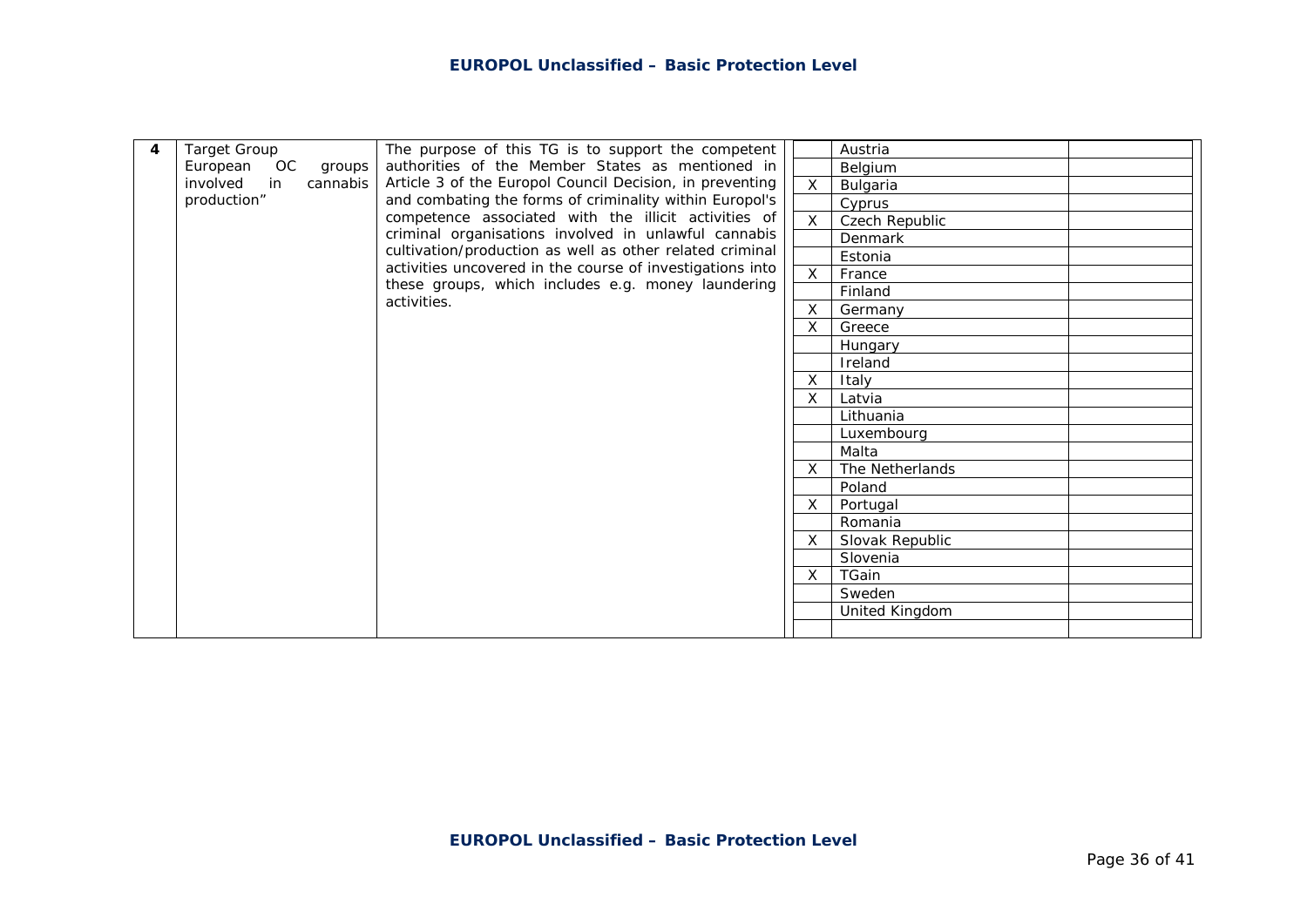# **Annex 3: Focal Point GNST RESOURCE - Description**

# **3.1. Specific purpose**

Focal Point GNST RESOURCE has a thematic angle and focuses on analysis of a **g**eneral **n**ature and **s**trategic **t**ype in the sense of Article 14(4) first subparagraph ECD regarding serious and organised crime as referred to in chapter 2 of this opening order.

The purpose of processing operations within Focal Point GNST RESOURCE is to determine the scale, significance and consequences of so far non-prioritised criminal phenomena as well as the ability of Member States to contribute related information and intelligence in order to ensure responsible, meaningful and transparent **resource** allocation.

The aim is to identify and prioritise in a transparent and auditable manner those forms of serious and organised crime which appear not to match with any already existing (criminal commodity or group oriented) Focal Point or Target Group but which deserve allocation of significant Europol resources and treatment in a dedicated Focal Point or Target Group.

Processing operations for the purpose of Focal Point GNST RESOURCE are restricted to simple cross-matching operations and informing Member States of the respective links detected in line with the duty to notify (Article 17 ECD). Furthermore, trends and patterns across different commodities and criminal groups can be detected.

Purpose limitation in Focal Point GNST RESOURCE hence does not have the focus on particular criminal groups or commodities linked to serious and organised crime but materialises in explicitly restricted means of analysis of a general nature and strategic type, namely trends and patterns detection and cross-matching with a view to the duty to notify. Against this background only data which cannot already be processed in any already existing (criminal commodity or group oriented) Focal Point or Target Group may be processed in Focal Point GNST RESOURCE.

# **3.2. Specific context leading to the opening of Focal Point GNST RESOURCE**

Europol has limited resources which need to be allocated in a responsible, meaningful and transparent manner in order to effectively prevent and combat serious and organised crime.

According to Article 4(1) ECD Europol's competence shall cover organised crime, terrorism and other forms of serious crime as listed in the Annex affecting two or more Member States in such a way as to require a common approach by the Member States owing to the scale, significance and consequences of the offences.

Reality shows that the organisation can no longer fully accommodate all operational requests covered by its competence even if it is established that they are relevant to Europol's tasks and can be inserted into its computerised systems.

Strategic analysis by means of cross-matching and trends and pattern detection might come to the conclusion that a certain case or pattern rather qualifies for bilateral or multilateral cooperation but should not be taken further by Europol. In times of budget constraints and increasing criminality proper resource management becomes a core requirement in order to effectively prevent and combat serious and organised crime.

#### *3.2.1. Relation to Article 10(4) data processing*

Data processing in the context of Focal Point GNST RESOURCE is not to be confused with Article 10(4) ECD data processing.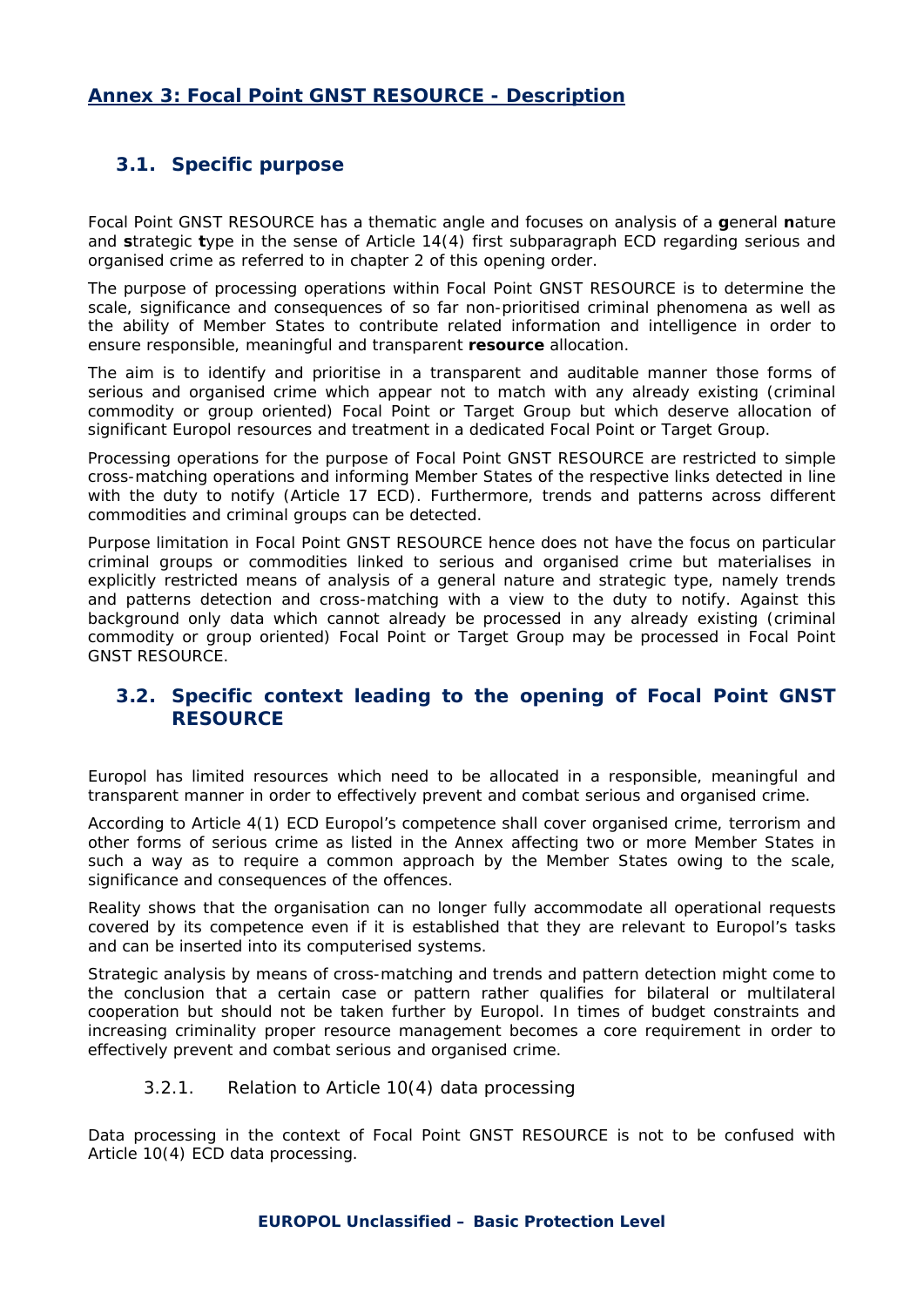Article 10(4) ECD serves the purpose of determining the relevance of a contribution to Europol's tasks and whether it can be inserted into one of its systems. Historically, Article 10(4) ECD was introduced with the aim to provide a sound legal basis for existing data back-logs. This also explains the rather short data retention period of only six months.

Focal Point GNST RESOURCE serves a different, already analytical purpose to identify and prioritise in a transparent and auditable manner those forms of serious and organised crime which appear not to match with any already existing (criminal commodity or group oriented) Focal Point or Target Group but which deserve allocation of significant Europol resources.

In other words: The relevance to Europol's tasks and whether the data can be inserted is already established. What is not yet clear is whether the respective contribution is relevant to an already ongoing supported investigation and/or whether it potentially forms part of a new trend or pattern which deserves treatment in a dedicated Focal Point or Target Group.

While the relevance of a contribution to Europol's tasks can be established in relatively short time, the detection of a link to an ongoing investigation or an emerging trend or pattern will take longer.

The identification of links to ongoing investigations as well as the detection of emerging new trends and patterns forms an integral part of Europol's strategic analysis task serving the purpose of responsible, meaningful and transparent resource allocation.

Article 10(4) ECD data processing logically takes place prior to analysis. It involves the following considerations:

- **Legal check**: Is Europol is legally allowed to deal with an operational request? This question touches upon elements such as: was the information lawfully obtained, does it match with Europol's competence, in particular, is it related to organised crime, terrorism or other forms of serious crime as listed in the Annex to the ECD and are two or more Member States affected.
- **Relevance check**: Is the request relevant to Europol's tasks? It has to be determined whether the request can be linked to one or more tasks as defined in an enumerative manner in Article 5 ECD.
- **Insertion check**: Can information be inserted into one of Europol's data processing systems and if so, into which system: EIS, an AWF or any new system processing personal data established in accordance with Article 10(2) and (3) ECD?

#### *3.2.2. Criteria for acceptance of data into Focal Point GNST RESOURCE*

Focal Point GNST RESOURCE will be used to process information which has passed the Art 10(4) ECD assessment as described above but cannot be linked to any existing operational priority as reflected in already existing (criminal commodity or group oriented) Focal Points or Target Groups.

**In order to be accepted** into Focal Point GNST RESOURCE at least the following elements will be taken into account collectively:

- Is the information linked to serious and organised crime?
- Does the information fit into any of the already existing (criminal commodity or group oriented) Focal Points or Target Groups?
- Is there already a degree of commitment existing amongst the MS?
- Has the case potential to develop into an international police operation?

The processing of personal data related to persons regarding whom there are factual indications or reasonable grounds under the national law of the Member State concerned to believe that they will commit criminal offences in respect of which Europol is competent (potential criminals) shall only be processed in Focal Point GNST Resource if strictly necessary for the purpose as specified in chapter 1 of this annex.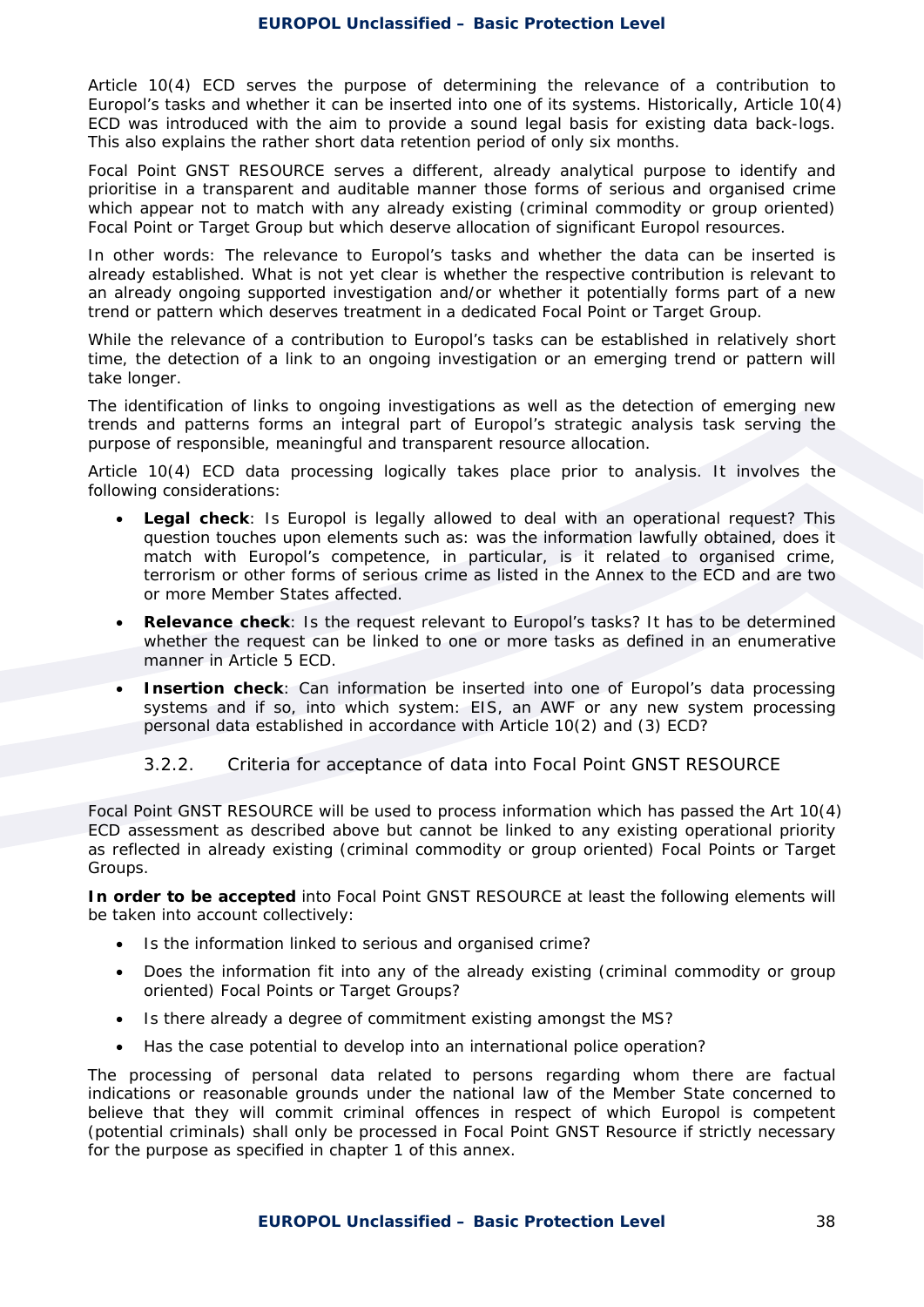#### *3.2.3. Criteria for transferral of data from Focal Point GNST RESOURCE*

The purpose of processing operations within Focal Point GNST RESOURCE is to determine the scale, significance and consequences of so far non-prioritised criminal phenomena as well as the ability of Member States to contribute related information

The 18 months during which the information can be processed in Focal Point GNST RESOURCE will be used to determine the scale, significance and consequences of so far non-prioritised criminal phenomena as well as the ability of Member States to contribute related information.

During that term Europol might establish that data can be linked to an already existing (criminal commodity or group oriented) Focal Point or Target Group. Subject to compliance with the respective Annex of this Opening Order or a necessary amendment the data would have to be transferred there.

Otherwise, upon expiration of 18 months a new (criminal commodity or group oriented) Focal Point or Target Group would have to be established or the data be deleted.

The criteria to be considered in this context are at least the following:

- Whether the topic concerns a priority on EU level:
- The number of MS affected:
- The volume and quality of the information already exchanged and;
- The existence of sufficient elements (identity of certain suspects; minimal knowledge of the Modus Operandi etc) to organise international police cooperation.

The difference between Focal Point GNST RESOURCE and other Focal Points/Target Groups can be seen from the table below. In both cases contributions will be inserted into the EAS by the Operational Centre which will also provide a "first level reply" consisting of either a cross match report or an answer indicating that no cross match has been established. A difference occurs only after this stage:

| Framework               | <b>FP GNST RESOURCE</b>                      | Other FP/TG                                             |
|-------------------------|----------------------------------------------|---------------------------------------------------------|
| Who is in charge of it? | <b>Operational Centre</b>                    | <b>OD</b> units                                         |
| Inserted in IBase - DMS | Yes                                          | Yes                                                     |
| Cross checked           | Yes.                                         | Yes                                                     |
| Operational analysis    | <b>No</b>                                    | Yes                                                     |
| Strategic analysis      | Partially (trends and<br>patterns detection) | Yes                                                     |
| Retention period        | Deletion after 18<br>months                  | Review prior to<br>expiry of three years<br>after input |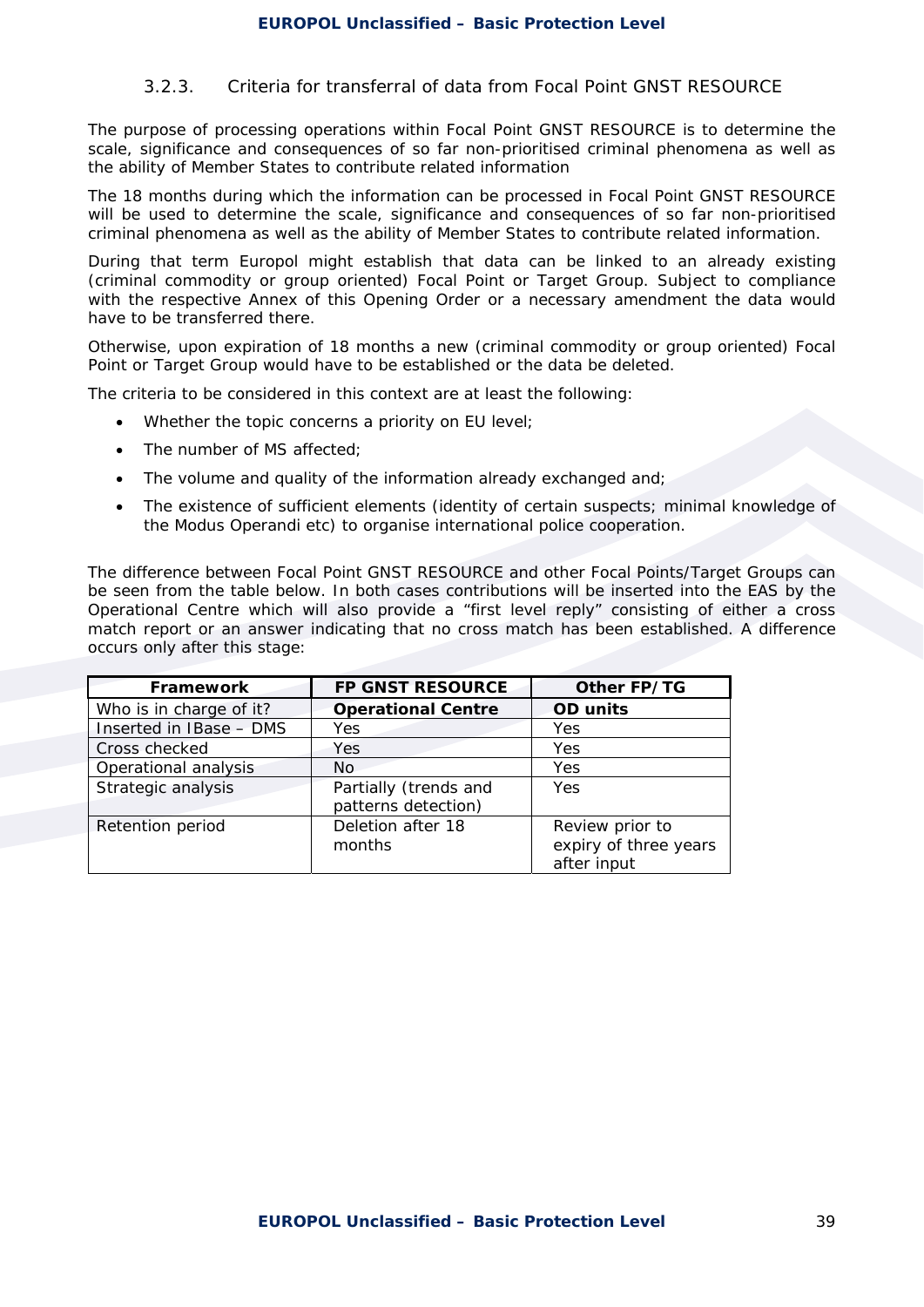## **Annex 4: Association of Third Parties with Focal Points**

## **4.1. Precondition**

An **operational agreement** exists between the third party and Europol.

#### **4.2. Procedure**

- all participants to an FP group (including Europol) shall **unanimously agree** to the association of a third party;

an **invitation** has to be addressed by Europol to the concerned third party;

- an **association arrangement** must be concluded between Europol and the third party and communicated to the Joint Supervisory Body, which may address comments to the Management Board. When the Project Manager has received the approval from the FP Group, he informs SCCU who will draft the arrangement.

## **4.3. Rights of the Third Party**

#### *Right to attend FP group's meetings*.

*Right to be informed by Europol of the development of the FP*: this information will of course be provided in the first place in the framework of the FP groups meetings. However, third parties have a general right to be informed by Europol, upon request, of the development of the FP to which it is associated. Such information could in some cases be provided by sending to the associated third parties the monthly reports which are issued for several FPs.

*Right to receive analysis results concerning them*: associated third parties will of course be allowed to receive analysis results. Only analysis results relevant for the third parties should be communicated to them. This reflects the current practice for Member States participating to an FP (i.e. they receive only analysis results that concern them) and it blocks claims to receive all analysis results generated by an FP.

The *dissemination of analysis results to associated third parties experts* is regulated in chapter IV of the ECD. In particular Art. 24 ECD obliges Europol to secure the approval of the 'supplying' Member State before data are disseminated to a third party. This approval can be given by prior consent, in general terms or subject to specific conditions.

*Right to further disseminate analysis results*: a third party can transmit Europol information only to a MS or another third party which has an operational agreement with Europol. Such dissemination will however be subject to the concerned participants' prior agreement, as well as to the applicable agreement(s).

*Right to unilaterally terminate the arrangement*: the termination of the arrangement should be possible either on request of the associated third parties or of Europol with the agreement of the participants to the FP group.

# **4.4. Limitations for the Third Party**

*Data retrieval from FPs*: Art. 14(2) in fine of the ECD, limits the right to retrieve data from FPs to the participants to an FP group, meaning the Member States. Consequently, this right cannot be extended to associated third parties.

 *'Steering' of the FP development*: it is clear that an associated third party should not have the same prerogatives as a participant when it comes to steering the development of the FP. It is however difficult to reflect this in the arrangements themselves. If need be, the third parties' attention could be drawn to the fact that it is merely associated to the FP group, i.e. is not a fully fledged participant.